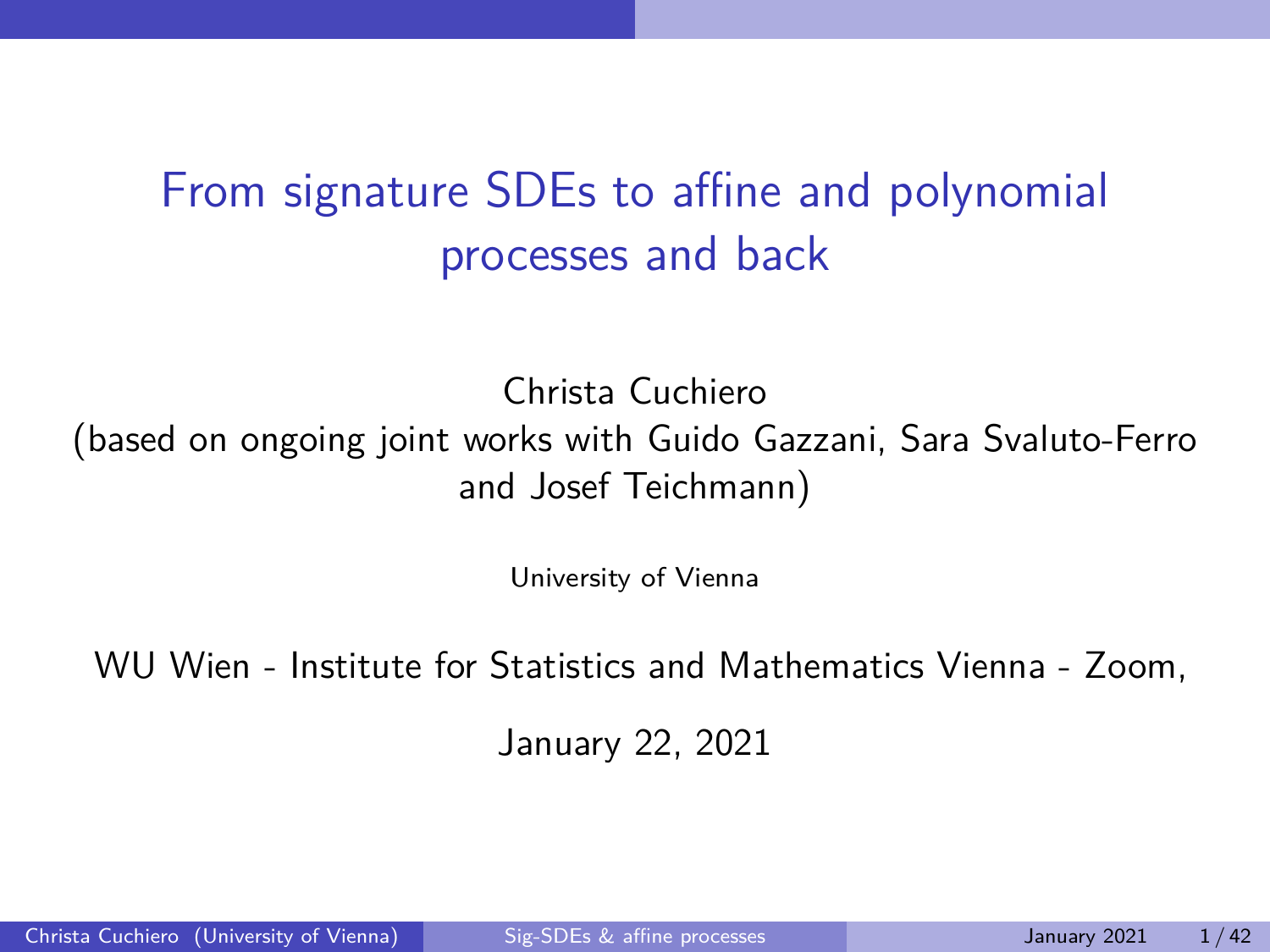# <span id="page-1-0"></span>Data driven generative models in finance

- Generative models enter mathematical finance, in particular in view of market generation.
- **o** Consider
	- ightharpoon as input some standard law  $\mathbb{P}_I$ , e.g. Wiener measure on path space, and
	- $\blacktriangleright$   $\mathbb{P}_{\Omega}$  denote some target output law, deduced from (time-series and option) data and not necessarily fully specified.
- A generative model can be viewed as a map G *<sup>θ</sup>* depending on parameters  $\theta$  which transports  $\mathbb{P}_I$  to  $\mathbb{P}_O$ . We denote this push-forward by  $G_*^{\theta} \mathbb{P}_l$ .
- The goal is to find  $\widehat\theta$  such that  $\mathit{G}_*^{\theta} \mathbb{P}_I \approx \mathbb{P}_O$  which crucially depends on the parametrization of the transport map G.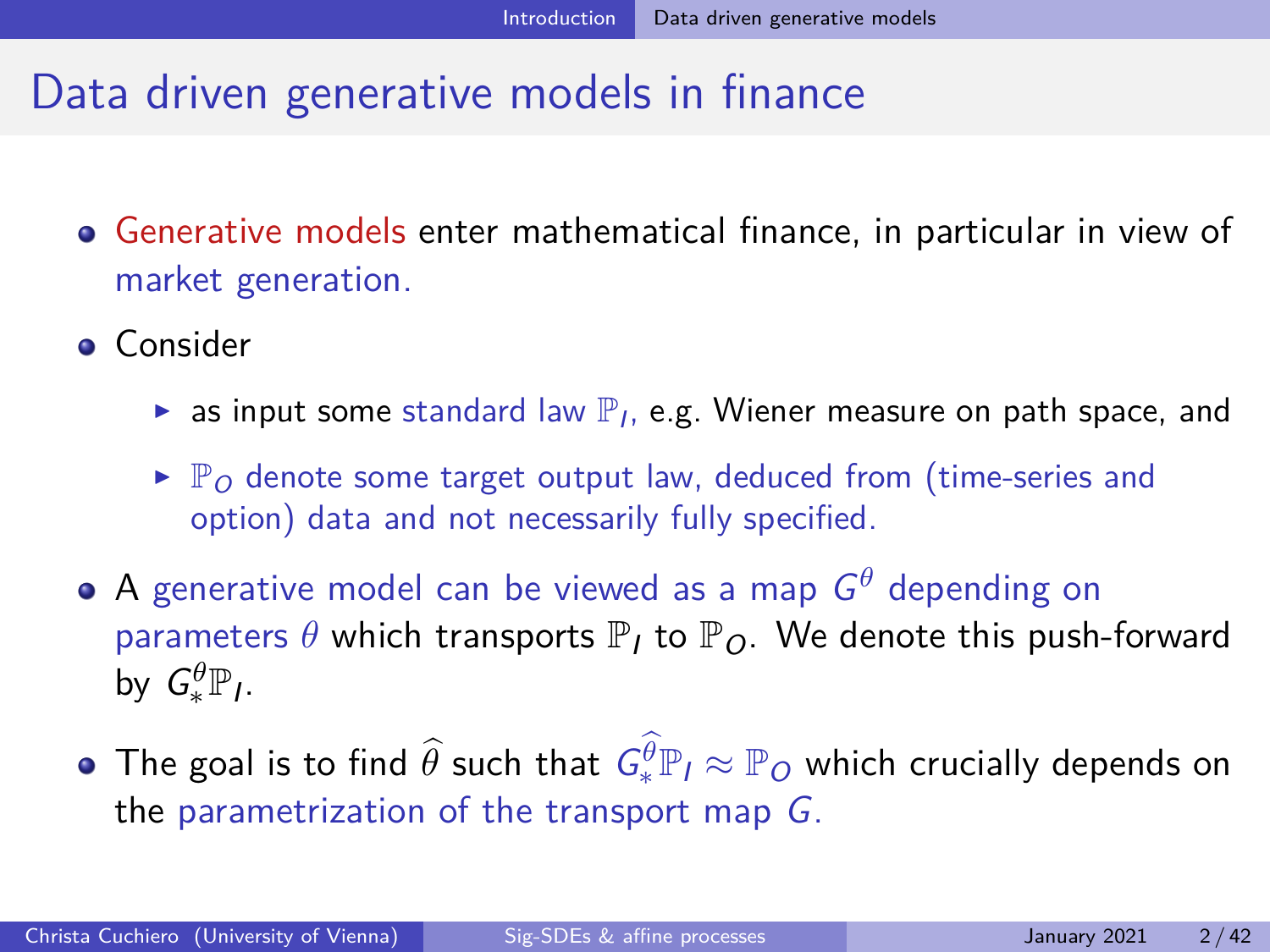# Learning the models' characteristics from data

- Highly parametric and overparametrized models gain in importance: instead of a few parameters, the goal is rather to learn the model characteristics as a whole.
- Relying on different universal approximation theorems yields then different classes of models. As an example of such a transport map G we consider here..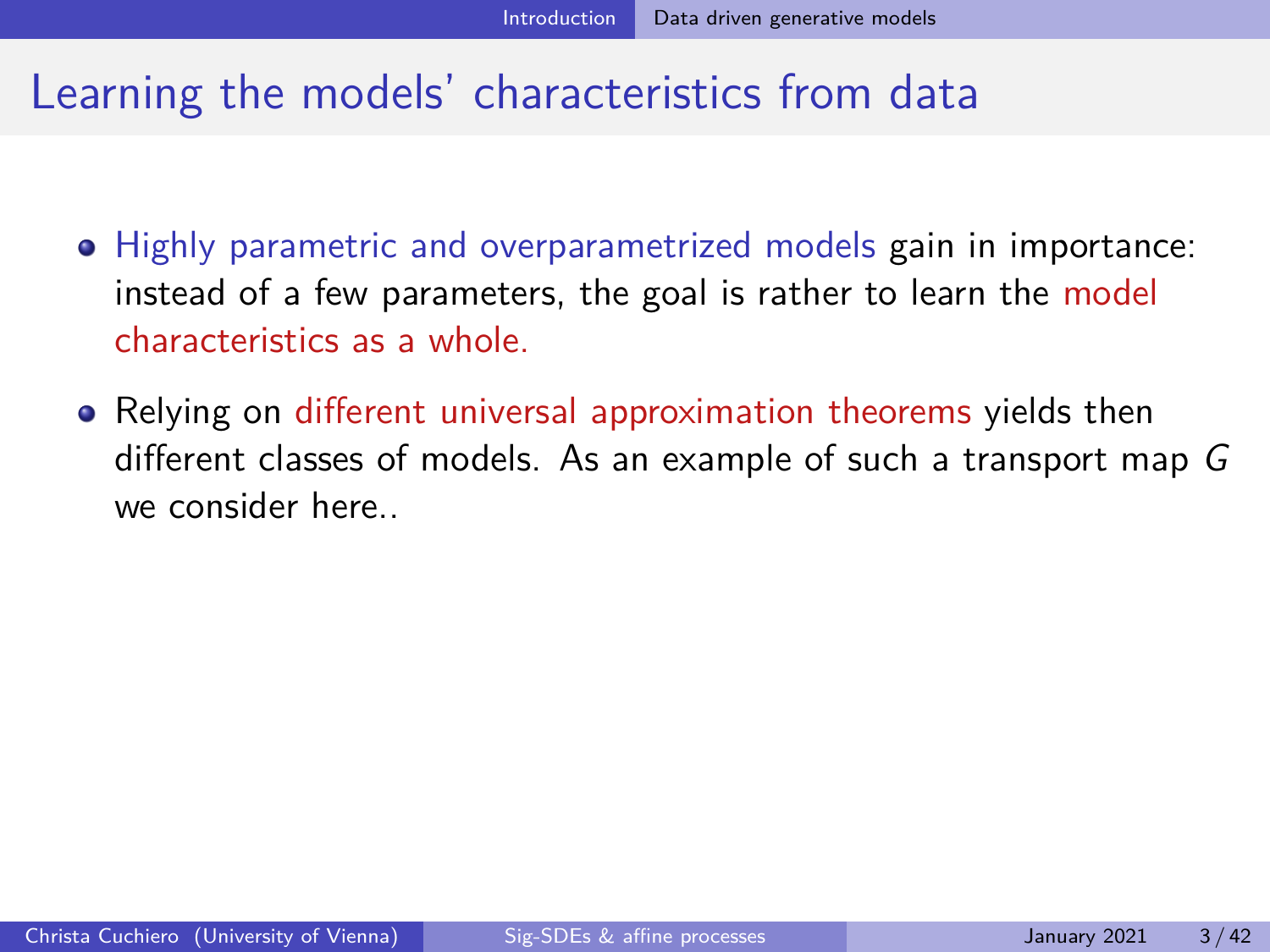### Learning the models' characteristics from data

- Highly parametric and overparametrized models gain in importance: instead of a few parameters, the goal is rather to learn the model characteristics as a whole.
- Relying on different universal approximation theorems yields then different classes of models. As an example of such a transport map G we consider here..
- $\Rightarrow$  Signature stochastic differential equations (Sig-SDEs): the model itself or its characteristics are parameterized as linear functions of the signature of a driving signal
	- Compare with I. Perez Arribas, C. Salvi, L. Szpruch, 2020 "Sig-SDEs for quatitative finance"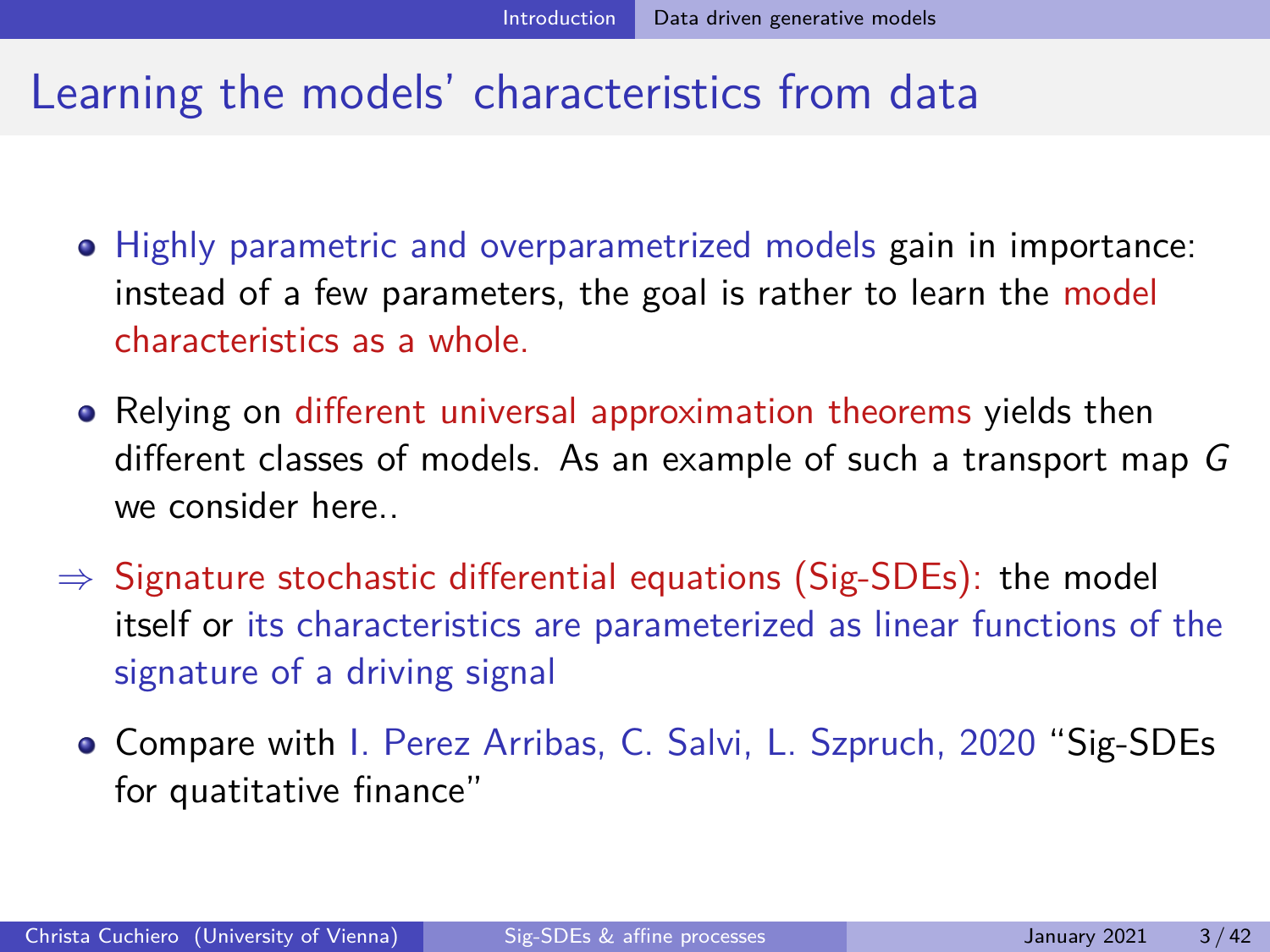# Part I

# <span id="page-4-0"></span>[Signature models in finance](#page-4-0)

based on

ongoing joint work with G. Gazzani and S. Svaluto-Ferro

Christa Cuchiero (University of Vienna) [Sig-SDEs & affine processes](#page-0-0) January 2021 4/42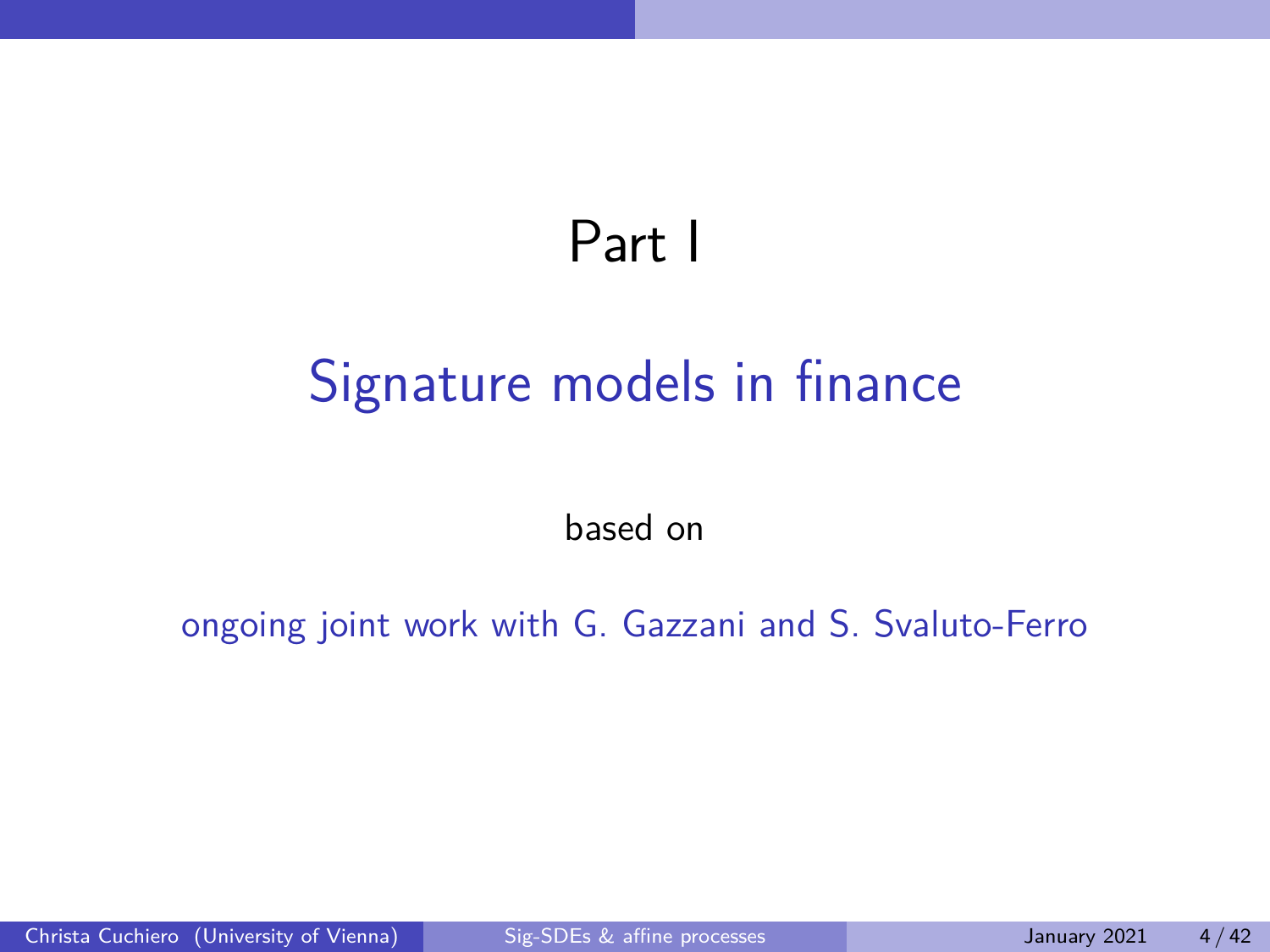# <span id="page-5-0"></span>Towards signature SDEs in finance

 $\bullet$  Consider a stochastic volatility model under a pricing measure  $\mathbb Q$  of the following form

$$
dS_t = \sigma(t, S_t, V_t) dW_t^1,
$$
  

$$
dV_t = \kappa^{\mathbb{Q}}(V_t) dt + \nu(V_t) dW_t^2,
$$

with

- $\triangleright$  S the price process, V the volatility or instantanous variance process,
- $\blacktriangleright$   $W^1$  and  $W^2$  are correlated Q-Brownian motions and
- $\triangleright$   $\sigma, \kappa^{\mathbb{Q}}, \nu$  some functions.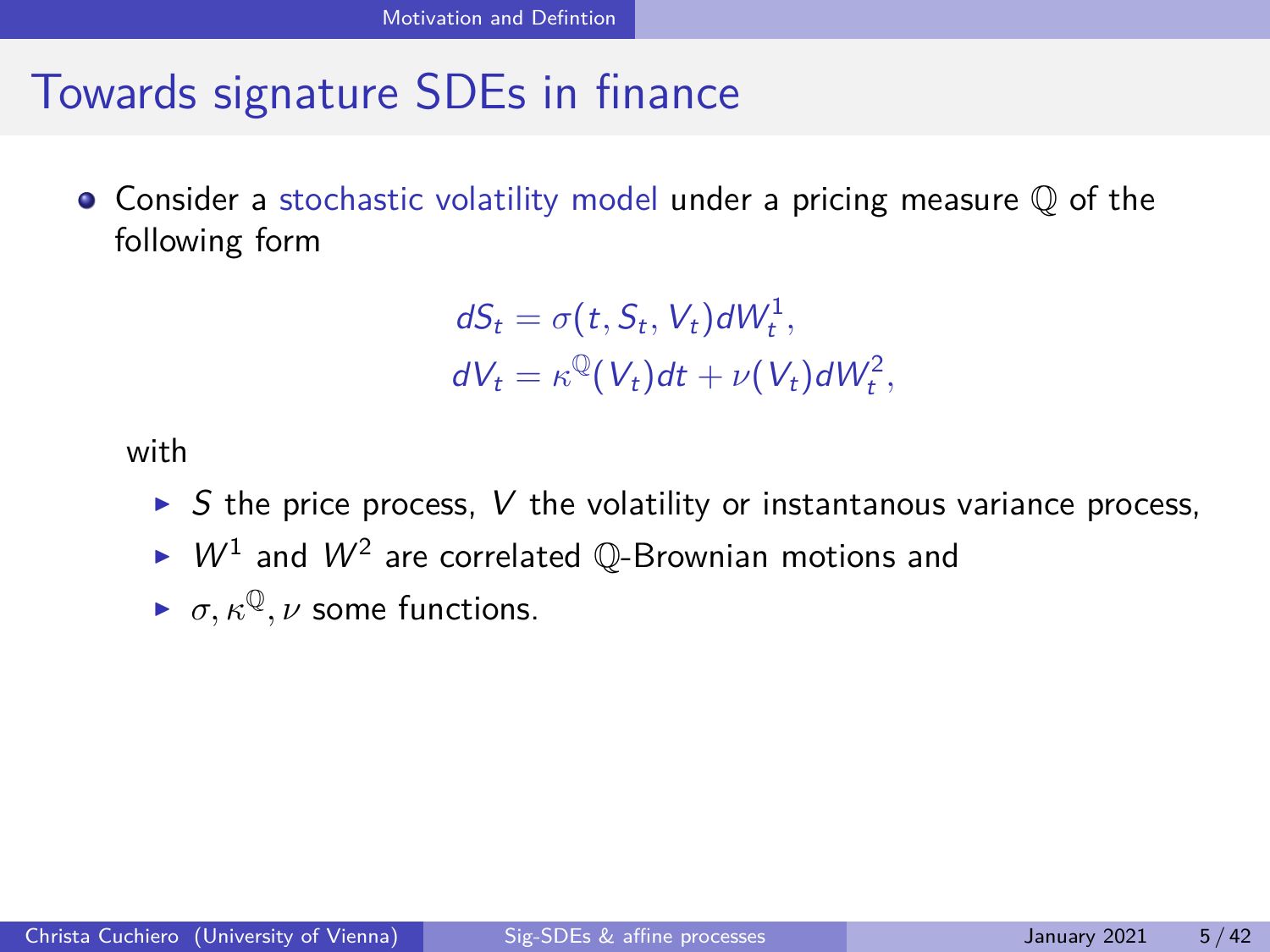# Towards signature SDEs in finance

 $\bullet$  Consider a stochastic volatility model under a pricing measure  $\mathbb Q$  of the following form

> $dS_t = \sigma(t, S_t, V_t) dW_t^1$  $dV_t = \kappa^{\mathbb{Q}}(V_t)dt + \nu(V_t)dW_t^2$

with

- $\triangleright$  S the price process, V the volatility or instantanous variance process,
- $\blacktriangleright$   $W^1$  and  $W^2$  are correlated Q-Brownian motions and
- $\triangleright$   $\sigma, \kappa^{\mathbb{Q}}, \nu$  some functions.
- As well known from the theory of rough paths (T. Lyons '98), solutions of such SDEs can be approximated arbitrarily well by linear maps of the so-called signature process of  $t \mapsto (t, W_t^1, W_t^2)$ , denoted by  $\widehat{\mathbb{W}}$ .
- Very briefly, the signature process is the (infinite dimensional tensor algebra valued) process of iterated integrals (in the Stratonovich sense).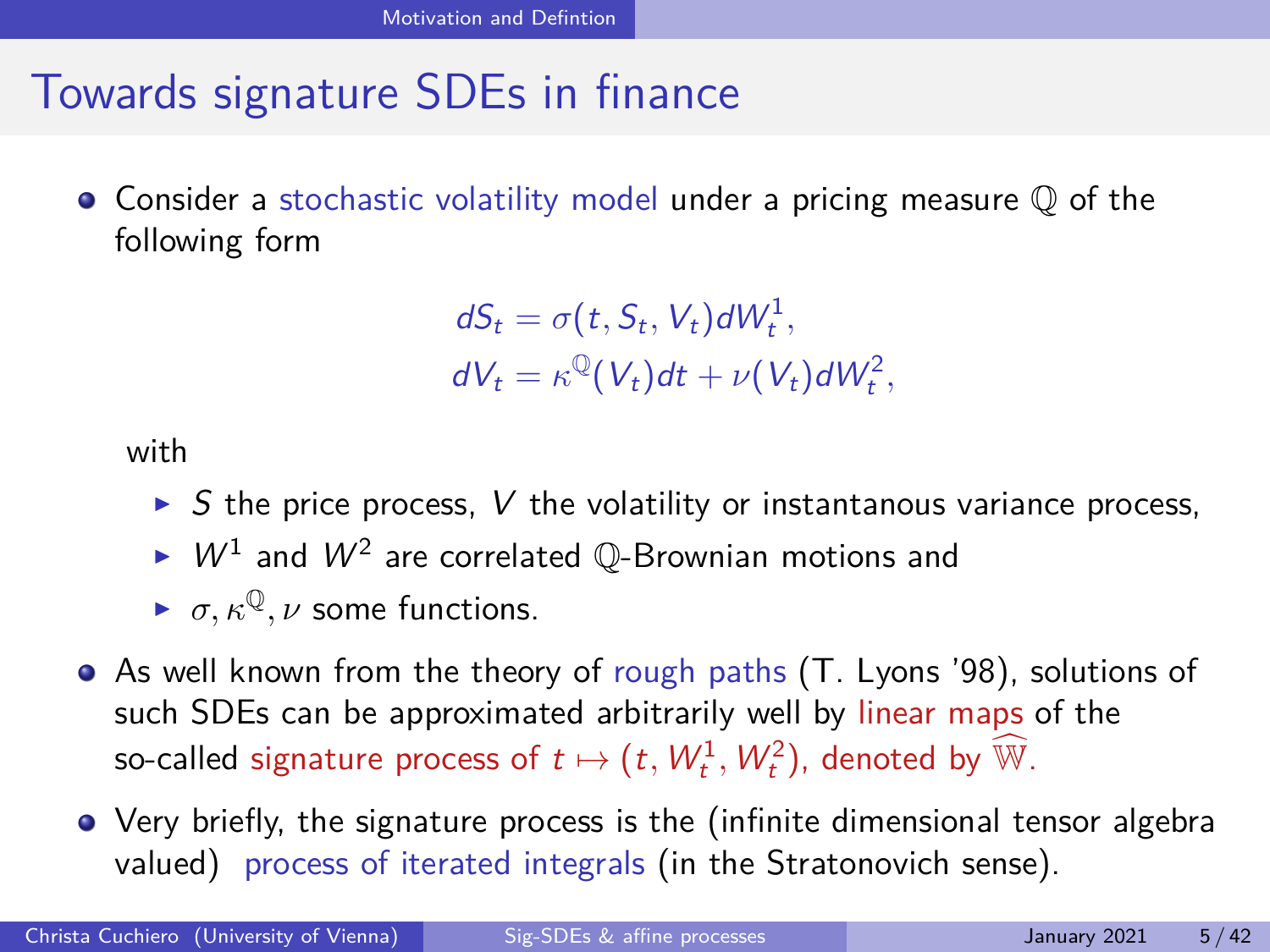# Signature SDEs (Sig-SDEs) in finance

- In other words signature serves as linear regression basis that allows to approximate continuous (with respect to a certain  $p$ -variation norm for  $p \in (2, 3)$ ) path functionals arbitrarily well.
- We can thus approximate the price process via

$$
S_t = S_0 + \ell(\widehat{\mathbb{W}}_t) = S_0 + \sum_{0 < |I| \leq n} \ell_I \langle e_I, \widehat{\mathbb{W}}_t \rangle,
$$

where  $\ell$  denotes a linear map (and  $\ell_1 \in \mathbb{R}$  the corresponding coefficients with respect to the basis elements  $e_1$  of the tensor algebra).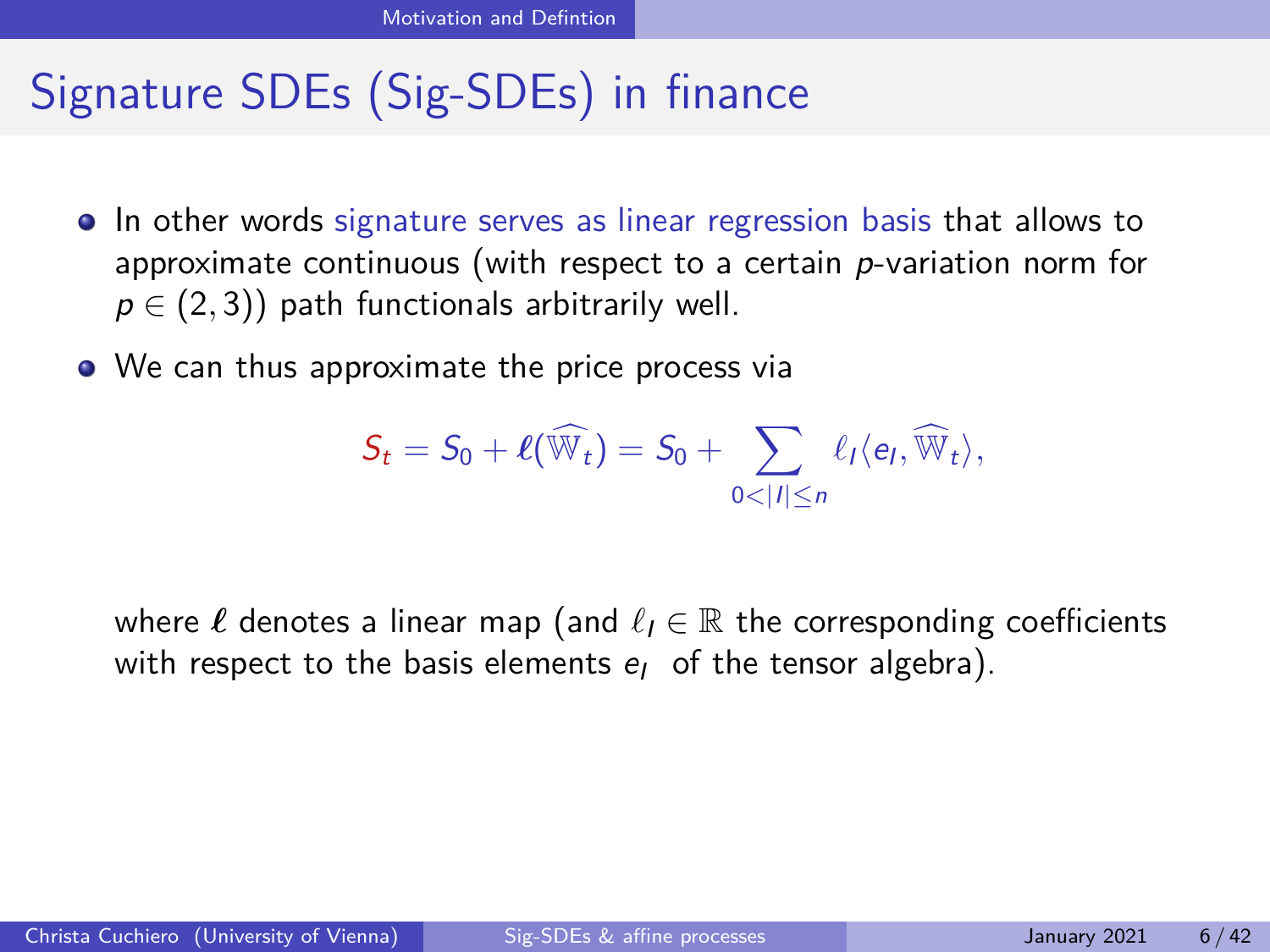# Signature SDEs (Sig-SDEs) in finance

- In other words signature serves as linear regression basis that allows to approximate continuous (with respect to a certain  $p$ -variation norm for  $p \in (2, 3)$ ) path functionals arbitrarily well.
- We can thus approximate the price process via

$$
S_t = S_0 + \ell(\widehat{\mathbb{W}}_t) = S_0 + \sum_{0 < |t| \le n} \ell_t \langle e_t, \widehat{\mathbb{W}}_t \rangle,
$$
\n
$$
= S_0 + \int_0^t \sum_{0 < |t| \le n} \ell_t \langle \widetilde{e}_t, \widehat{\mathbb{W}}_s \rangle dW_s^1, \qquad \text{(Price-Sig-SDE)}
$$

where  $\ell$  denotes a linear map (and  $\ell_i \in \mathbb{R}$  the corresponding coefficients with respect to the basis elements  $e_l$  and  $\tilde{e}_l$  respectively of the tensor algebra).

- Note that this covers also models with path dependent characteristics.
- **Shimar Sig-SDE models have been considered by I. Perez Arribas, C. Salvi,** L. Szpruch ('20).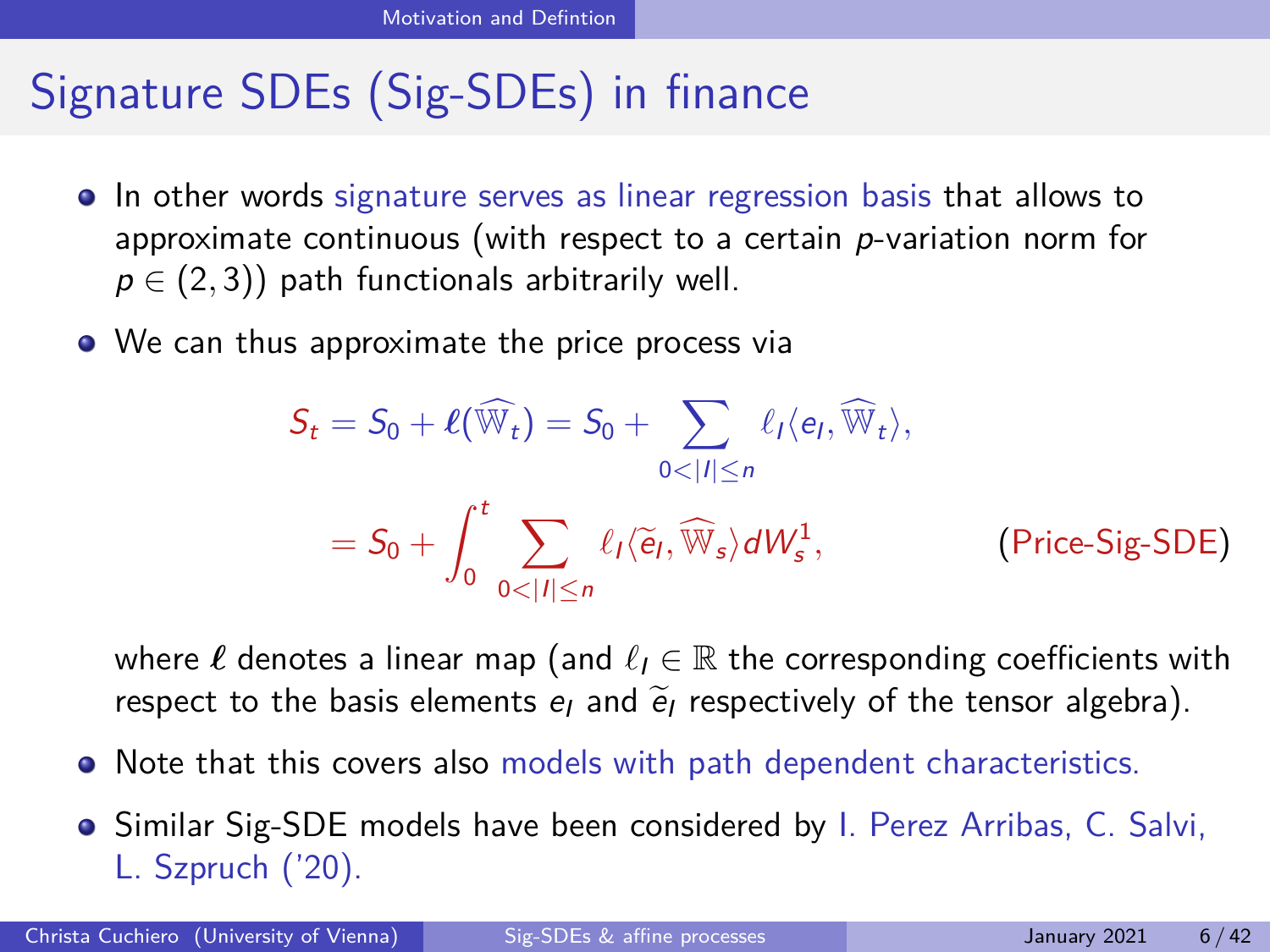# Properties of Sig-SDEs

- Advantages:
	- $\triangleright$  Universality: any classical model (with path dependent charateristics) can be arbitrarly well approximated
	- $\triangleright$  Classical requirements from mathematical finance, like no arbitrage, can be easily solved, e.g. the price is a martingale due to (Price-Sig-SDE).
	- $\triangleright$  Appropriate to account for high dimensional option and time series data
	- $\triangleright$  Tractability: Sig-SDEs are projections of infinite dimensional affine and polynomial processes
- Disadvantages:
	- $\blacktriangleright$  Parameters are no longer interpretable
	- ▶ Robustness of solutions? Ranges of exotic option prices?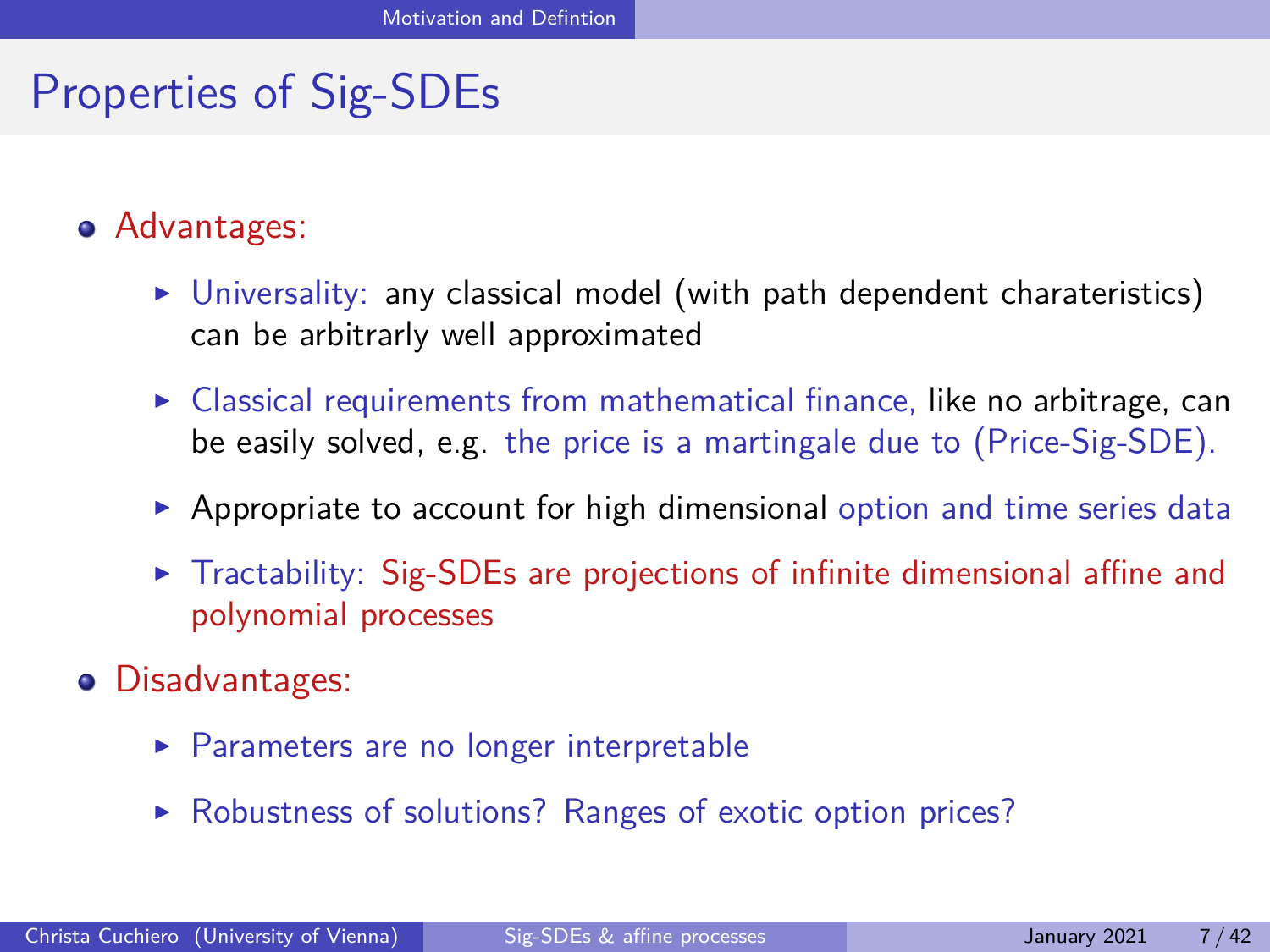# <span id="page-10-0"></span>Signature of a path

Signature, first studied by K. Chen ('57, '77), plays a prominent role in rough path theory (T. Lyons ('98), P. Friz & M. Hairer ('14)). It owes its relevance to the following three key facts:

- The signature of a (geometric) rough path uniquely determines the path up to tree-like equivalences (see H. Boedihardjo, X. Geng, T. Lyons, & D. Yang ('16)).
- Under certain conditions, the expected signature of a stochastic process determines its law. (see I. Chevyrev & T. Lyons ('16), I.Chevyrev & H. Oberhauser ('18)).
- Continuous path functional can be approximated by a linear function of the time extended signature arbitrarily well.  $\Rightarrow$  Universal approximation theorem (UAT).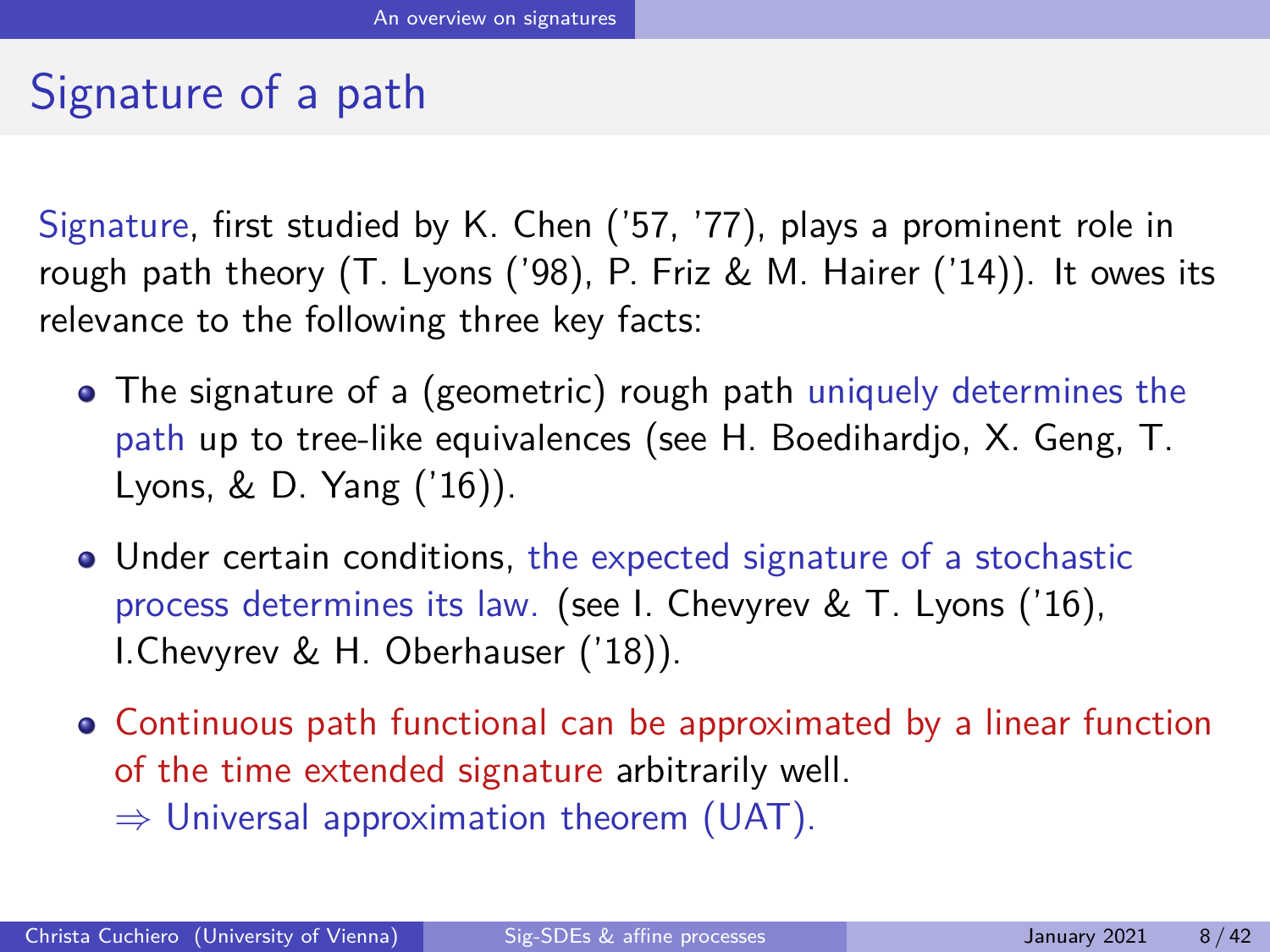# Definition of the signature

The signature of a continuous path  $X$  with values in  $\mathbb{R}^d$  is defined via iterated integrals of the path as follows.

#### Definition

Let  $X$  be a path of finite p-variation such that the following integration makes sense. Then the signature  $\mathbb{X}_T$  of X over the time interval [0, T] is given by

$$
\mathbb{X}_T=(1,X_T^{(1)},\ldots,X_T^{(n)},\ldots),
$$

where for each integer  $n > 1$ ,

$$
X^{(n)}_{\mathcal{T}}:=\int_{0
$$

When  $X$  is a path of a continuous semimartingale we shall always define it in the sense of the Stratonovich integral (which is a first order calculus).

Christa Cuchiero (University of Vienna) [Sig-SDEs & affine processes](#page-0-0) January 2021 9/42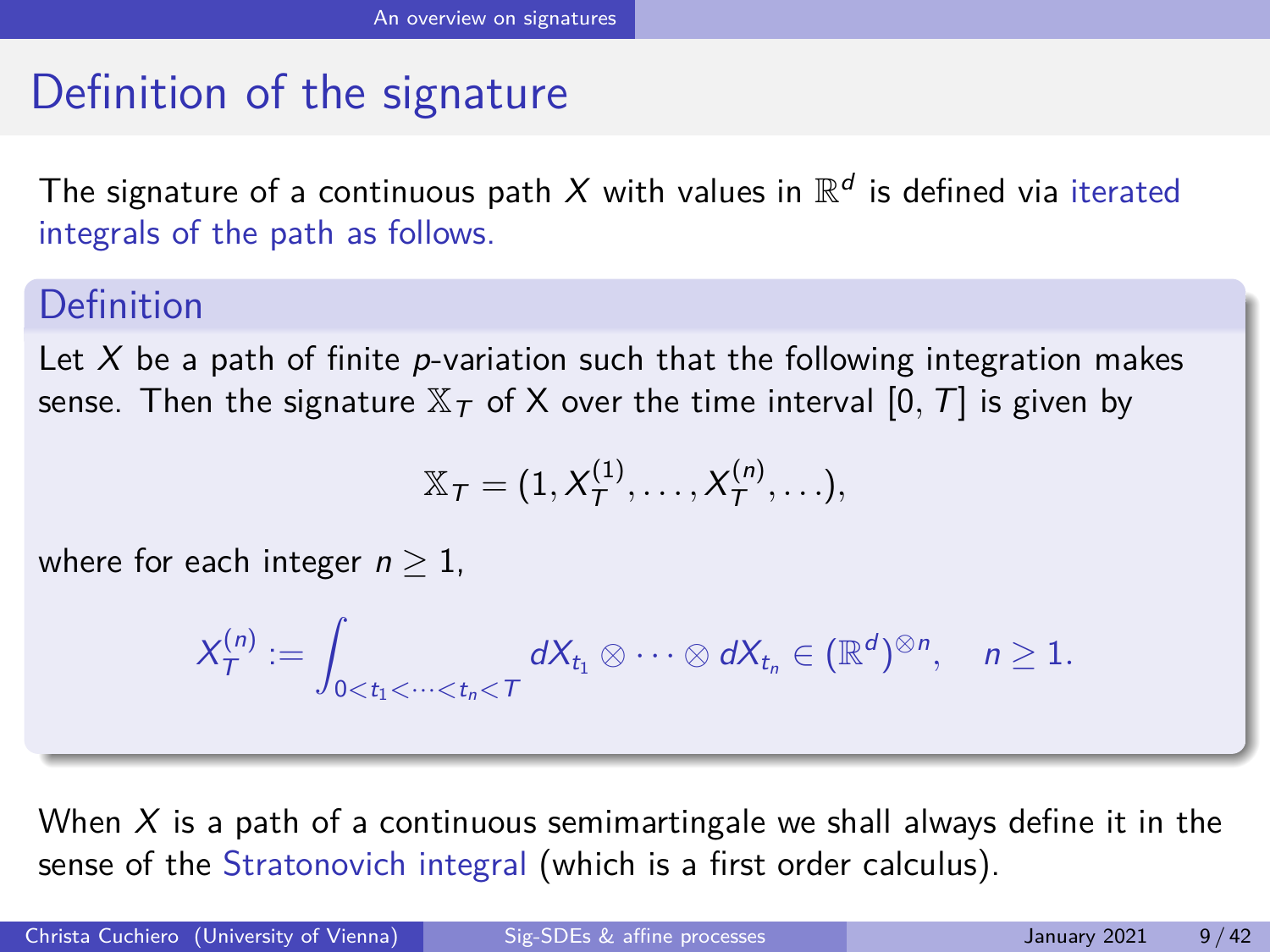#### Tensor algebra

The signature is an element of the tensor algebra space  $\,\mathcal{T}((\mathbb{R}^d))$  given by

 $\mathcal{T}((\mathbb{R}^d)) := \{ (a_0, a_1, \ldots, a_n, \ldots) | \text{ for all } n \geq 0, a_n \in (\mathbb{R}^d)^{\otimes n} \},$ 

where by convention  $(\mathbb{R}^d)^{\otimes 0} = \mathbb{R}.$ 

- Generic elements of  $\mathcal{T}((\mathbb{R}^d))$  are always denoted in bold face, e.g.  $\mathbf{a} = (a_0, a_1, \ldots, a_n, \ldots).$
- **•** Notation:
	- $\blacktriangleright$   $\mathcal{I}_d$ : set of multi-indexes with entries in  $\{1, \ldots, d\}$ . The length of an index  $I$  is denoted by  $|I|$ .
	- $\blacktriangleright$   $\, (e_1, \ldots, e_d)$  is the canoncial basis of  $\mathbb{R}^d.$
	- ► For any positive integer *n*,  $(e_{i_1}\otimes\cdots\otimes e_{i_n})_{(i_1,...,i_n)\in\{1,...,d\}^n}$  form a basis of  $(\mathbb{R}^d)^{\otimes n}$ .
	- ► We write  $e_i = e_{i_1} \otimes \cdots \otimes e_{i_n}$  for  $I = (i_1, \ldots, i_n)$ .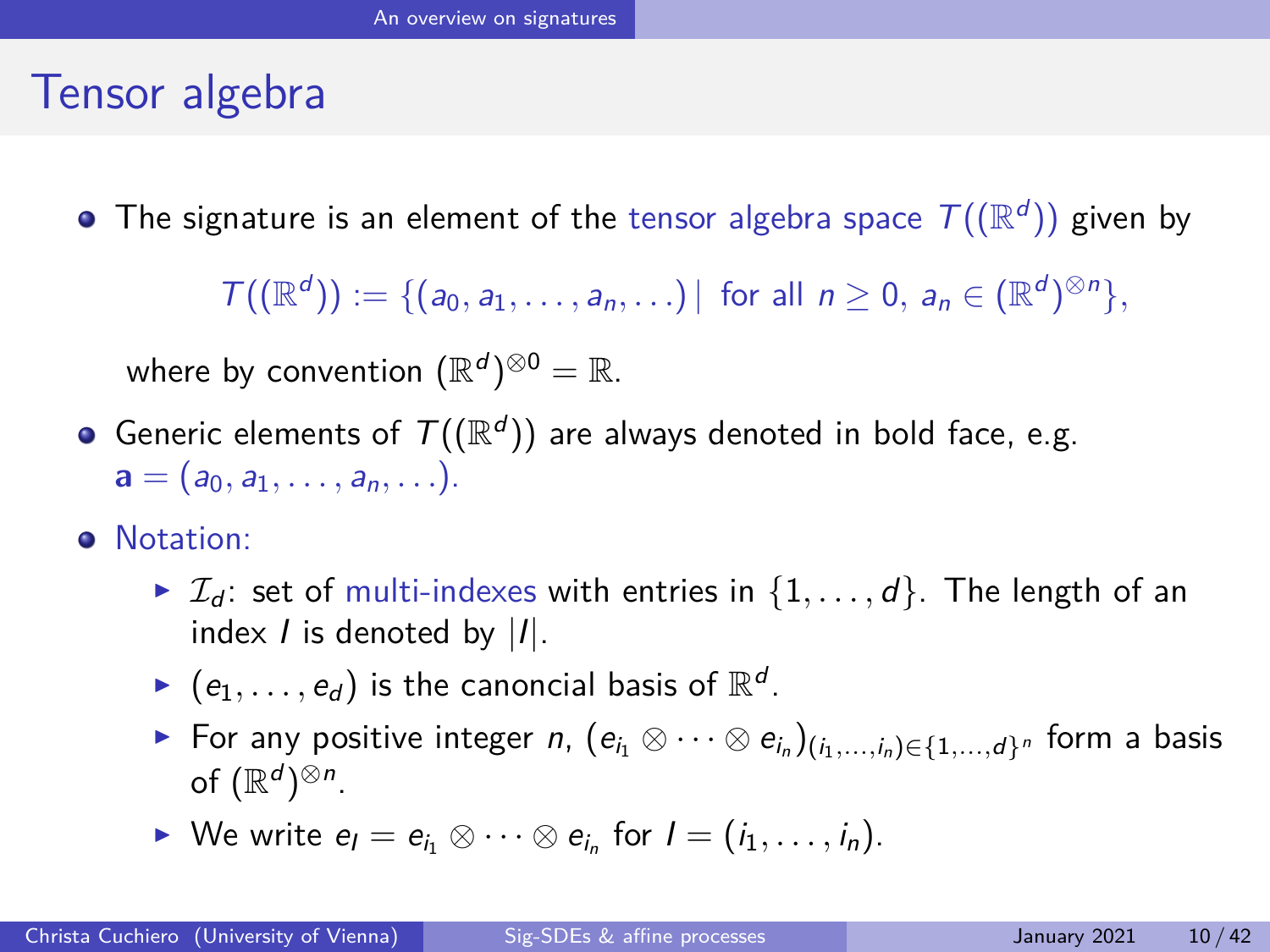### Coordinate signature

#### Definition

The coordinate signature of X indexed by  $I = (i_1, \ldots, i_n)$  denoted by  $C_{LT}(X)$  is defined to be

$$
C_{I,T}(X):=\int_{0
$$

where ∘ stands here for a first order calculus, in particular to indicate the Stratonovic integral in the case of a semimartingale. Thus it follows that

$$
\mathbb{X}_\mathcal{T}=1+\sum_{n=1}^\infty\sum_{|I|=n}C_{I,\mathcal{T}}(X)e_I\in \mathcal{T}((\mathbb{R}^d)).
$$

Notationwise, we often write for linear functionals  $\langle e_{l}, {\bf x}\rangle$  as well as  $\langle {\bf u}, {\bf x}\rangle$ for  $\boldsymbol{\mathsf{u}}$  of the form  $\boldsymbol{\mathsf{u}} = \sum_{k\geq 0} u_k e_{l_k}$  (also infinite sums), where  $u_k \in \mathbb{R}$  and  $I_k$  denotes some multi-index (formal dual space).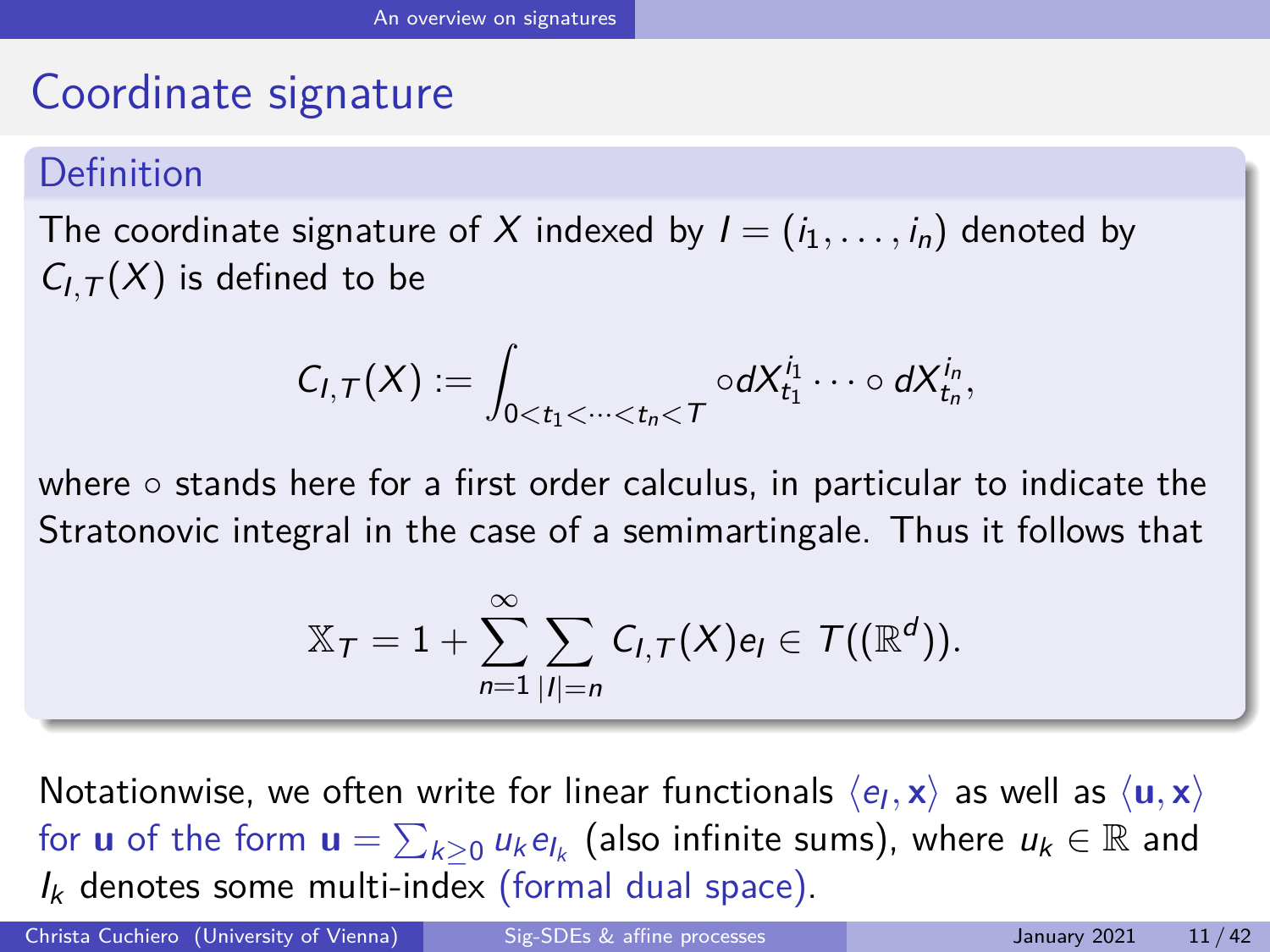## Example

• Let X be a one-dimensional path of finite variation. Then, for every  $n \geq 1$ , the iterated integrals are given by

$$
C_{(\underbrace{1,\ldots,1}_{n \text{ times}}),\,T}(X) = \frac{(X_T - X_0)^n}{n!}
$$

and thus correspond to polynomials. This form translates one to one to semimartingales due to the Stratonovich integral.

In higher dimension these expressions become more involved. Consider the two dimensional path  $t \mapsto (t, B_t)$  for B a standard Brownian motion. Then

$$
C_{(1),T} = T, C_{(2),T} = B_T,
$$
  
\n
$$
C_{(1,1),T} = \frac{T^2}{2}, C_{(1,2),T} = T B_T - \int_0^T B_t dt, C_{(2,1),T} = \int_0^T B_t dt, C_{(2,2),T} = \frac{B_T^2}{2}
$$

*. . . ,*

so that we get expressions that depend on the whole path of the Brownian motion.

Christa Cuchiero (University of Vienna) [Sig-SDEs & affine processes](#page-0-0) January 2021 12/42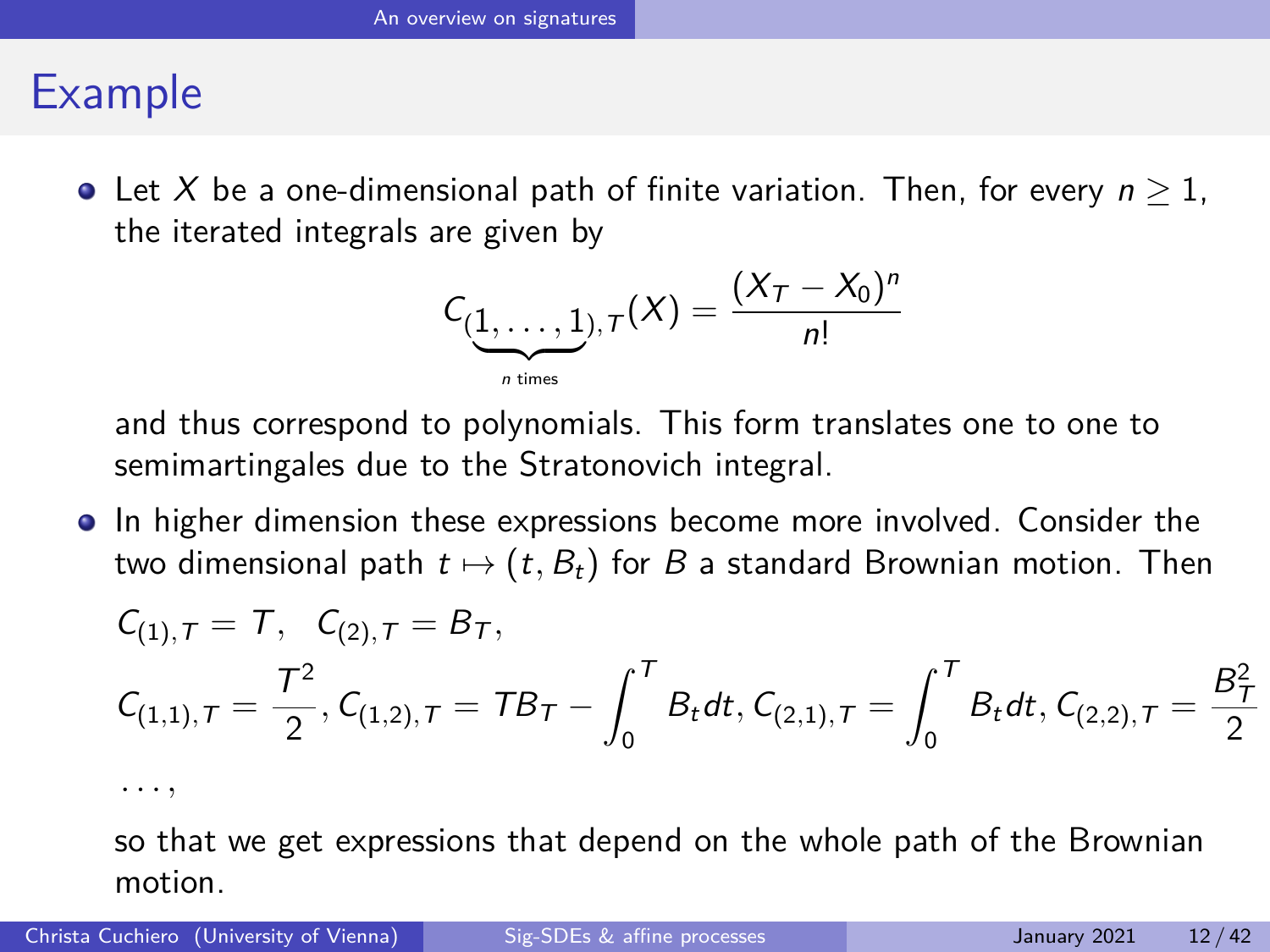# Shuffle product

- The crucial and remarkable property is that the pointwise product of two linear functionals (which is clearly a quadratic functional) is still a linear functional when restricted to the space of signatures.
- In other words every polynomial on signatures may be realized as a linear functional which is a consequence of the following theorem (Ree ('58)).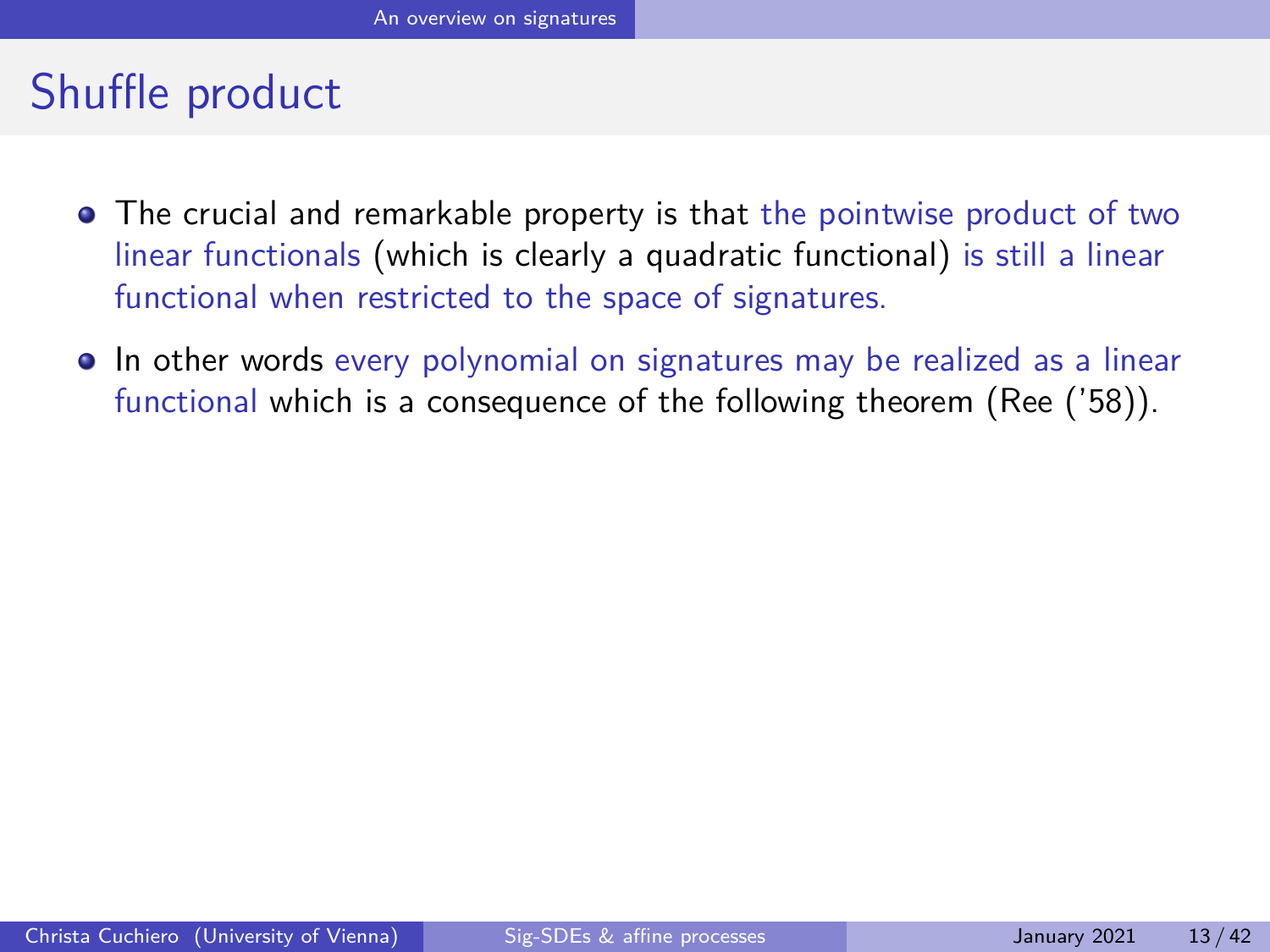# Shuffle product

- The crucial and remarkable property is that the pointwise product of two linear functionals (which is clearly a quadratic functional) is still a linear functional when restricted to the space of signatures.
- In other words every polynomial on signatures may be realized as a linear functional which is a consequence of the following theorem (Ree ('58)).

#### Theorem

Fix two multi-indices 
$$
I = (i_1, \ldots, i_n)
$$
 and  $J = (j_1, \ldots, j_m)$ . Then

 $\langle e_I, \mathbb{X}_\mathcal{T} \rangle \langle e_J, \mathbb{X}_\mathcal{T} \rangle = \langle e_I \sqcup \negthinspace \sqcup \negthinspace e_J, \mathbb{X}_\mathcal{T} \rangle,$ 

where the shuffle product  $\Box$  is recursively defined as

$$
e_I\sqcup\!\!\!\perp e_J=e_{i_1}\otimes((e_{i_2}\otimes\cdots\otimes e_{i_n})\sqcup\!\!\!\perp e_J)+e_{j_1}\otimes(e_I\sqcup\!\!\!\perp (e_{j_2}\otimes\cdots\otimes e_{j_m})),
$$

with  $e_i \sqcup 1 := e_i$  and  $1 \sqcup e_i := e_i$ .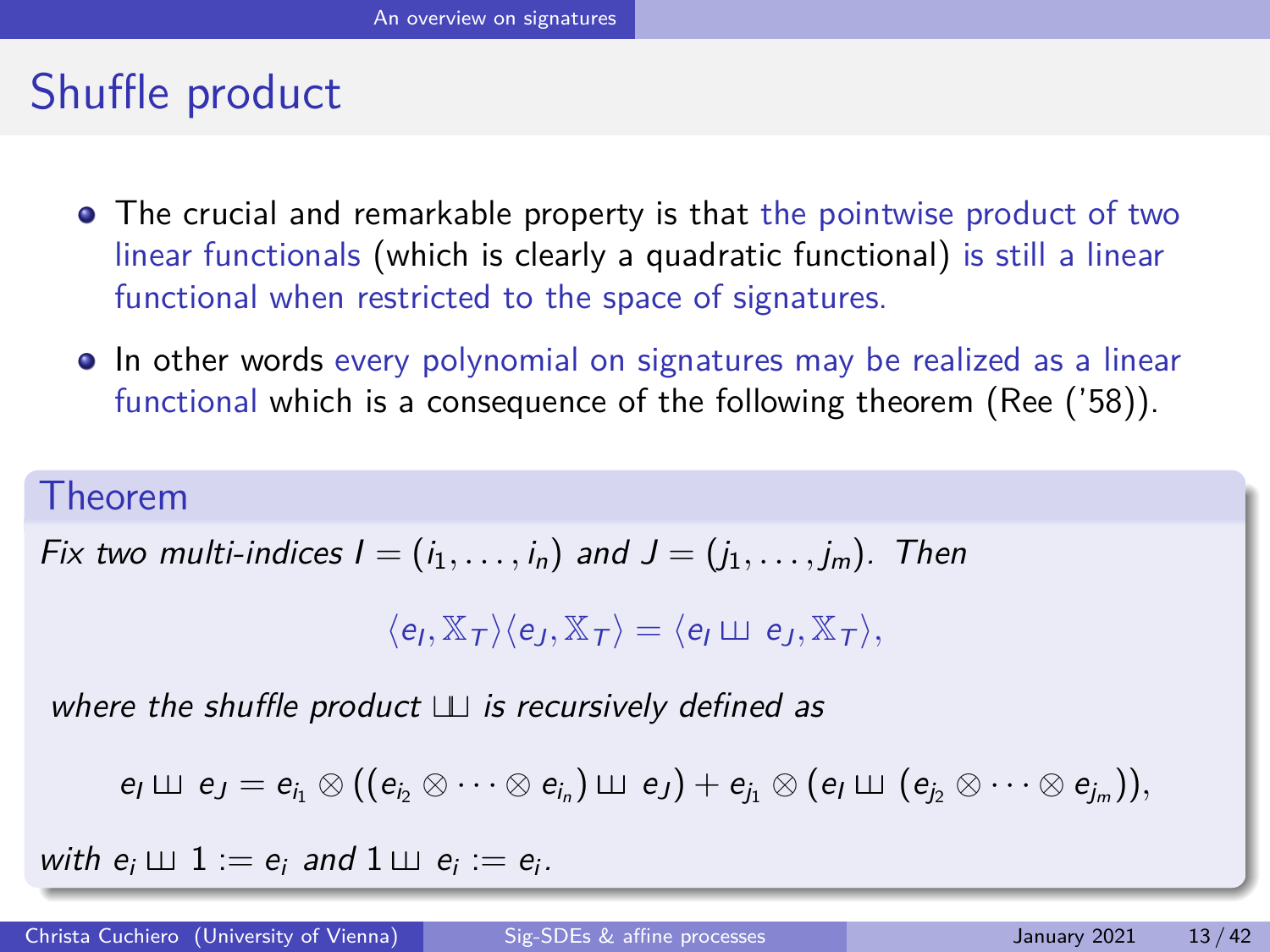### <span id="page-17-0"></span>Towards data driven Sig-SDEs

 $\bullet$  Suppose that we are given the trajectory of the price process S under  $\mathbb P$  in line with a stochastic volatility model of the form

$$
dS_t = \mu(S_t, V_t)dt + S_t\sqrt{V_t}dW_t^{\mathbb{P},1}
$$
  

$$
dV_t = \kappa^{\mathbb{P}}(V_t)dt + \nu(V_t)dW_t^{\mathbb{P},2}.
$$

with correlated Brownian motions  $(W_t^{\mathbb{P},1}, W_t^{\mathbb{P},2}).$ 

- Then we can infer from pathwise covariance estimation  $t \mapsto V_t$  and in turn  $t \mapsto \nu^2(V_t) = \langle V_t, V_t \rangle.$
- $\bullet$  From this we can recover estimates of correlated  $\mathbb{Q}$ -Brownian motions

$$
W_t^1 = \int_0^t \frac{\mu(S_s, V_s)}{S_s V_s} dt + W_t^{\mathbb{P},1}
$$

$$
W_t^2 = \int_0^t \frac{\kappa^{\mathbb{P}}(V_s)}{\nu(V_s)} dt + W_t^{\mathbb{P},2},
$$

which would lead to a stochastic volatility model under  $\mathbb Q$  with  $\mu=\kappa^{\mathbb Q}=0.$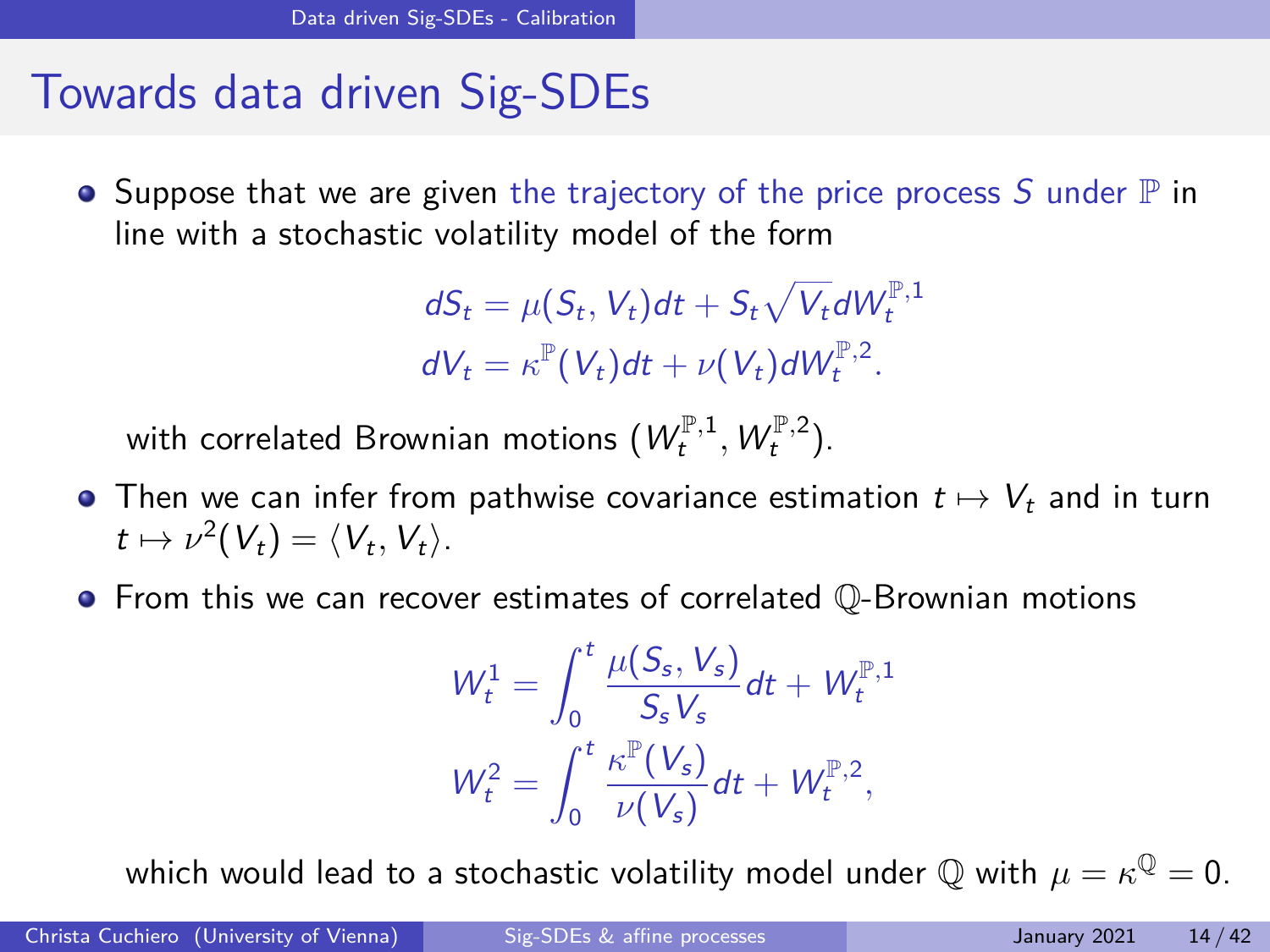#### Calibration to time-series data

- With these Brownian motions obtained from market data, we compute the signature process  $\widehat{\mathbb{W}}$ .
- The first goal is now to find coefficients  $\ell_1$  such that the Sig-SDE model

$$
S_t = S_0 + \sum_{0 < |I| \le n} \ell_I \langle e_I, \widehat{\mathbb{W}}_t \rangle
$$
\n
$$
= S_0 + \int_0^t \sum_{0 < |I| \le n} \ell_I \langle \widetilde{e}_I, \widehat{\mathbb{W}}_s \rangle dW_s^1
$$
\n
$$
= S_0 + \int_0^t \sum_{0 < |I| \le n} \ell_I \langle \widetilde{e}_I, \widehat{\mathbb{W}}_s \rangle \left( \frac{\mu(S_s, V_s)}{S_s V_s} ds + dW_s^{\mathbb{P},1} \right)
$$

matches say  $N$  observed market prices  $(S_{t_1}^M,\ldots, S_{t_N}^M).$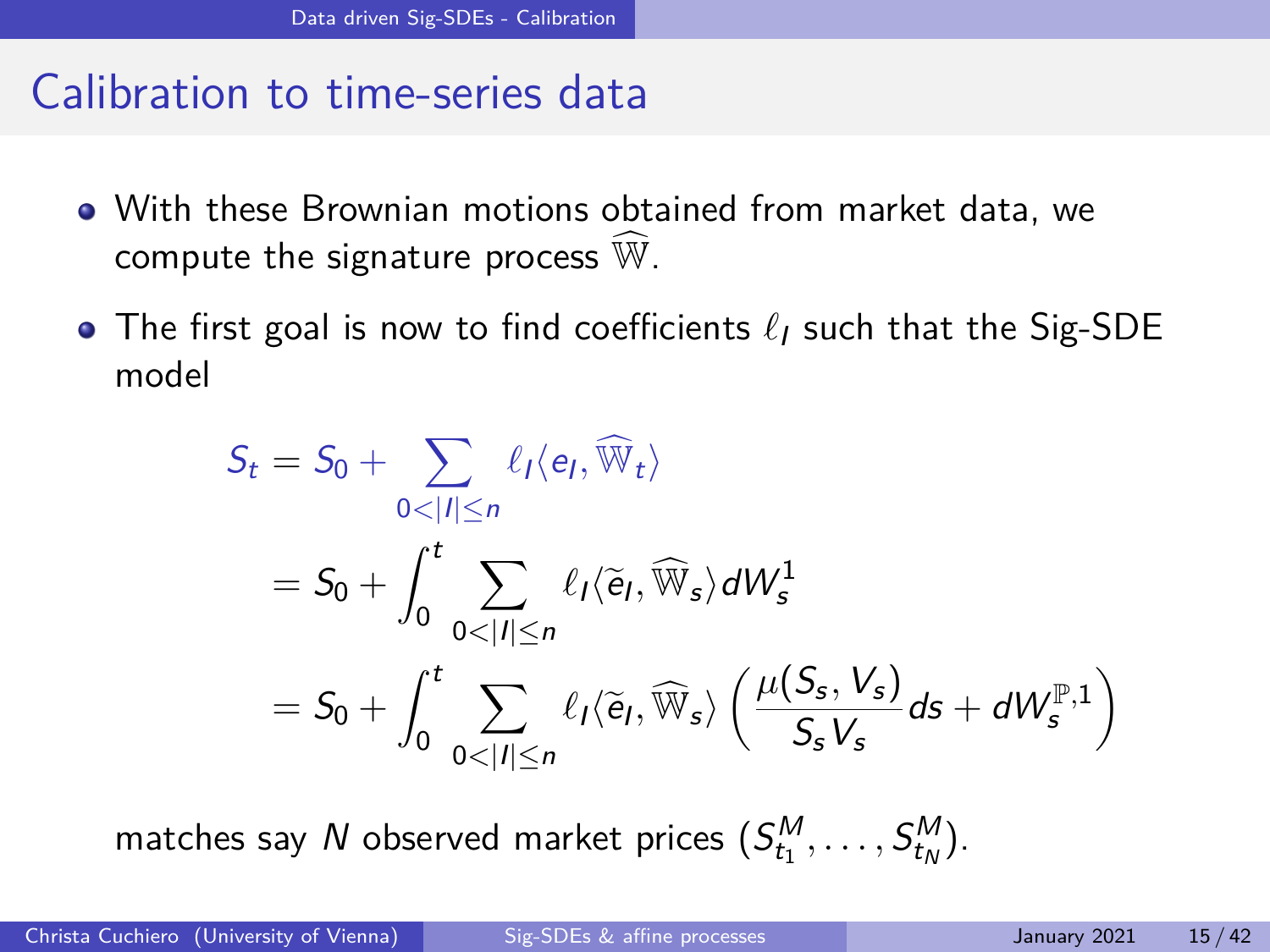#### Calibration to time-series data

• This means either matching directly the prices

$$
\mathop{\textnormal{argmin}}\limits_{\ell} \sum_{i=1}^{N}\left(\sum_{I}\ell_{I}\langle e_{I},\widehat{\mathbb{W}}_{t_{i}}\rangle - (S_{t_{i}}^{M}-S_{0})\right)^{2}
$$

or the volatility

$$
\mathop{\rm argmin}\sum_{\ell}^{N}\left(\sum_{I}\ell_{I}\langle\widetilde{\mathop{\mathrm{e}}\nolimits}_{I},\widehat{\mathbb{W}}_{t_{i}}\rangle-(S_{t_{i}}^{M}\sqrt{V_{t_{i}}^{M}})\right)^{2}
$$

• In both cases is just a linear regression on the components of the signature.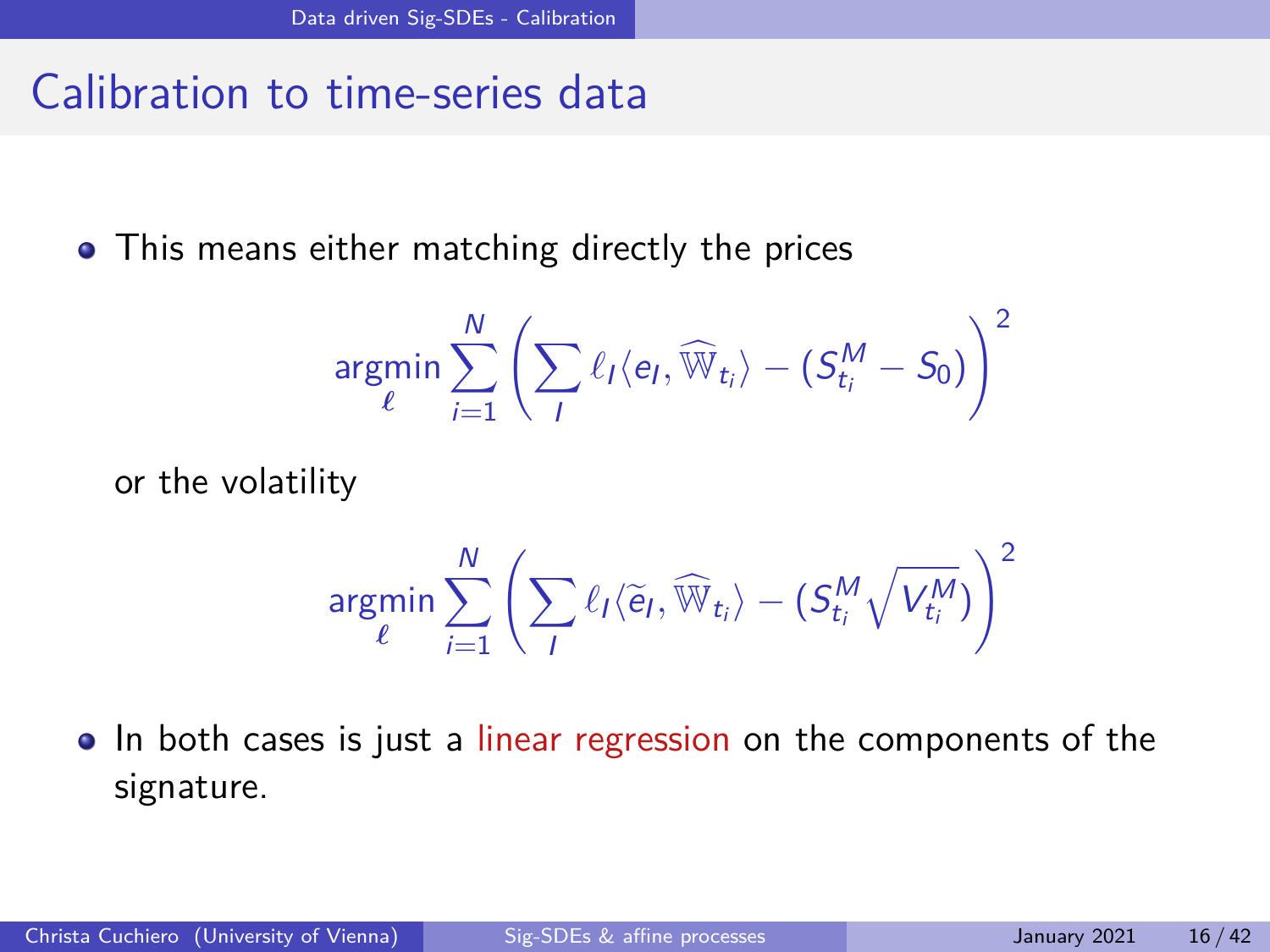#### First results

- Learn a Black-Scholes market (using the signature computed from the estimated Brownian motion)
- Compare the learned Sig-SDE model with a new Black Scholes trajectory.



Figure: Out of sample comparison using regression on the price (left) and regression on the volatility (right)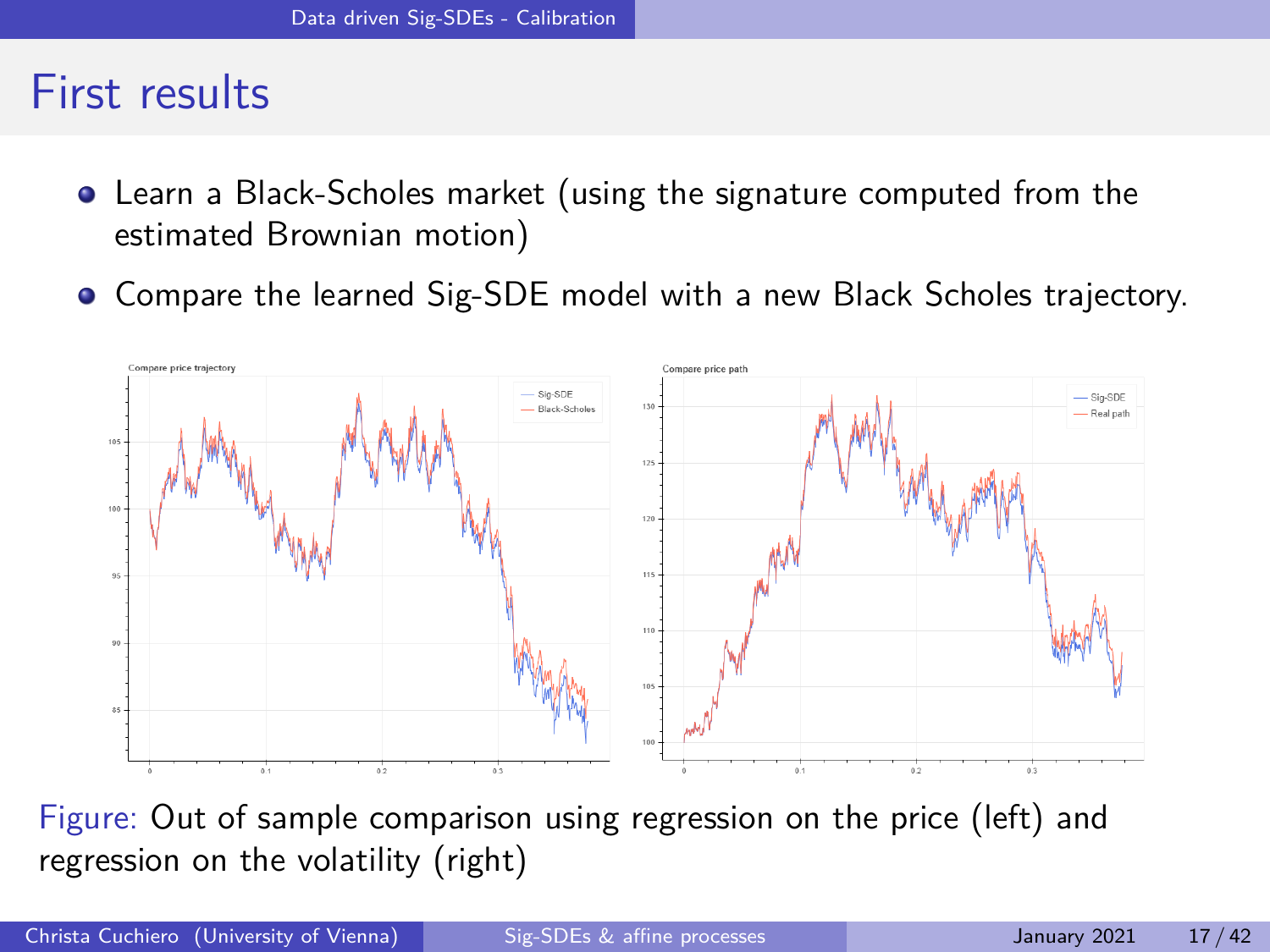#### Towards calibration to option data

 $\bullet$  We say that F is a signature payoff if it is a linear function of the signature of  $t \mapsto (t, S_t)$ , i.e.

$$
F(\widehat{\mathbb{S}}_{\mathcal{T}})=\sum_{|I|\leq m}f_I\langle e_I,\widehat{\mathbb{S}}_{\mathcal{T}}\rangle.
$$

- Since linear functions on the signature are dense in the space continuous path functionals, we can approximate any (exotic) payoff (here on  $S$ ) by signature payoffs.
- Asian forwards are for instance signature payoffs.
- The price of a signature payoff is given by  $\sum_{|I| \leq m} f_I \langle e_I, \mathbb{E}[\widehat{\mathbb{S}}_{\mathcal{T}}]\rangle$ provided that  $\mathbb{E}[\widehat{\mathbb{S}}_{\mathcal{T}}]<\infty$  for all relevant components.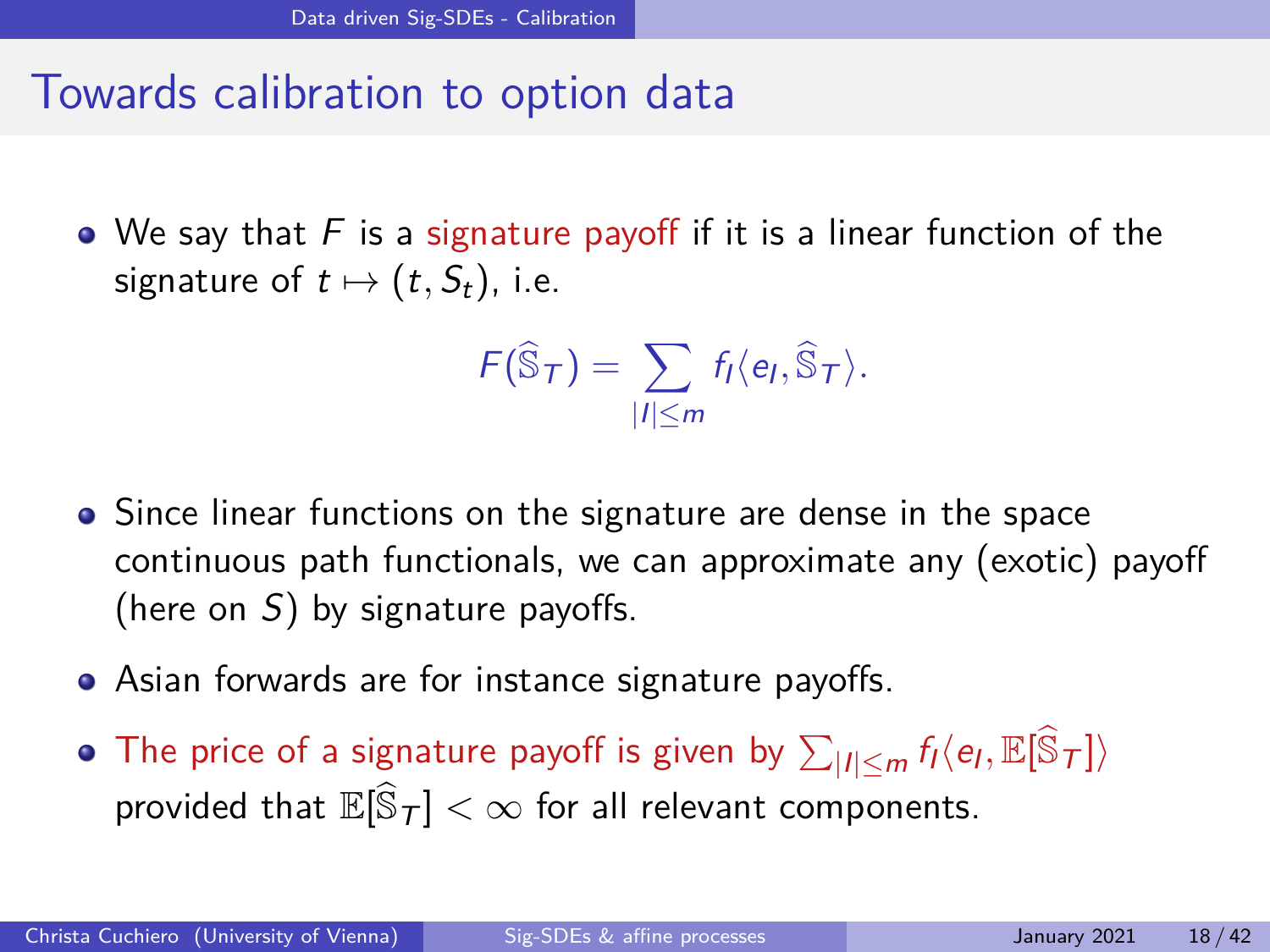# Pricing of signature payoffs

Proposition (C.C, G. Gazzani, S.Svaluto-Ferro ('21)) In a Sig-SDE model of the form

$$
S_t = S_0 + \int_0^t \sum_{0 < |I| \le n} \ell_I \langle \widetilde{e}_I, \widehat{\mathbb{W}}_s \rangle dW_s^1
$$

the price of a signature payoff  $F(\widehat{\mathbb{S}}_{\mathcal{T}})=\sum_{|I|\le m}f_I\langle e_I,\widehat{\mathbb{S}}_{\mathbb{T}}\rangle$  can be expressed as

$$
\mathbb{E}_{\mathbb{Q}}[F(\widehat{\mathbb{S}}_{\mathcal{T}})] = \sum_J \widehat{f}_J p_J(\boldsymbol{\ell}) \langle \widehat{e}_J, \mathbb{E}_{\mathbb{Q}}[\widehat{\mathbb{W}}_{\mathcal{T}}] \rangle,
$$

where  $p_J(\ell)$  are polynomials in the coefficients of  $\ell$  and where  $\hat{f}_I$  only depends on F.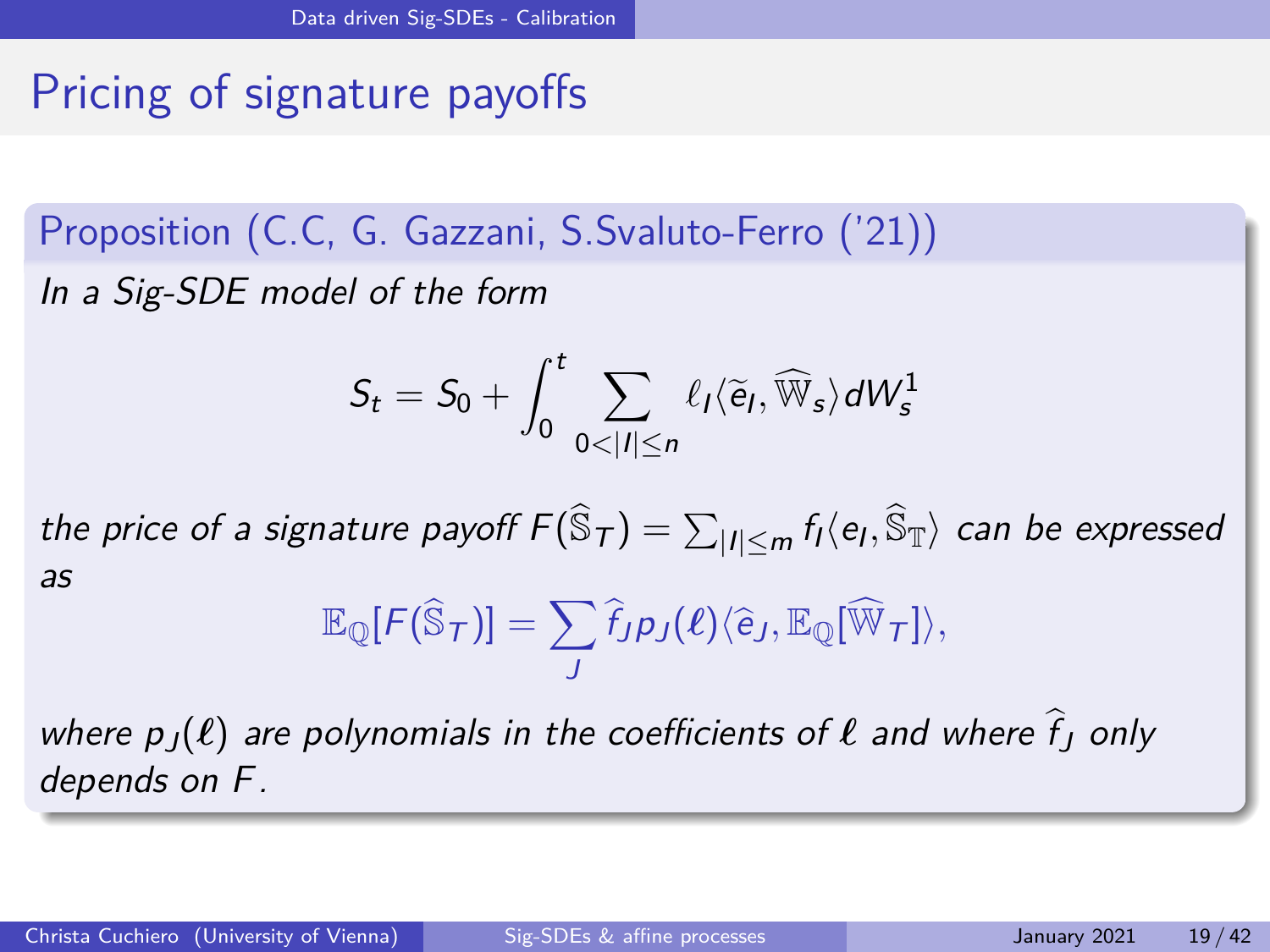### Calibration to option data

 $\bullet$  The calibration to N options with signature payoffs and market prices  $(\pi^1,\ldots,\pi^N)$  can thus be formalized via

$$
\underset{\boldsymbol{\ell}}{\text{argmin}} \sum_{i=1}^N w^i \left( \sum_J \widehat{f}_J^i p_J^i(\boldsymbol{\ell}) \langle \widehat{e}_J, \mathbb{E}[\widehat{\mathbb{W}}_T] \rangle - \pi^i \right)^2,
$$

where  $w^i$  are certain weights.

- **•** Advantages
	- Fine crucial point is here that  $\mathbb{E}[\widehat{\mathbb{W}}_T]$  only needs to be computed once! (No Monte Carlo integration in each optimization step!)
	- $\blacktriangleright$  This criterion can be easily combined with the time series criterion.

#### **•** Disadvantages

 $\triangleright$  Approximation of general payoffs is comparable with one-dimensional approximation by polynomials.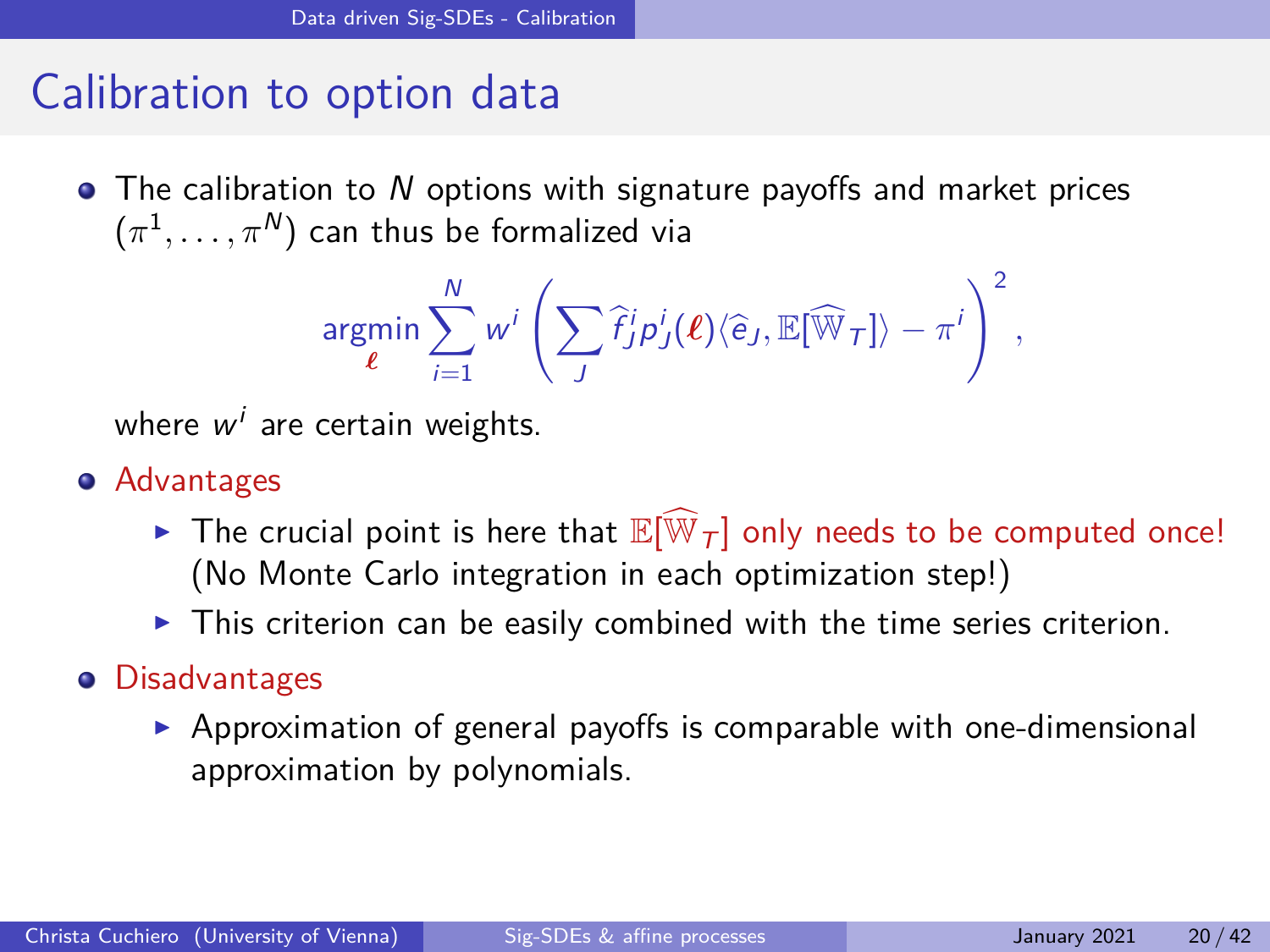### Calibration to option data

 $\bullet$  The calibration to N options with signature payoffs and market prices  $(\pi^1,\ldots,\pi^N)$  can thus be formalized via

$$
\underset{\boldsymbol{\ell}}{\text{argmin}} \sum_{i=1}^N w^i \left( \sum_J \widehat{f}_J^i p_J^i(\boldsymbol{\ell}) \langle \widehat{e}_J, \mathbb{E}[\widehat{\mathbb{W}}_T] \rangle - \pi^i \right)^2,
$$

where  $w^i$  are certain weights.

- **•** Advantages
	- Fine crucial point is here that  $\mathbb{E}[\widehat{\mathbb{W}}_T]$  only needs to be computed once! (No Monte Carlo integration in each optimization step!)
	- $\blacktriangleright$  This criterion can be easily combined with the time series criterion.

#### **•** Disadvantages

- $\triangleright$  Approximation of general payoffs is comparable with one-dimensional approximation by polynomials.
- $\bullet$  How can we compute  $\mathbb{E}[\widehat{\mathbb{W}}_T]$ ?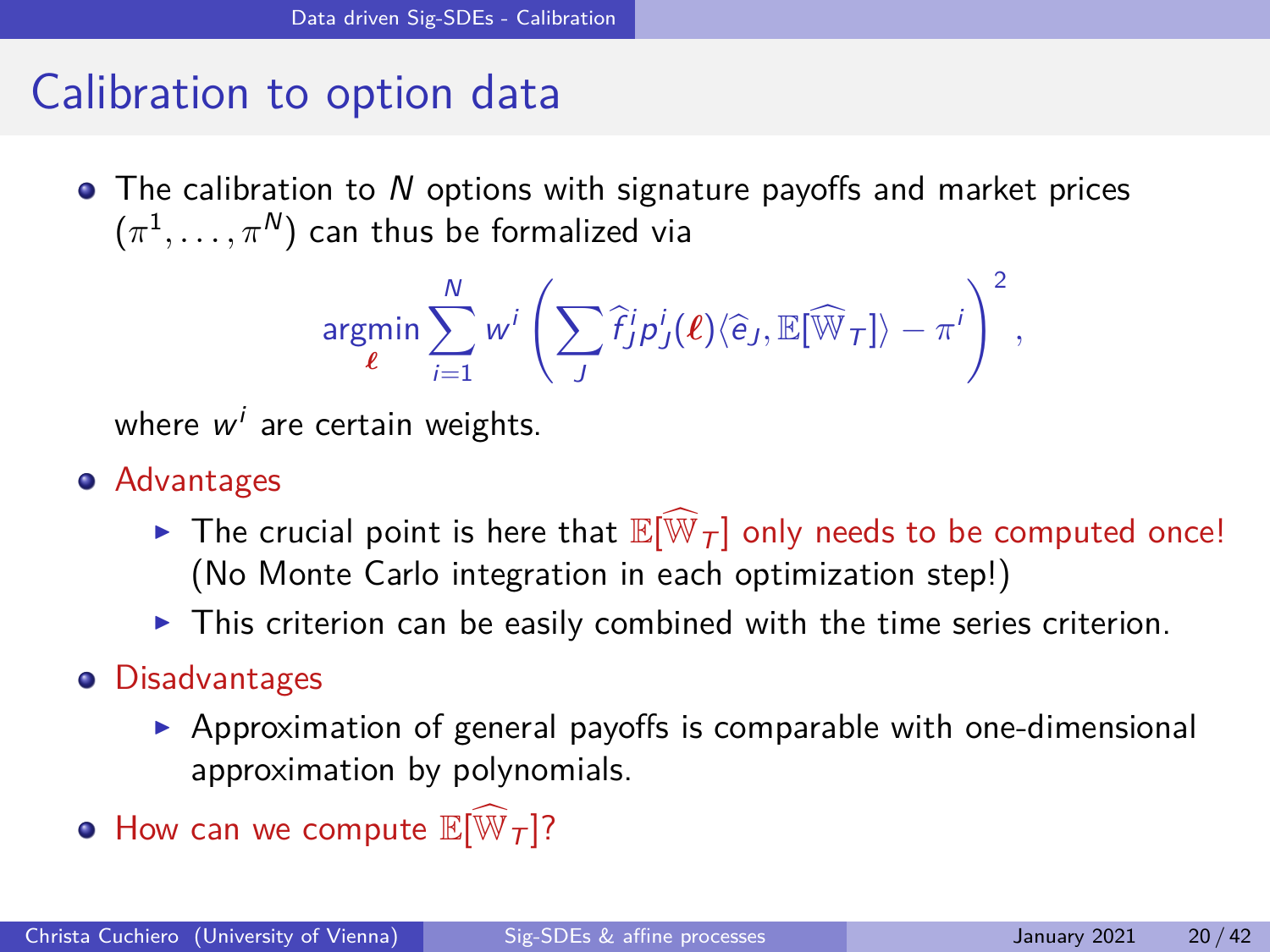### Calibration to option data

 $\bullet$  The calibration to N options with signature payoffs and market prices  $(\pi^1,\ldots,\pi^N)$  can thus be formalized via

$$
\underset{\boldsymbol{\ell}}{\text{argmin}} \sum_{i=1}^N w^i \left( \sum_J \widehat{f}_J^i p_J^i(\boldsymbol{\ell}) \langle \widehat{e}_J, \mathbb{E}[\widehat{\mathbb{W}}_T] \rangle - \pi^i \right)^2,
$$

where  $w^i$  are certain weights.

- **•** Advantages
	- Fine crucial point is here that  $\mathbb{E}[\widehat{\mathbb{W}}_T]$  only needs to be computed once! (No Monte Carlo integration in each optimization step!)
	- $\blacktriangleright$  This criterion can be easily combined with the time series criterion.
- **•** Disadvantages
	- $\triangleright$  Approximation of general payoffs is comparable with one-dimensional approximation by polynomials.
- $\bullet$  How can we compute  $\mathbb{E}[\overline{\mathbb{W}}_T]$ ? see e.g. Friz & Hairer ('14)
- An affine and polynomial process point view helps generically...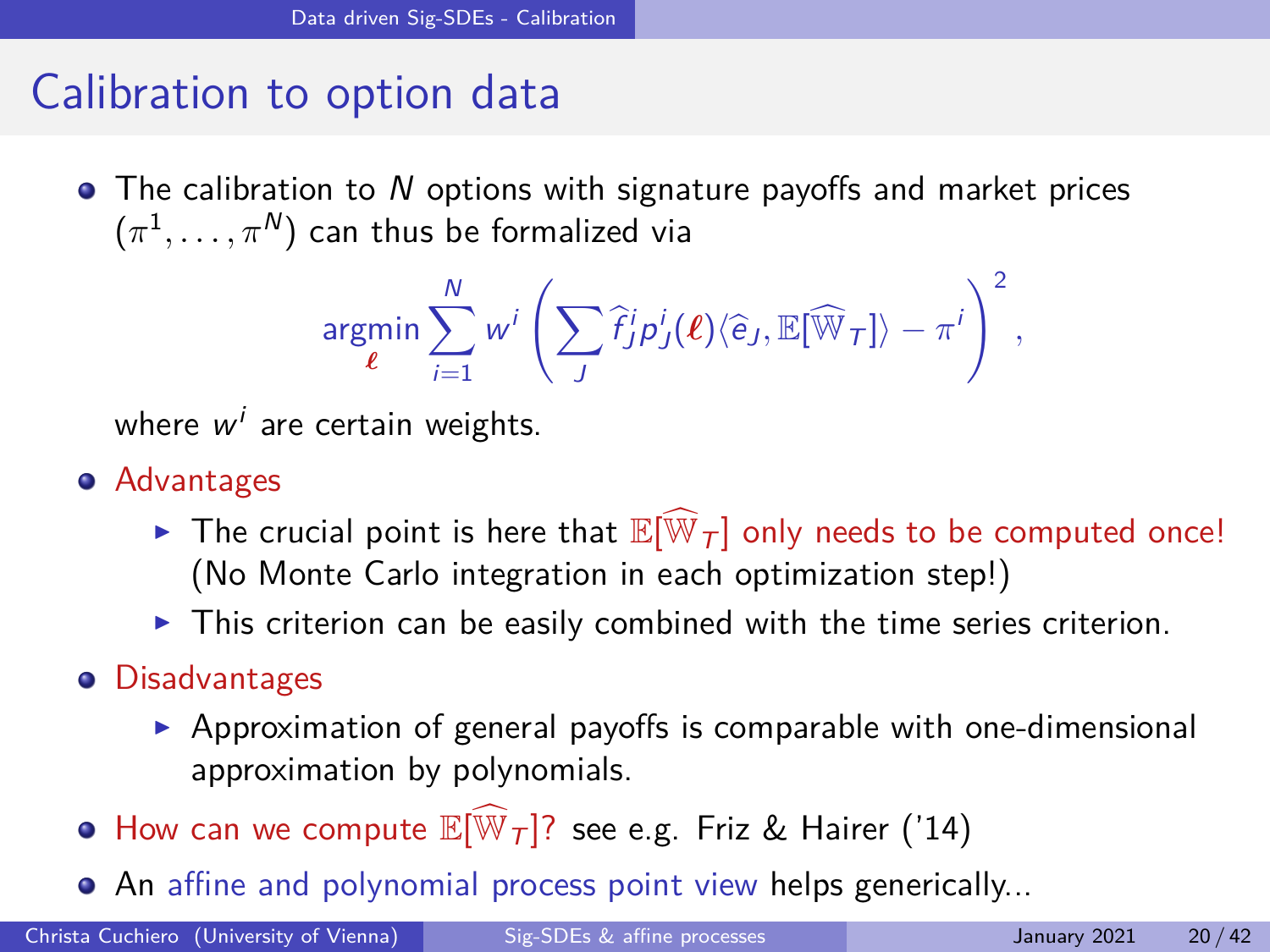# Part II

# <span id="page-26-0"></span>[An affine and polynomial perspective on](#page-26-0) [signature SDEs](#page-26-0)

#### based on

- Universality of affine and polynomial processes (ongoing joint work with S. Svaluto-Ferro and J. Teichmann)
- Infinite dimensional polynomial processes (joint work with S. Svaluto-Ferro)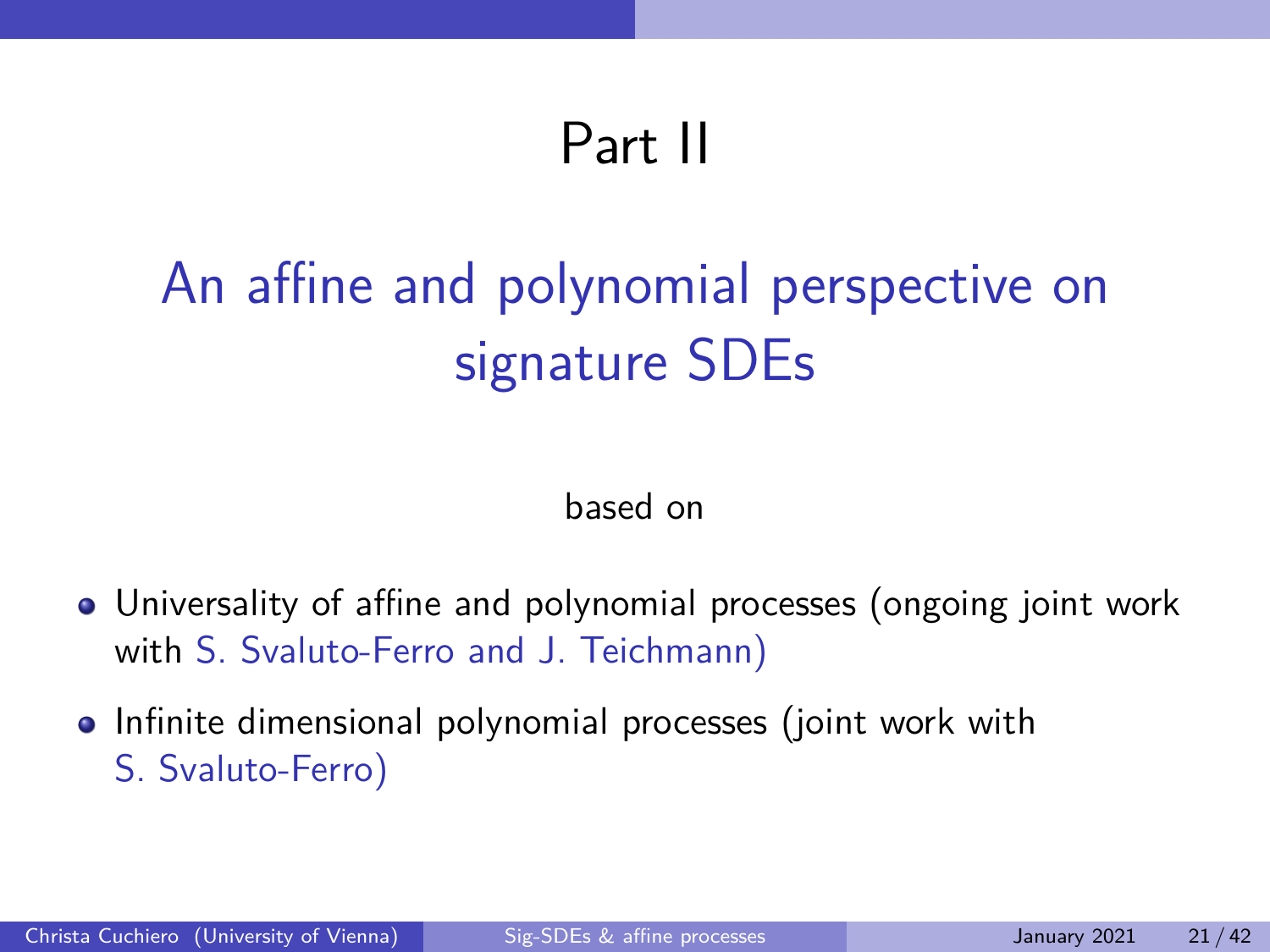### **Motivation**

A plethora of stochastic models stem from the class of affine and polynomial processes, even though this is not always visible at first sight.

- · Finite dimensional examples: Lévy processes, Ornstein-Uhlenbeck processes, Feller diffusion, Wishart processes, Black-Scholes model, Wright-Fisher diffusion (Jacobi process), ...
- Infinite dimensional examples:
	- **F** measure valued processes: Dawson-Watanabe process, Fleming-Viot process, Markovian lifts of Volterra processes
	- $\blacktriangleright$  Hilbert space valued processes: (forward) curve models, lifts of rough volatility models (rough Heston, rough Wishart or rough Bergomi)
	- $\triangleright$  sequence space valued processes: signature of Brownian motion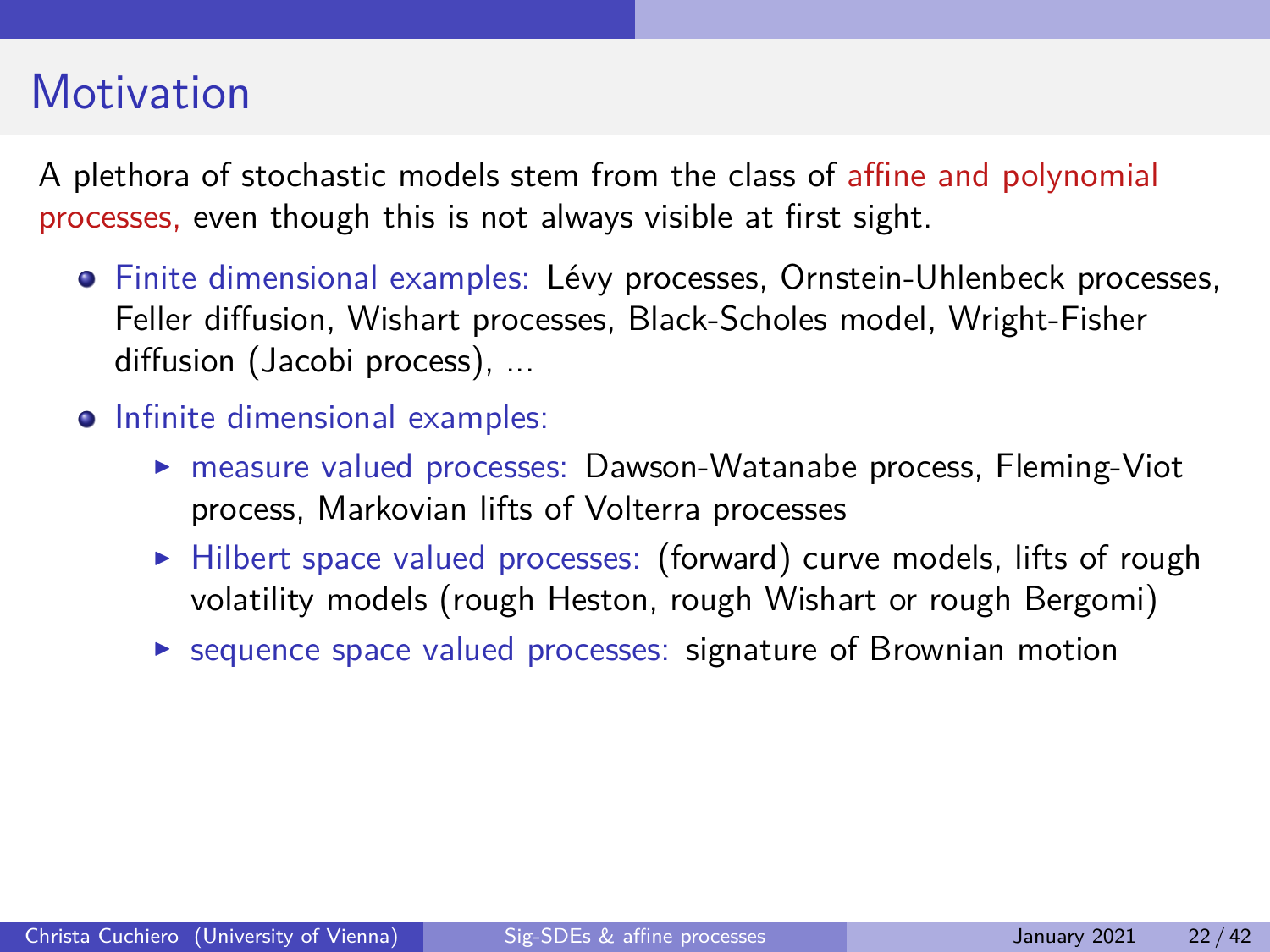## **Motivation**

A plethora of stochastic models stem from the class of affine and polynomial processes, even though this is not always visible at first sight.

- · Finite dimensional examples: Lévy processes, Ornstein-Uhlenbeck processes, Feller diffusion, Wishart processes, Black-Scholes model, Wright-Fisher diffusion (Jacobi process), ...
- Infinite dimensional examples:
	- **F** measure valued processes: Dawson-Watanabe process, Fleming-Viot process, Markovian lifts of Volterra processes
	- $\blacktriangleright$  Hilbert space valued processes: (forward) curve models, lifts of rough volatility models (rough Heston, rough Wishart or rough Bergomi)
	- $\triangleright$  sequence space valued processes: signature of Brownian motion
- ⇒ Universal model classes?
- $\Rightarrow$  Mathematically precise statements for this universality?
- ⇒ Can we embed signature SDEs in this framework?
- $\Rightarrow$  Method: linearize certain classes of SDEs via signature methods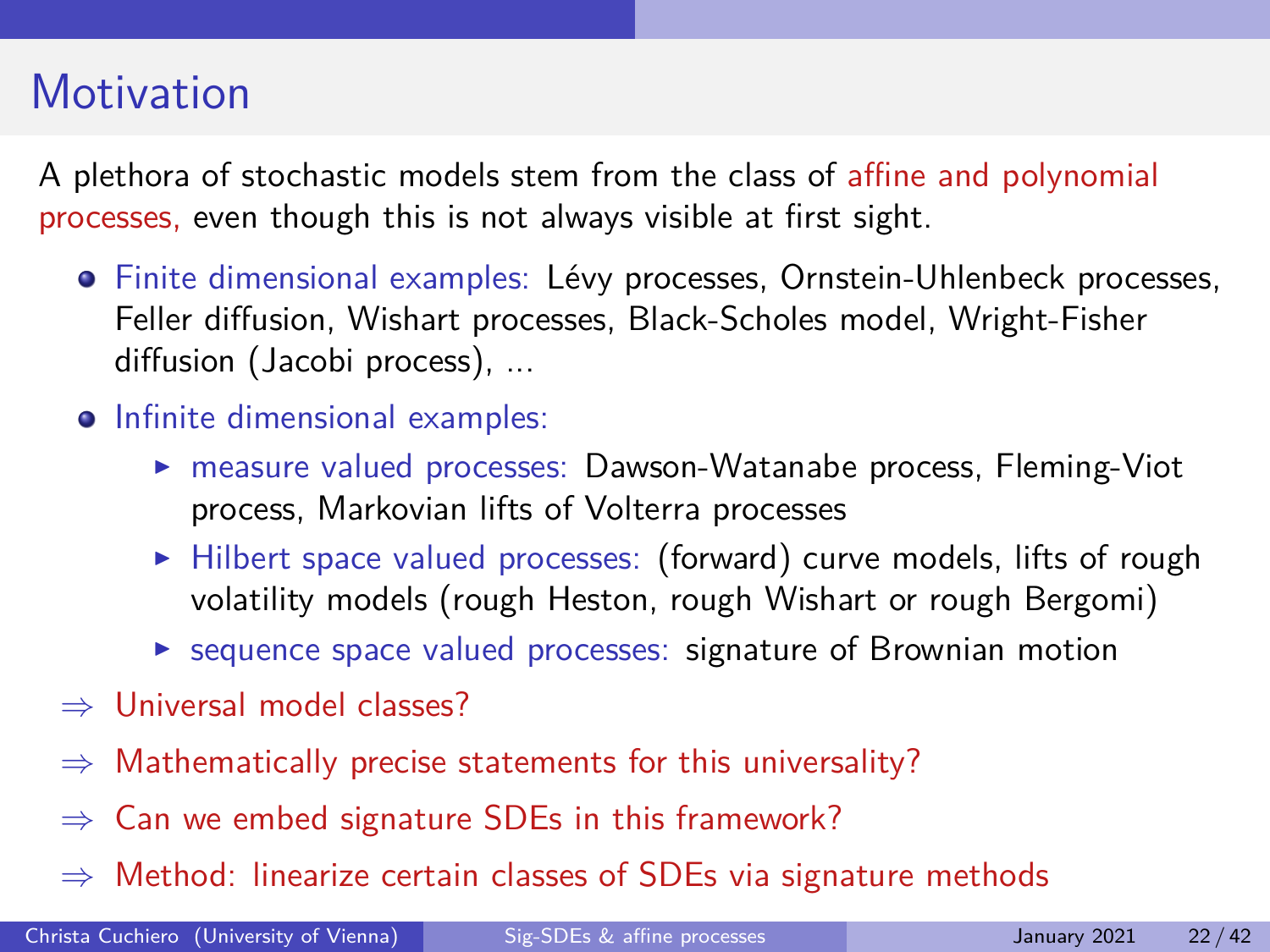#### <span id="page-29-0"></span>Definition of affine and polynomial processes

Simplest setting (for illustrative purposes): Itô diffusion in one dimension with state space  $S$ , some (bounded or unbounded) interval of  $\mathbb{R}$ :

<span id="page-29-1"></span>
$$
dX_t = b(X_t)dt + \sqrt{a(X_t)}dB_t, \quad X_0 = x,
$$
\n<sup>(\*)</sup>

with  $a: \mathbb{R} \to \mathbb{R}_+$  and  $b: \mathbb{R} \to \mathbb{R}$  continuous functions and B a Brownian motion.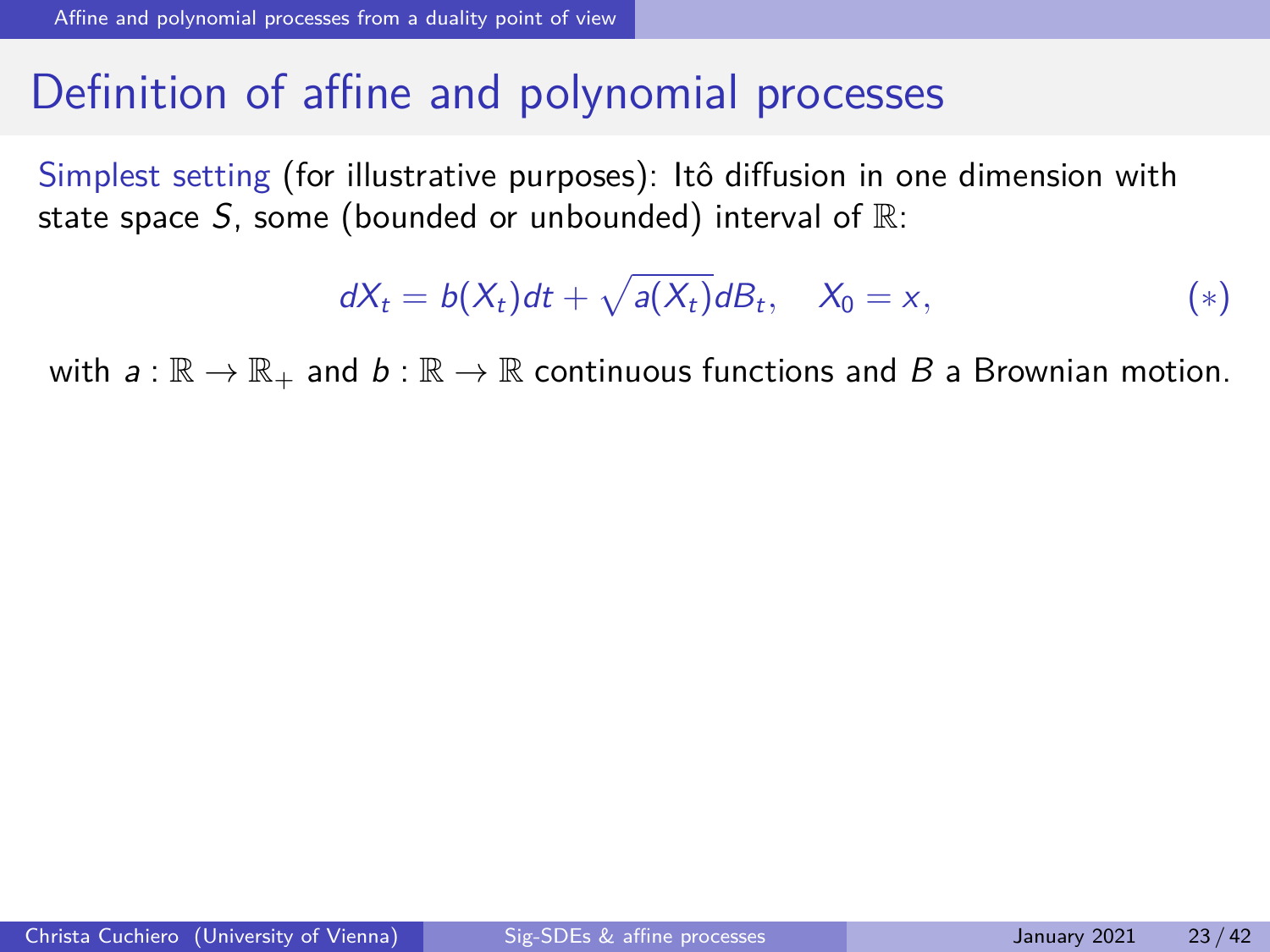#### Definition of affine and polynomial processes

Simplest setting (for illustrative purposes): Itô diffusion in one dimension with state space S, some (bounded or unbounded) interval of  $\mathbb{R}$ :

$$
dX_t = b(X_t)dt + \sqrt{a(X_t)}dB_t, \quad X_0 = x,
$$
\n<sup>(\*)</sup>

with  $a: \mathbb{R} \to \mathbb{R}_+$  and  $b: \mathbb{R} \to \mathbb{R}$  continuous functions and B a Brownian motion.

#### Definition

A weak solution X of  $(*)$  is called polynomial process if

- **o** *b* is an affine function, i.e.  $b(x) = b + \beta x$  for some constants *b* and  $\beta$  and
- a is a quadratic function, i.e.  $a(x) = a + \alpha x + A x^2$  for some constants a,  $\alpha$ and A.

If additionally  $A = 0$ , then the process is called affine.

We denote by A the infinitesimal generator of a diffusion of form  $(*)$ , given by  $\mathcal{A}f(x) = f'(x)b(x) + \frac{1}{2}f''(x)a(x).$ 

Christa Cuchiero (University of Vienna) [Sig-SDEs & affine processes](#page-0-0) January 2021 23/42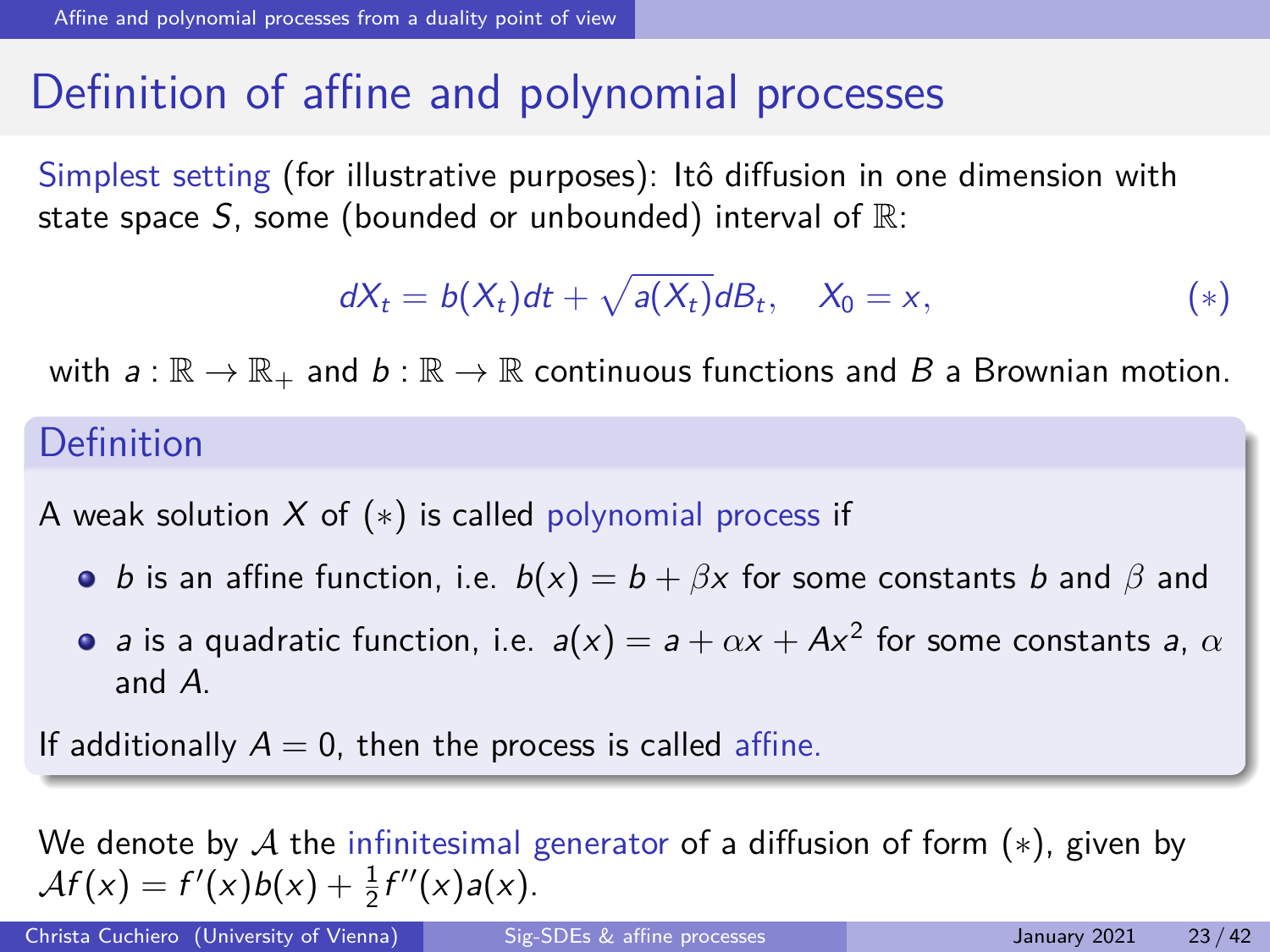### Key properties of affine and polynomial processes

From this definition, ...

- ... they appear as a narrow class, whose universal character is at this stage by no means visible.
- **...** follow some remarkable implications.
	- All marginal moments of a polynomial process, i.e.  $\mathbb{E}[X_t^n]$  can be computed by solving a system of linear ODEs.
	- Additionally, exponential moments of affine processes, i.e.  $\mathbb{E}[\exp(uX_t)]$ for  $u \in \mathbb{C}$  can be expressed in terms of solutions of Riccati ODEs whenever  $\mathbb{E}[|\exp(uX_t)|] < \infty$ .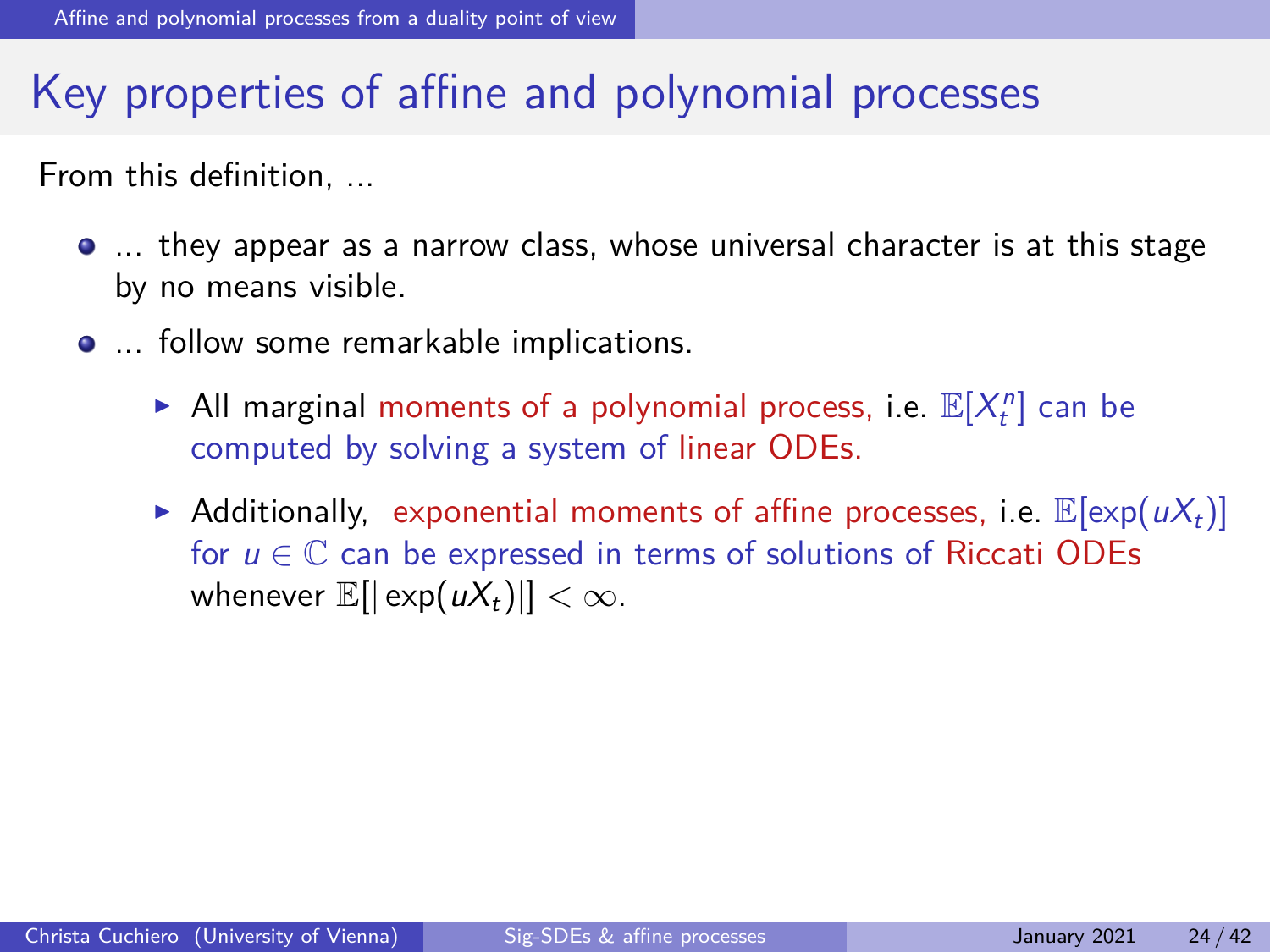### Key properties of affine and polynomial processes

From this definition, ...

- ... they appear as a narrow class, whose universal character is at this stage by no means visible.
- **...** follow some remarkable implications.
	- All marginal moments of a polynomial process, i.e.  $\mathbb{E}[X_t^n]$  can be computed by solving a system of linear ODEs.
	- Additionally, exponential moments of affine processes, i.e.  $\mathbb{E}[\exp(uX_t)]$ for  $u \in \mathbb{C}$  can be expressed in terms of solutions of Riccati ODEs whenever  $\mathbb{E}[|\exp(uX_t)||] < \infty$ .

We here briefly present these implications from the point of view of dual processes. This differs from the original papers

- **•** D. Duffie, D. Filipović & W. Schachermayer ('03); D. Filipović & E. Mayerhofer ('09);
- C., M. Keller-Ressel & J. Teichmann ('12); D. Filipovic & M. Larsson ('16).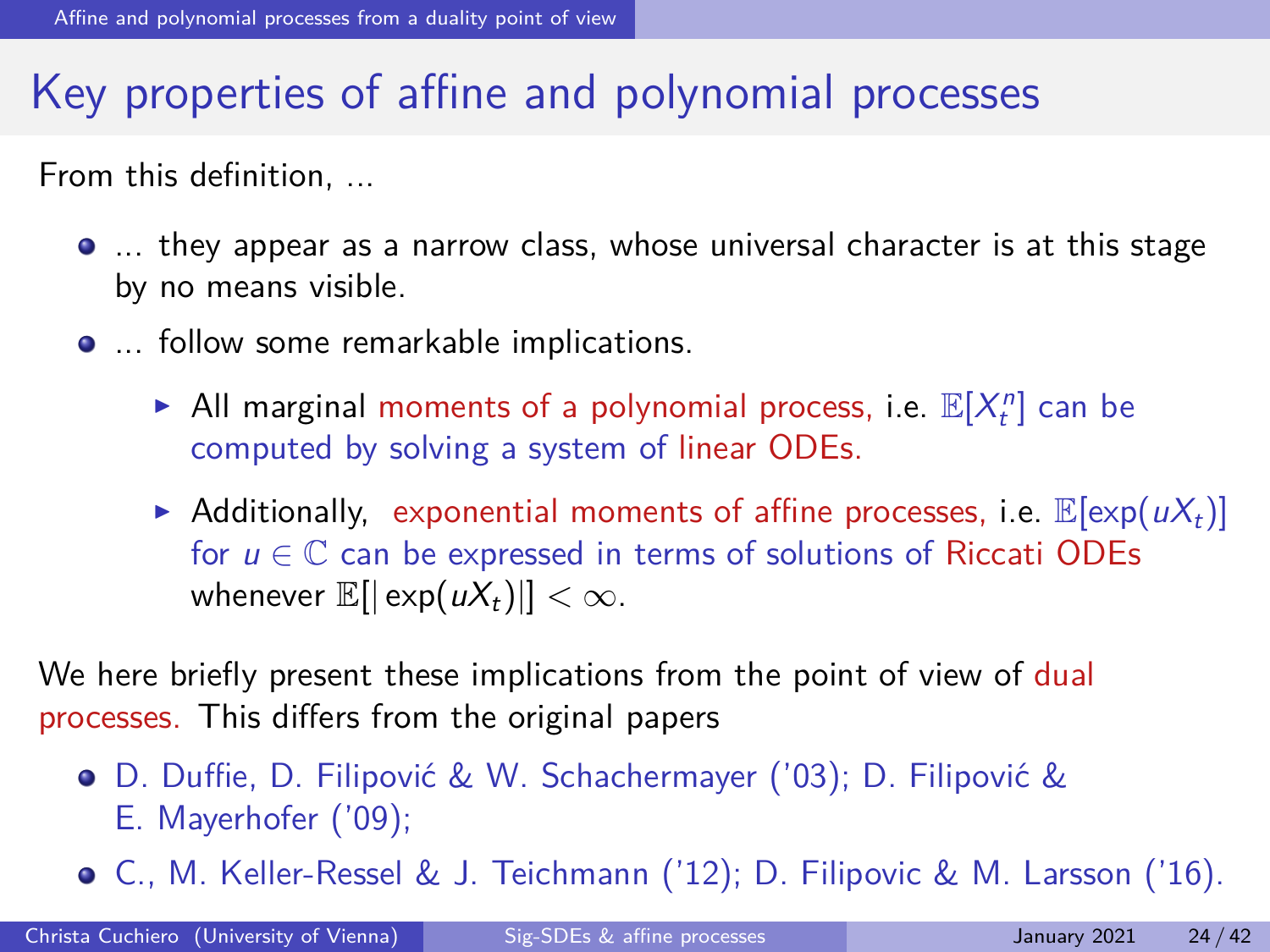### Methods to compute expected values

We can distinguish three different ways how to compute  $\mathbb{E}_{x}[f(X_t)].$ 

**1** Kolmogorov backward equation:  $\mathbb{E}_x[f(X_t)] = g(t, x)$ , where

$$
\partial_t g(t,x) = \mathcal{A}g(t,x), \quad g(0,x) = f(x).
$$

2 Duality method: Let  $(U_t)_{t>0}$  be an independent Markov process with state space U and infinitesimal generator  $\beta$ . Assume that there is some  $f: S \times U \rightarrow \mathbb{R}$  such that

$$
\mathcal{A}f(\cdot,u)|_{x} = \mathcal{B}f(x,\cdot)|_{u}, \quad \text{for all } x \in S, u \in U,
$$

then (modulo technicalities)  $\mathbb{E}_x[f(X_t, u)] = \mathbb{E}_u[f(x, U_t)].$ 

 $\bullet$  Kolmogorov backward equation for the dual:  $\mathbb{E}_x[f(X_t,u)]=v(t,u,x)$ , where

$$
\partial_t v(t, u, x) = Bv(t, u, x), \quad v(0, u, x) = f(x, u).
$$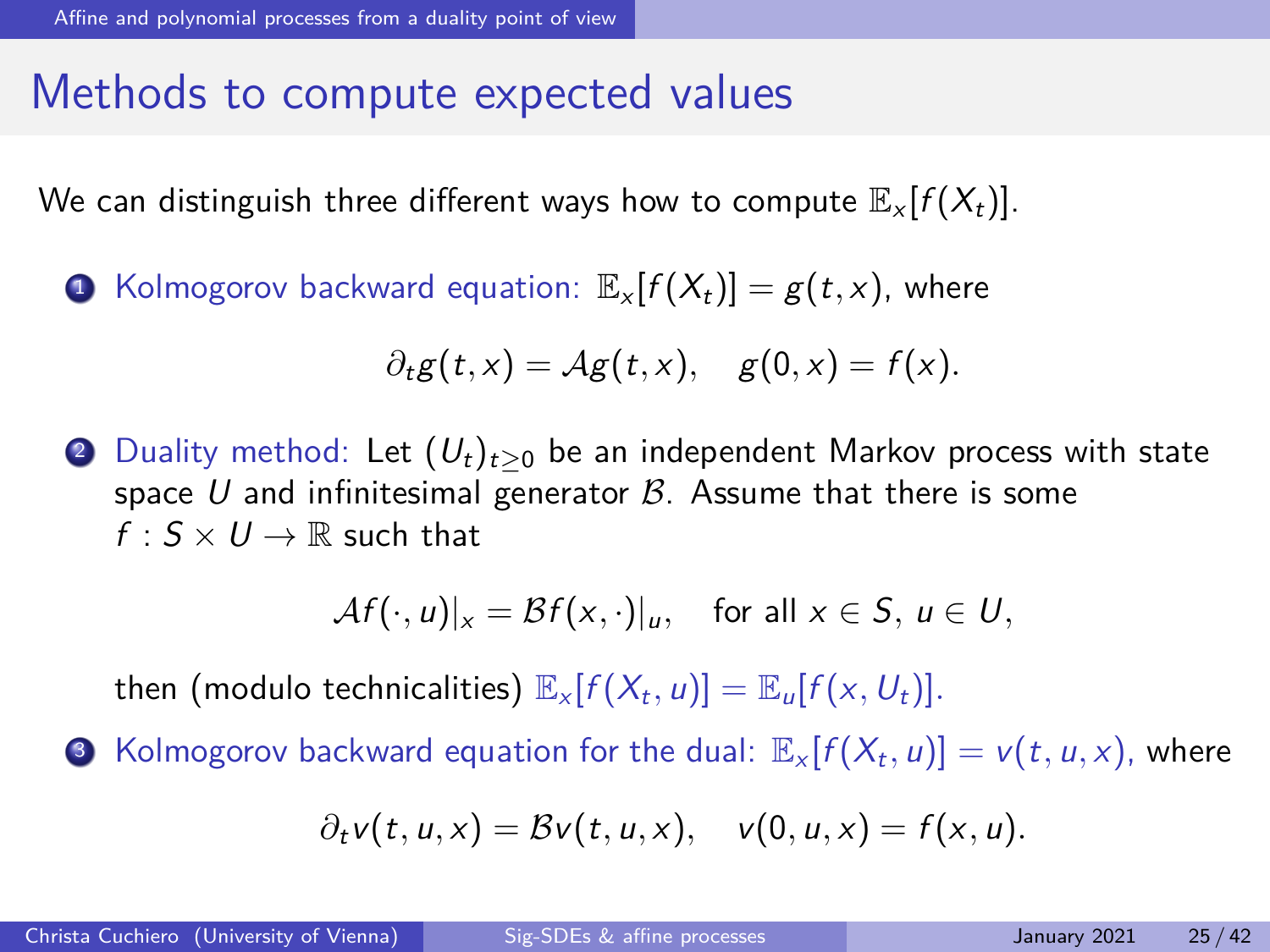#### Moment formula for polynomial processes

- $\bullet$  For a polynomial of degree k with coefficients vector  $c = (c_0, \ldots, c_k) \in \mathbb{R}^{k+1}$  we write  $p(x, c) := \langle c, \overline{x} \rangle_k = \sum_{i=0}^k c_i x^i$ .
- Dual polynomial operator B: acting on  $c \mapsto p(x, c)$  s.t.  $\mathcal{A} \rho(\cdot, c)|_{\times}=\mathcal{B} \rho(\times, \cdot)|_c.$  We can identify  $\mathcal B$  with a linear map  $L_k$  from  $\mathbb R^{k+1}$ to  $\mathbb{R}^{k+1}$  such that  $\mathcal{A}p(\cdot,c)|_{x} = \langle L_{k} c, \overline{x} \rangle_{k} = p(x,L_{k} c)$  for all  $x \in S.$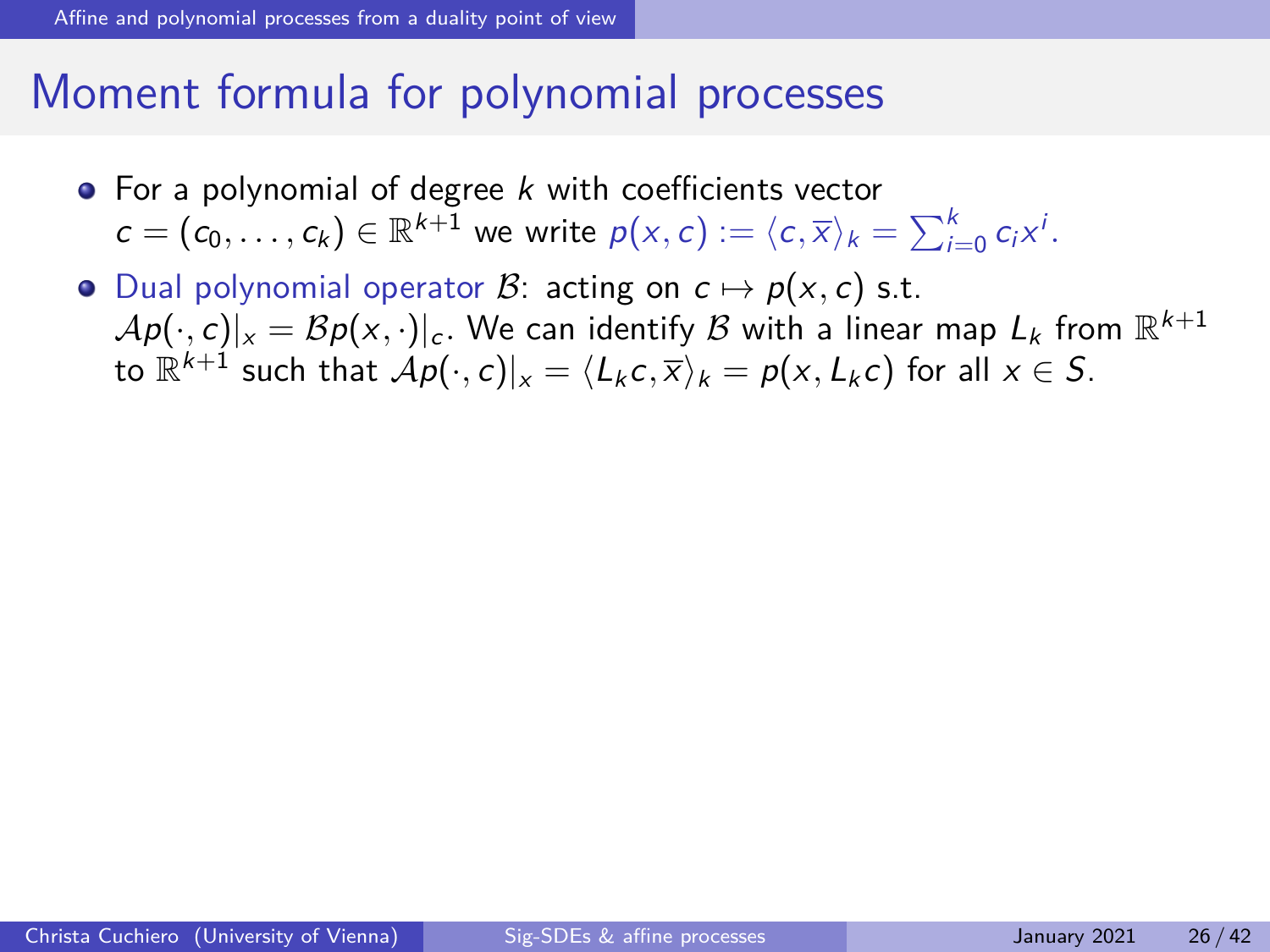#### Moment formula for polynomial processes

- $\bullet$  For a polynomial of degree k with coefficients vector  $c = (c_0, \ldots, c_k) \in \mathbb{R}^{k+1}$  we write  $p(x, c) := \langle c, \overline{x} \rangle_k = \sum_{i=0}^k c_i x^i$ .
- Dual polynomial operator B: acting on  $c \mapsto p(x, c)$  s.t.  $\mathcal{A} \rho(\cdot, c)|_{\times}=\mathcal{B} \rho(\times, \cdot)|_c.$  We can identify  $\mathcal B$  with a linear map  $L_k$  from  $\mathbb R^{k+1}$ to  $\mathbb{R}^{k+1}$  such that  $\mathcal{A}p(\cdot,c)|_{x} = \langle L_{k} c, \overline{x} \rangle_{k} = p(x,L_{k} c)$  for all  $x \in S.$

#### Theorem (C.C., M. Keller-Ressel, J. Teichmann ('12))

Let T *>* 0 be fixed and let X be a polynomial process. Denote by  $c(t) = (c_0(t), \ldots, c_k(t))^T$  the solution of the following linear ODE

$$
\partial_t c(t) = L_k c(t), \quad c(0) = c \in \mathbb{R}^{k+1}.
$$

Then its moments are given by

$$
\mathbb{E}_x\left[\sum_{i=0}^k c_i X^i_T\right] = \sum_{i=0}^k c_i(T) x^i = \langle \exp(L_k T) c, \overline{x} \rangle_k.
$$

Christa Cuchiero (University of Vienna) [Sig-SDEs & affine processes](#page-0-0) January 2021 26/42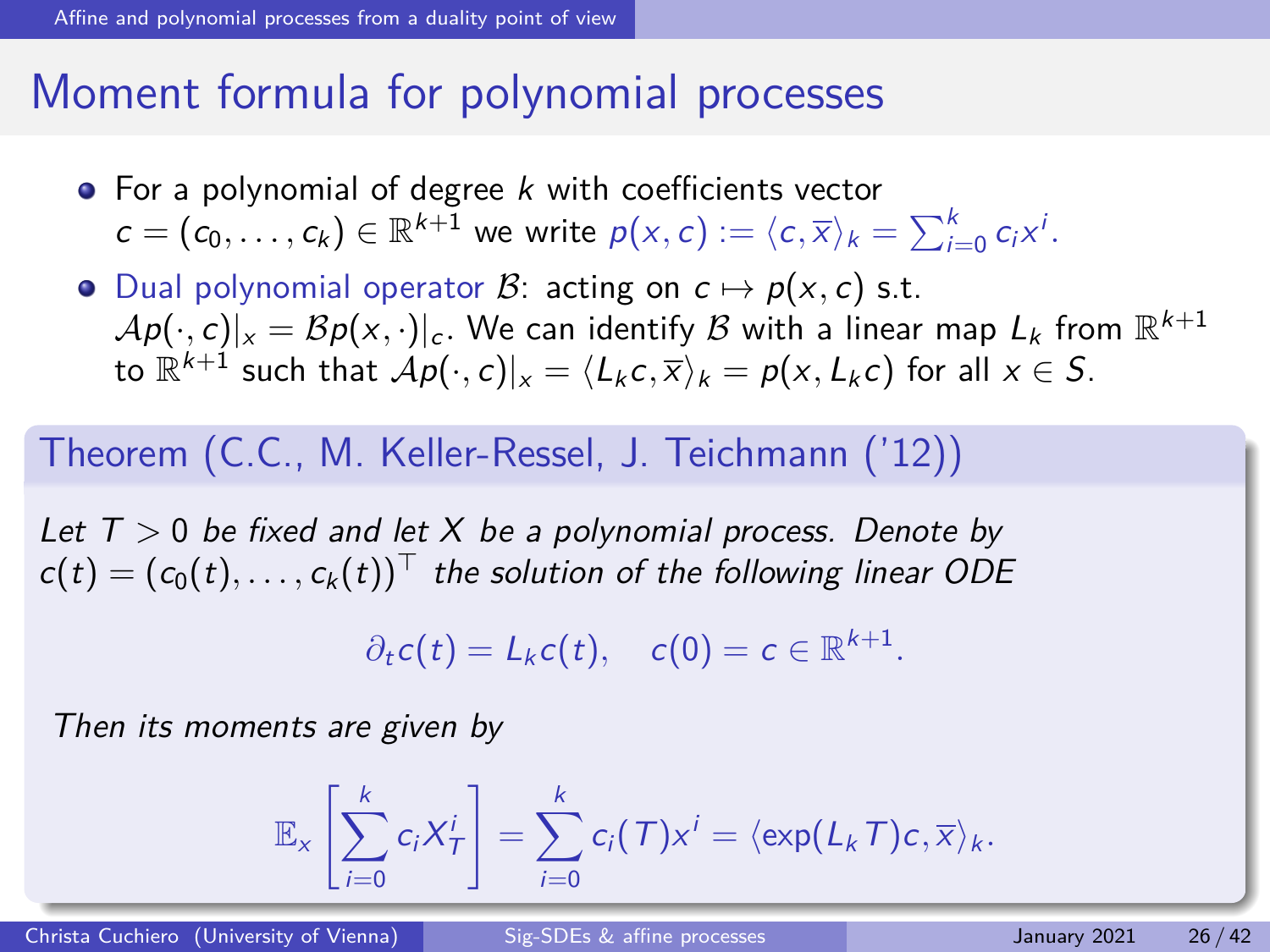#### Affine case

- **•** In the affine case, the function family of interest are exponentials.
- For notational convenience we set  $b = 0$  and  $a = 0$  in the definiton of the affine process so that we deal with purely linear processes.
- Dual affine operator B: acting on  $u \mapsto \exp(ux)$  such that

 $\mathcal{A} \exp(u \cdot)|_{x} = \mathcal{B} \exp(\cdot x)|_{u}, \quad x \in S.$ 

 $\bullet$  To explicitely compute the form of  $\beta$ , define the function

$$
R(u):=\frac{1}{2}\alpha u^2+\beta u.
$$

Then, by definition  $\mathcal{B} \exp(ux) = \mathcal{A} \exp(ux) = (R(u)x) \exp(ux)$ .

• Therefrom we can guess that  $\mathcal B$  is the restriction of the following transport operator applied to function  $g\in C^1(\mathbb C,\mathbb C)$ :

 $Bg(u) = R(u)g'(u).$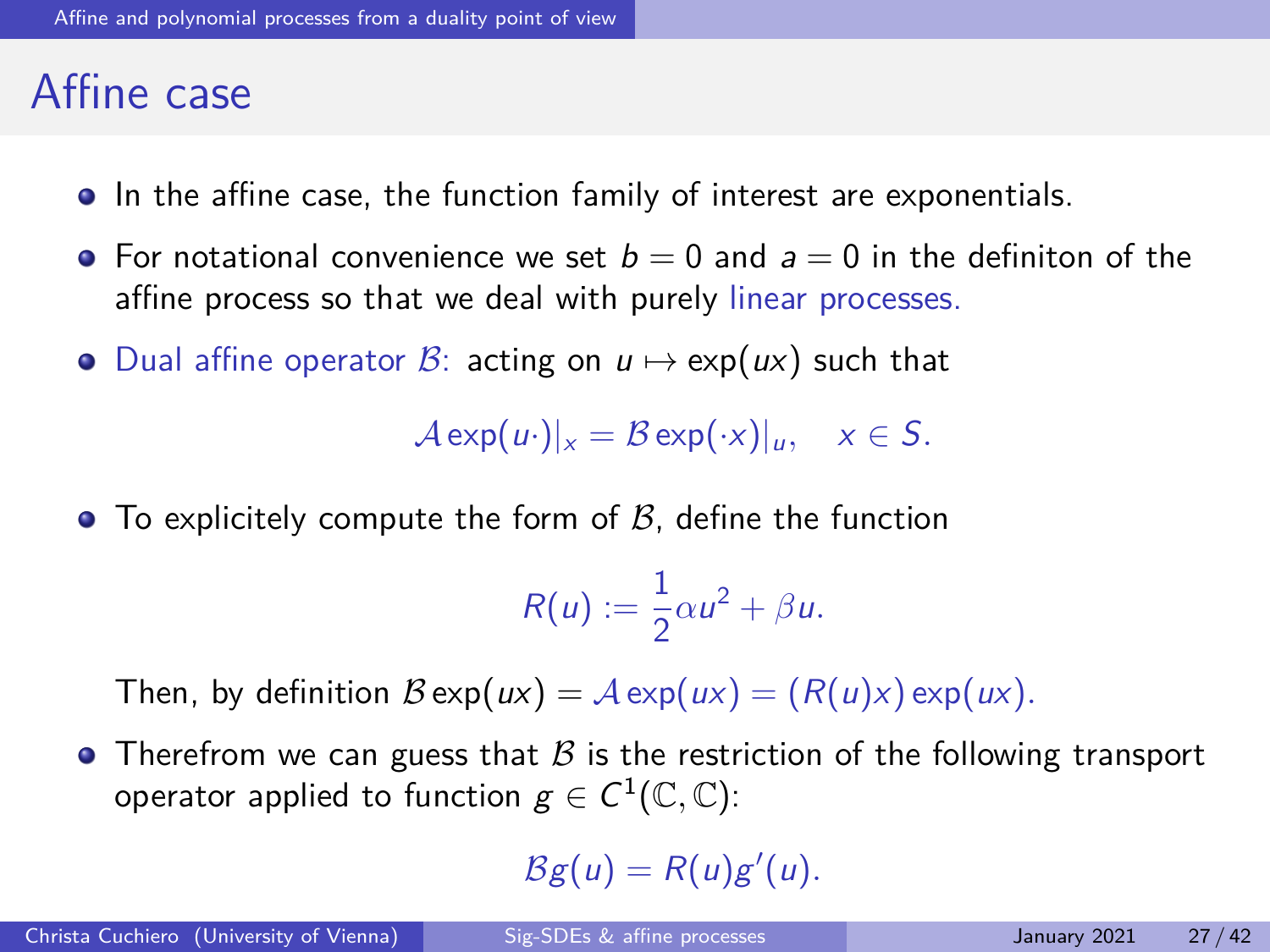### Affine transform formula - transport PDE

Applying the third method, i.e. computing the Kolmogorov equation for the dual process, yields...

Theorem (D. Duffie, Filipović, Schachermayer ('03), C.C. and J. Teichmann ('18))

Let  $T > 0$  be fixed and let X be an affine process. Let  $u \in \mathbb{C}$  such that  $\mathbb{E}[|\exp(uX_T)|| < \infty$ . Then,

 $\mathbb{E}_x$  [exp( $uX_T$ )] =  $v(T, u, x)$ ,

where  $v(t, u, x)$  solves the following linear PDE of transport type

 $\partial_t v(t, u, x) = \mathcal{B}v(t, u, x) = R(u)\partial_u v(t, u, x), \quad v(0, u, x) = \exp(ux), \quad t \in [0, T].$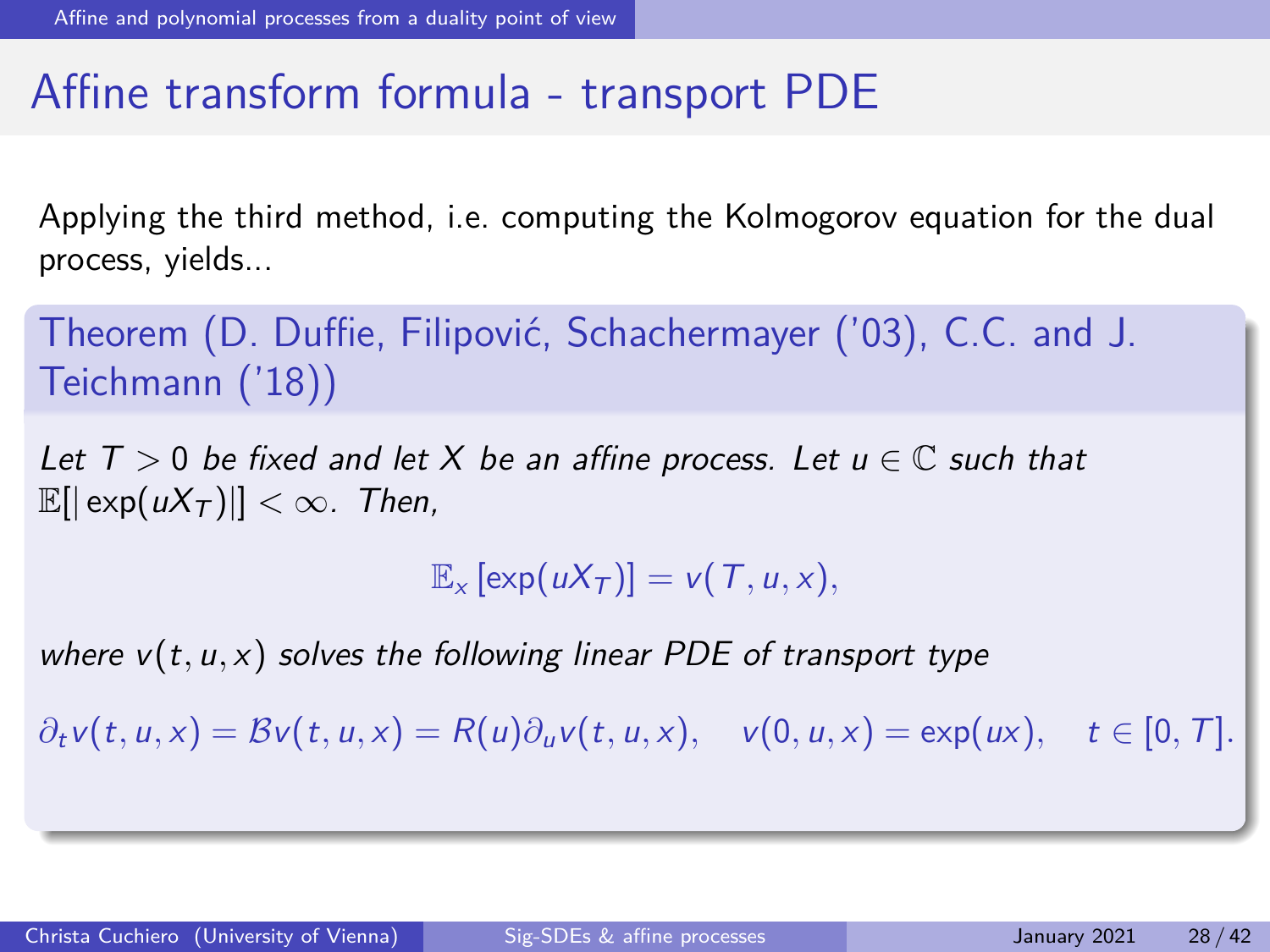## Affine transform formula - Riccati ODE

Applying the duality method now to the deterministic dual process  $\psi(t, u)$ , given as solution of the Riccati ODE  $\partial_t \psi(t, u) = R(\psi(t, u))$ , yields ...

Theorem (cont.)

The unique solution to this transport equation can be expressed by

 $v(t, u, x) = \exp(\psi(t, u)x),$ 

where *ψ* (the dual process here) solves the following Riccati differential equation

 $\partial_t \psi(t, u) = R(\psi(t, u)), \quad \psi(0, u) = u.$ 

Hence,  $\mathbb{E}_x$  [exp( $uX_T$ )] = exp( $\psi(T, u)x$ ).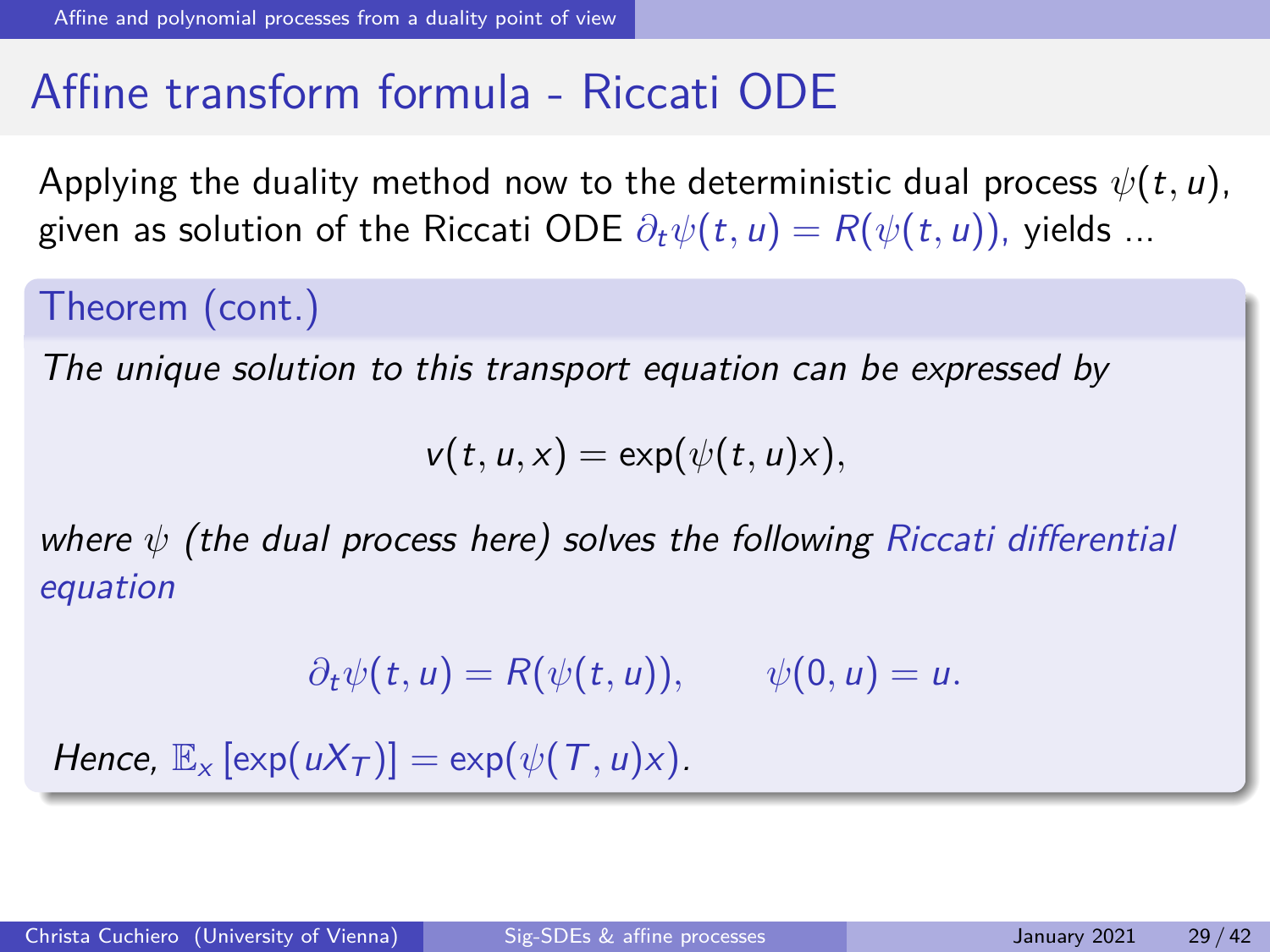### Affine transform formula - Riccati ODE

Applying the duality method now to the deterministic dual process  $\psi(t, u)$ , given as solution of the Riccati ODE  $\partial_t \psi(t, u) = R(\psi(t, u))$ , yields ...

Theorem (cont.)

The unique solution to this transport equation can be expressed by

 $v(t, u, x) = \exp(\psi(t, u)x),$ 

where *ψ* (the dual process here) solves the following Riccati differential equation

 $\partial_t \psi(t, u) = R(\psi(t, u)), \quad \psi(0, u) = u.$ 

Hence,  $\mathbb{E}_x$  [exp( $uX_T$ )] = exp( $\psi(T, u)x$ ).

We have here treated the one-dimensional diffusion setting, mainly to ease notation and technicalities. This is over now ...

Christa Cuchiero (University of Vienna) [Sig-SDEs & affine processes](#page-0-0) January 2021 29/42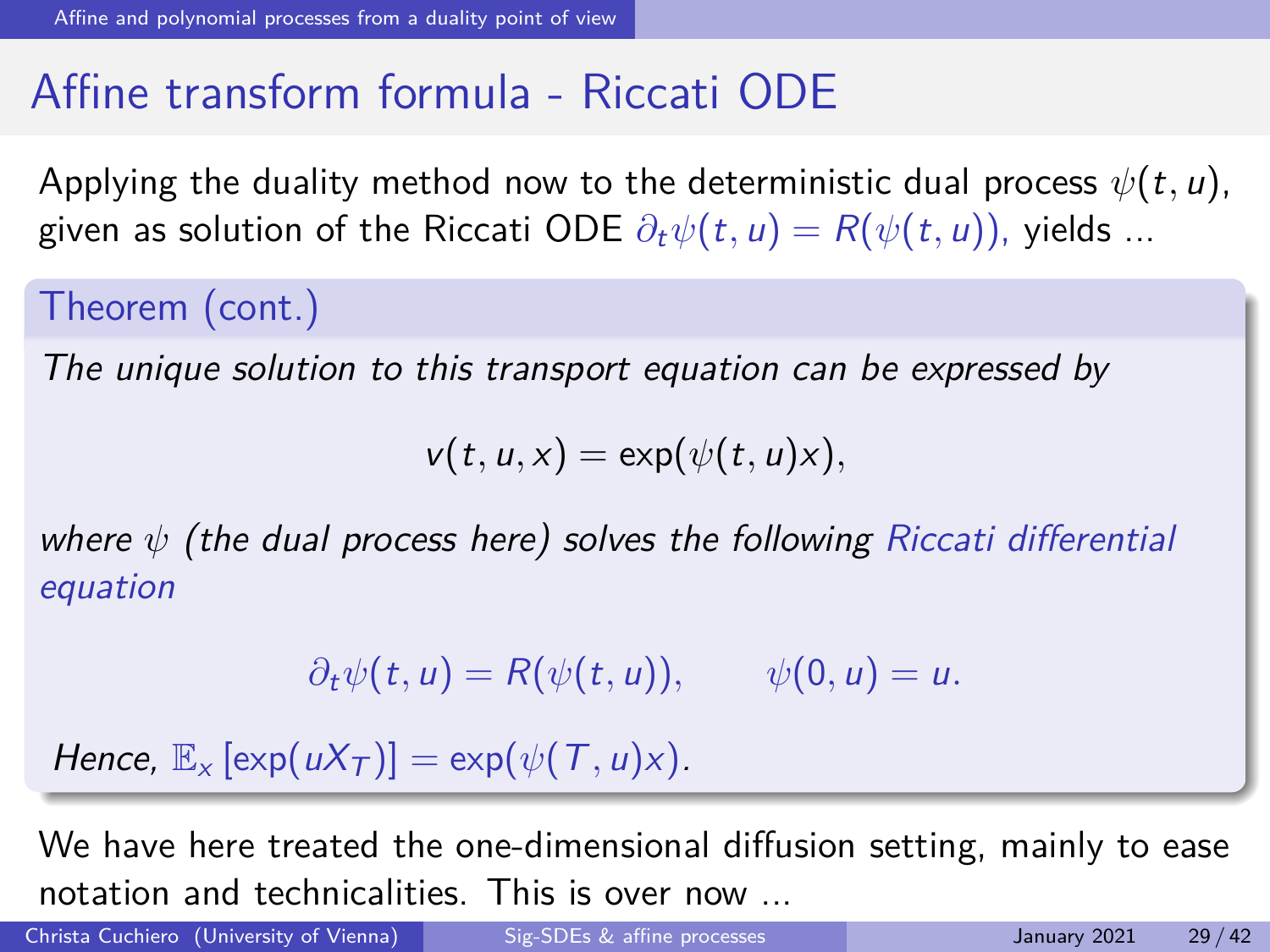### <span id="page-40-0"></span>Affine processes on the extended tensor algebra

State space  $\mathcal{S} \subseteq \mathcal{T}((\mathbb{R}^d))$ 

$$
\bullet \ \mathcal{S}^* = \{u \in \mathcal{T}((\mathbb{R}^d)) + \textrm{i}\, \mathcal{T}((\mathbb{R}^d)) \,|\, |\langle u, x \rangle| < \infty \textrm{ for all } x \in \mathcal{S}\}
$$

 $\widehat{\mathcal{U}} := \{ \mathbf{u} \in \mathcal{T}((\mathbb{R}^d)) + \mathsf{i}\, \mathcal{T}((\mathbb{R}^d)) \, | \, \mathbf{x} \mapsto |\, \mathsf{exp}(\langle \mathbf{u}, \mathbf{x} \rangle)| \, \, \text{is bounded on} \, \, \mathcal{S} \}$ 

#### Definition

We call a linear operator  $\mathcal L$  of affine type if there exists a distribution  $\mathsf{d}$ etermining subset  $\mathcal{U} \subseteq \widehat{\mathcal{U}}$  and a map  $R : \mathcal{U} \to \mathcal{S}^*,$   $\mathsf{u} \mapsto R(\mathsf{u})$  such that

 $\mathcal{L}$  exp( $\langle$ **u***,* **x** $\rangle$ ) = exp( $\langle$ **u***,* **x** $\rangle$ ) $\langle$  $R$ (**u**)*,* **x** $\rangle$ 

on the family of functions  $\{x \mapsto \exp(\langle \mathbf{u}, \mathbf{x} \rangle) | \mathbf{u} \in \mathcal{U}\}.$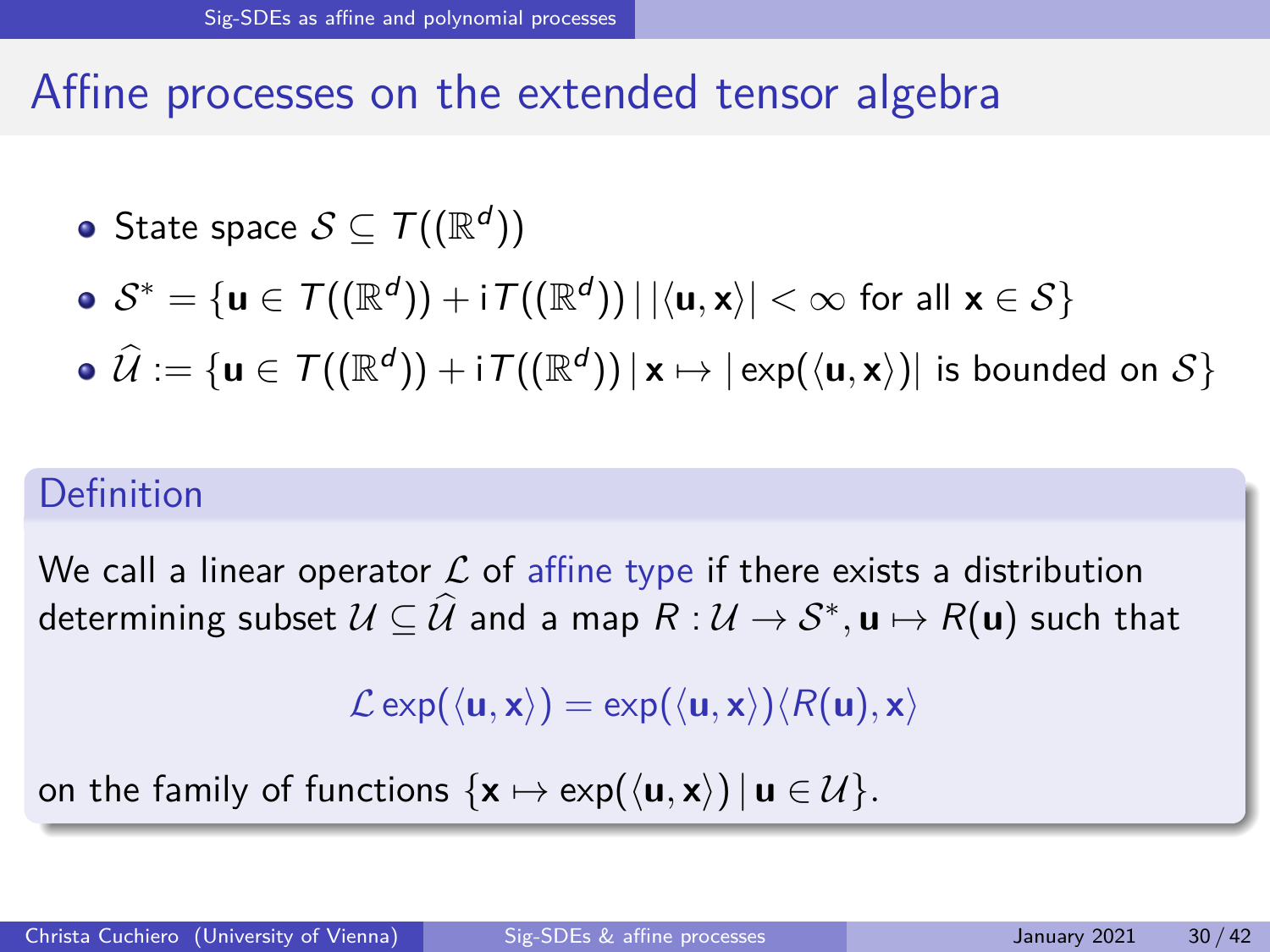### Affine processes on the tensor algebra space

An S-valued process  $(\mathbb{X}_t)_{t>0}$  defined on some filtered probability space  $(\Omega, \mathcal{F}, (\mathcal{F}_t)_{t>0}, \mathbb{P})$  is called a solution to the martingale problem for  $\mathcal{L}$  if

- $\bullet \mathbb{X}_0 = \mathbf{x}_0$  P-a.s. for some initial value  $\mathbf{x}_0 \in \mathcal{S}$ ,
- 2 for every  $\mathbf{u} \in \mathcal{U}$  there exists a càdlàg version of  $(\langle \mathbf{u}, \mathbb{X}_t \rangle)_{t>0}$  and  $(\langle R(\mathbf{u}), \mathbb{X}_t \rangle)_{t>0}$  and
- <sup>3</sup> the process

$$
M_t^{\mathbf{u}} := \exp(\langle \mathbf{u}, \mathbb{X}_t \rangle) - \exp(\langle \mathbf{u}, \mathbf{x}_0 \rangle) - \int_0^t \mathcal{L} \exp(\langle \mathbf{u}, \mathbb{X}_s \rangle) ds
$$

defines a local martingale for every  $\mathbf{u} \in \mathcal{U}$ .

#### Definition

Suppose that  $\mathcal L$  is of affine type and that the corresponding martingale problem admits a unique solution  $(\mathbb{X}_t)_{t>0}$ . Then  $(\mathbb{X}_t)_{t>0}$  is called S-valued affine process.

Christa Cuchiero (University of Vienna) [Sig-SDEs & affine processes](#page-0-0) January 2021 31/42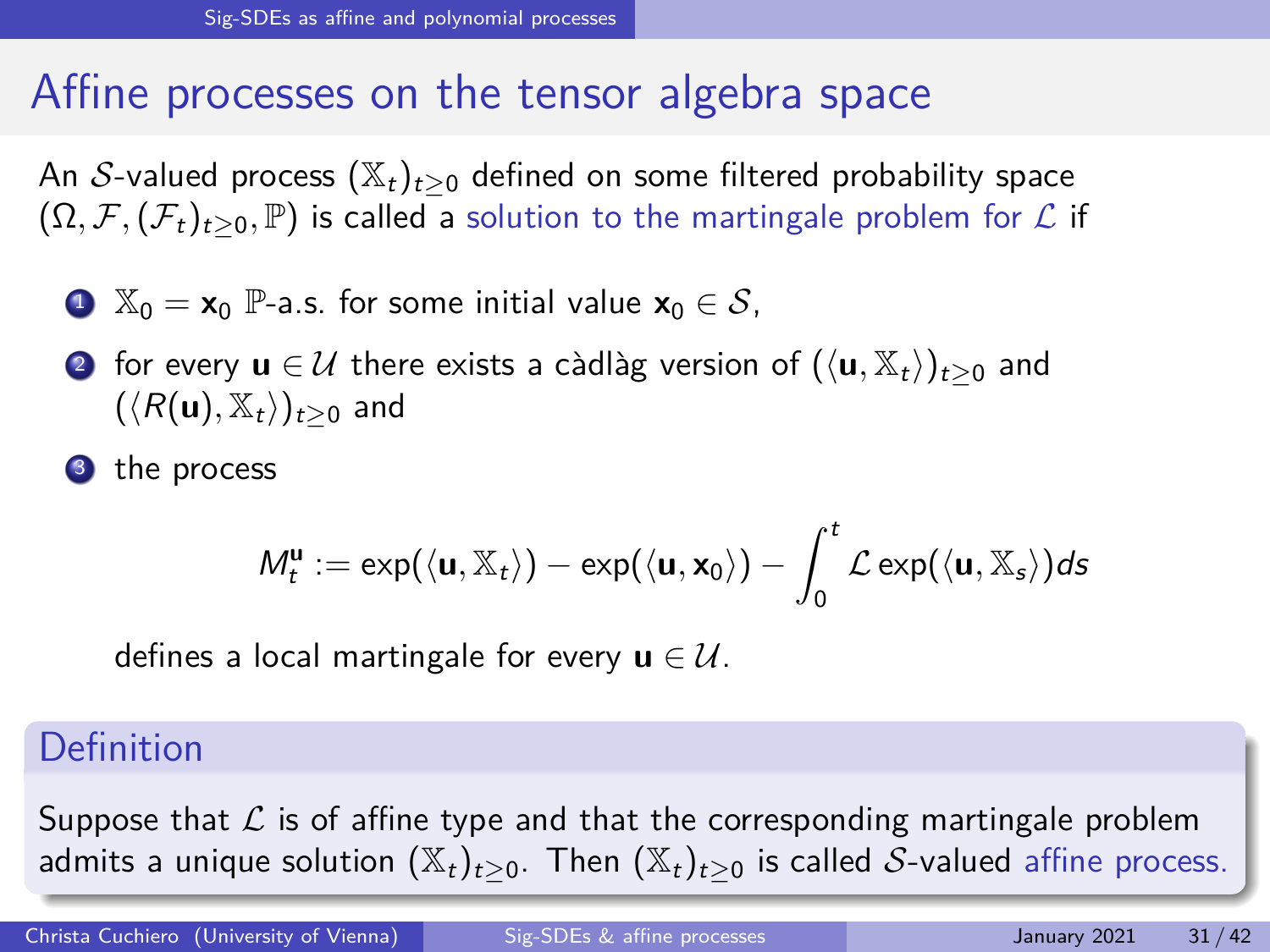# Affine transform formula

Theorem (C.C., S. Svaluto-Ferro, J. Teichmann ('21)) Let  $(\mathbb{X}_t)_{t>0}$  be an S-valued affine process with initial value  $\mathbf{x}_0$  Set

$$
g(\mathbf{u}, \mathbf{x}) := \sup_{n \in \mathbb{N}} |\langle R(\mathbf{u})^{(n)}, \mathbf{x}^{(n)} \rangle|, \qquad \mathbf{u} \in \mathcal{U}, \mathbf{x} \in \mathcal{S}
$$

and suppose that for each  $\mathbf{u} \in \mathcal{U}$  and  $I \in \mathcal{I}_d$ 

 $\mathbb{E}[\sup g(\mathbf{u}, \mathbb{X}_t)| \exp(\langle \mathbf{u}, \mathbb{X}_t \rangle)]| < \infty$ , and  $\mathbb{E}[\sup (1 + |\langle e_l, \mathbb{X}_t \rangle|) | \exp(\langle \mathbf{u}, \mathbb{X}_t \rangle)]| < \infty$ .  $t < T$  $t\leq 7$ 

Then for all  $\mathbf{u} \in \mathcal{U}$ 

$$
\mathbb{E}_{\mathbf{x}_0}[\exp(\langle \mathbf{u}, \mathbb{X}_T \rangle)] = \nu(\mathcal{T}, \mathbf{u}, \mathbf{x}_0),
$$

where  $v(t, u)$  is a solution to the following transport equation

 $\partial_t v(t, \mathbf{u}, \mathbf{x}_0) = \langle R(\mathbf{u}), \nabla_{\mathbf{u}} v(t, \mathbf{u}, \mathbf{x}_0) \rangle, \quad v(0, \mathbf{u}, \mathbf{x}_0) = \exp(\langle \mathbf{u}, \mathbf{x}_0 \rangle).$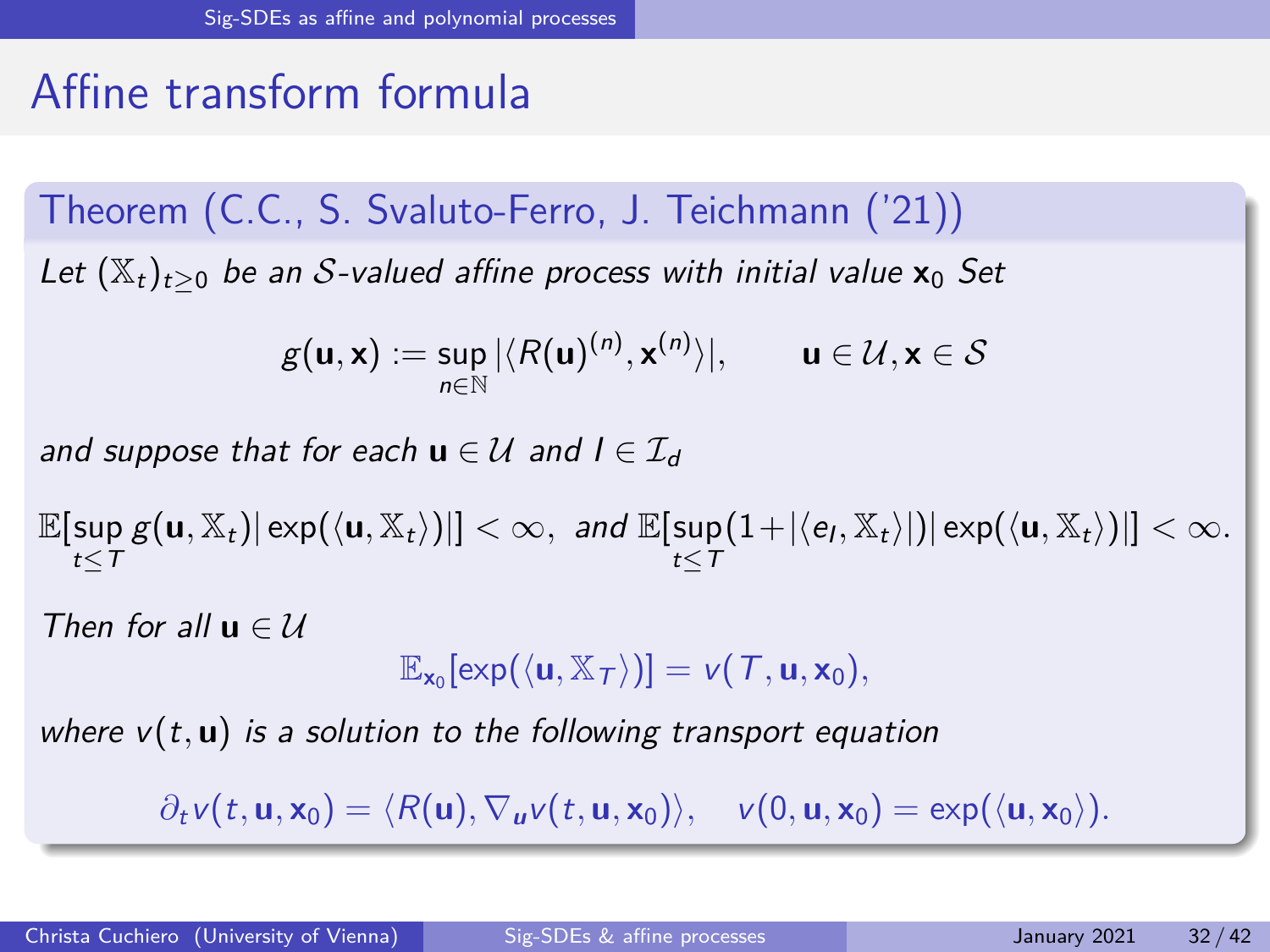# Affine transform formula

#### Theorem (cont.)

Suppose that there exists a solution of the tensor algebra valued Riccati equation up to time  $T$  with values in  $U$  such that

 $\partial_t \langle \psi(t, \mathbf{u}), \mathbf{x} \rangle = \langle R(\psi(t, \mathbf{u})), \mathbf{x} \rangle, \quad \psi(0, \mathbf{u}) = \mathbf{u}.$ 

Then, if  $\mathbb{E}[\sup_{s,t\leq T}|\langle R(\psi(s,\mathbf{u})), \mathbb{X}_t\rangle \exp(\langle \psi(s,\mathbf{u}), \mathbb{X}_t\rangle)|]<\infty$ , it holds that

 $\mathbb{E}[\exp(\langle \mathbf{u}, \mathbb{X}_{\tau} \rangle)] = \exp(\langle \psi(T, \mathbf{u}), \mathbf{x}_0 \rangle).$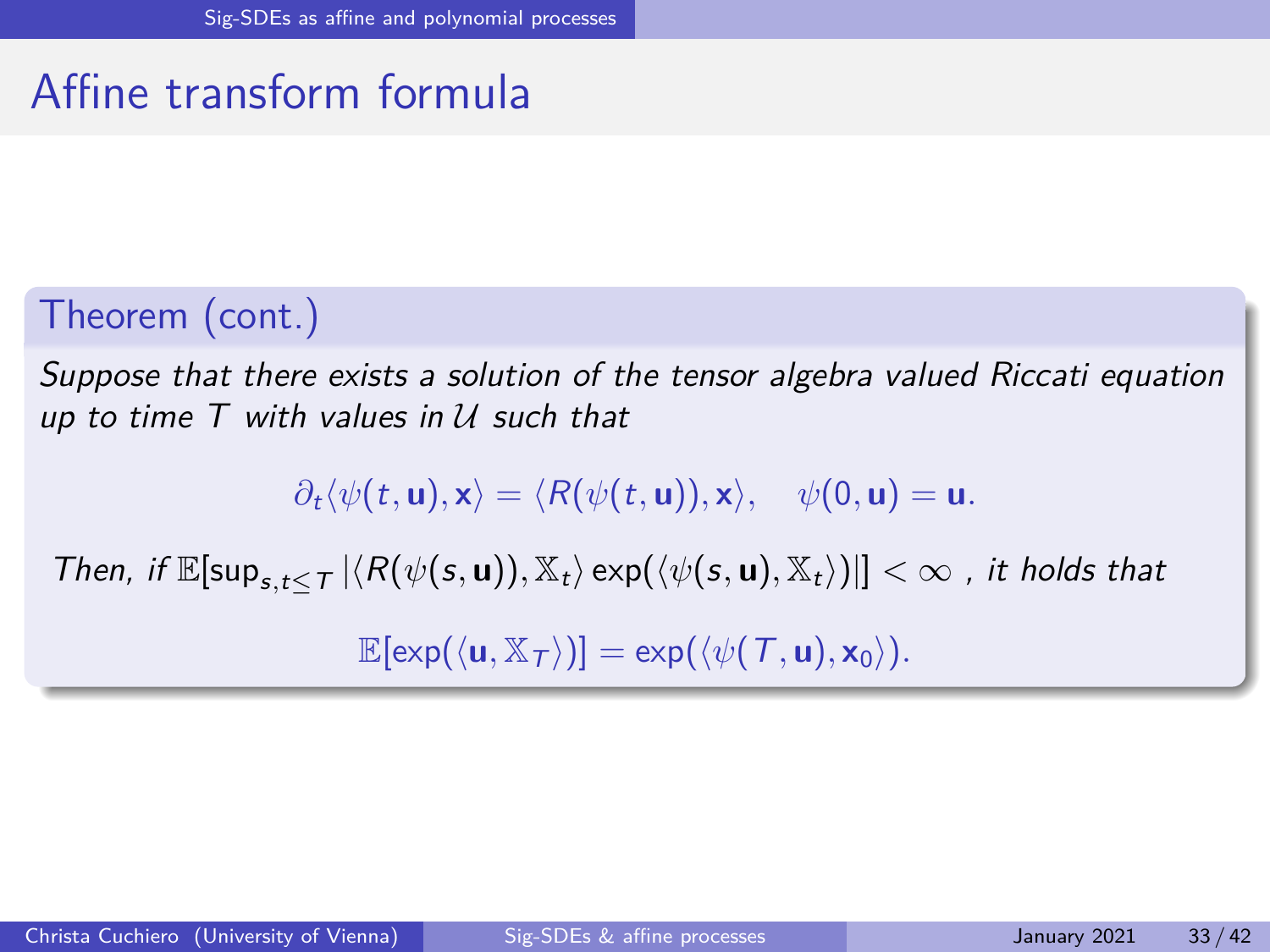### Back to Sig-SDE models

Consider a generalization of the previous Sig SDE model with state space  $\mathcal{S} \subseteq \mathbb{R}^{d-1}$  given by

<span id="page-44-0"></span>
$$
dX_t = \mathbf{b}(\widehat{\mathbb{X}}_t)dt + \sqrt{\mathbf{a}(\widehat{\mathbb{X}}_t)}dB_t,
$$
 (SigSDE)

where B is a  $d-1$  dimensional standard Brownian motion B and  $(\mathbb{X}_t)_{t\geq0}$ denotes the signature of  $t\mapsto (X_t,t).$ 

- Here,  $\bm{b}$  and  $\bm{a}$  are linear functions, more precisely  $\bm{b}$  :  $\mathcal{T}((\mathbb{R}^d))\to\mathbb{R}^{d-1}$  with  $b_i(\bm{x}) = \langle \bm{b}_i, \bm{x} \rangle$  and  $\bm{a}$  :  $\mathcal{T}((\mathbb{R}^d)) \to \mathbb{S}^{d-1}_+$  with  $a_{ij}(\bm{x}) = \langle \bm{a}_{ij}, \bm{x} \rangle$ , where  $\bm{b}_i, \bm{a}_{ij} \in \mathcal{T}((\mathbb{R}^d)).$
- $\Rightarrow$  Truly general class of diffusions whose coefficients can depend on the whole path.
	- We suppose that a solution to [\(SigSDE\)](#page-44-0) exists uniquely on an appropriate state space S.
	- Note the PriceSigSDE model from before can be embedded in this framework by considering the process  $X = (W^1, W^2, S)$ .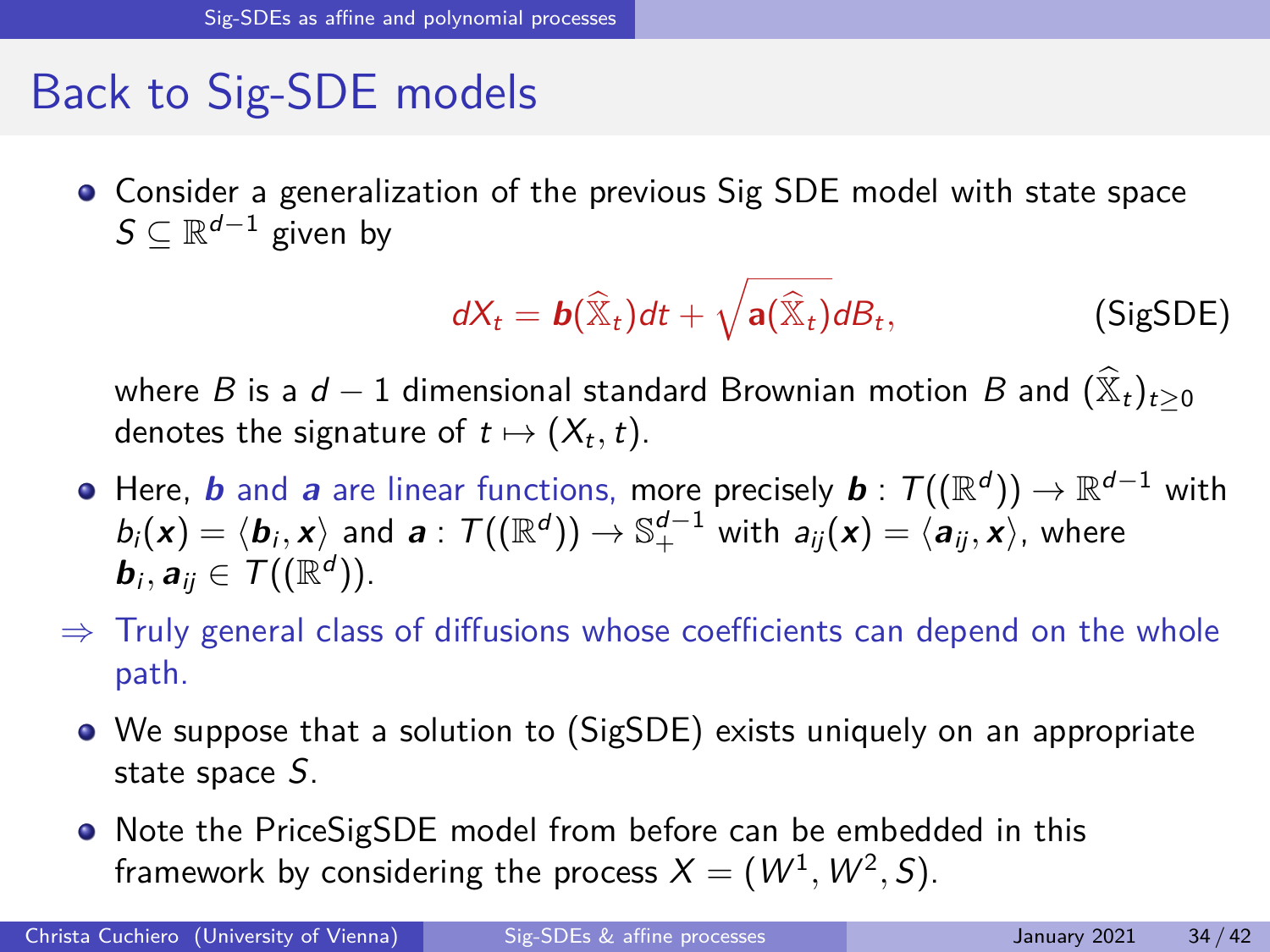# Sig-SDEs are (formally) affine processes

#### Lemma

Consider the signature process  $\widehat{\mathbb{X}}_t$  of  $t \mapsto (X_t, t)$  with X given by [\(SigSDE\)](#page-44-0). Suppose that for some  $\mathcal{U} \subseteq \widehat{\mathcal{U}}$  the map  $R : \mathcal{U} \to \mathcal{T}((\mathbb{R}^d))$  given by

$$
R(\mathbf{u}) = \sum_{I \in \mathcal{I}_d} \left( \frac{1}{2} (e_{i_1} \otimes \cdots \otimes e_{i_{|I|-2}}) \sqcup a_{i_{|I|-1}i_{|I|}} + (e_{i_1} \otimes \cdots \otimes e_{i_{|I|-1}}) \sqcup b_{i_{|I|}} \right) \mathbf{u}_I
$$
  
+ 
$$
\frac{1}{2} \sum_{I,J \in \mathcal{I}_d} \left( (e_{i_1} \otimes \cdots \otimes e_{i_{|I|-1}}) \sqcup (e_{j_1} \otimes \cdots \otimes e_{j_{|J|-1}}) \sqcup a_{i_{|I|}j_{|J|}} \right) \mathbf{u}_I \mathbf{u}_J,
$$

satisfies  $R(\mathbf{u}) \in \mathcal{S}^*$  for each  $\mathbf{u} \in \mathcal{U}$ . Fix then  $\mathbf{u} \in \mathcal{U}$  and set  $\mathcal{L}$  exp( $\langle$ **u***,* **x** $\rangle$ ) = exp( $\langle$ **u***,* **x** $\rangle$ ) $\langle$ R(**u**)*,* **x** $\rangle$  for each **x**  $\in$  *S*. Then

$$
\exp(\langle {\bf u}, \widehat{\mathbb{X}}_t \rangle) - \exp(\langle {\bf u}, 1 \rangle) - \int_0^t \mathcal{L} \exp(\langle {\bf u}, \widehat{\mathbb{X}}_s \rangle) ds
$$

is a local martingale and  $\mathcal L$  is of affine type.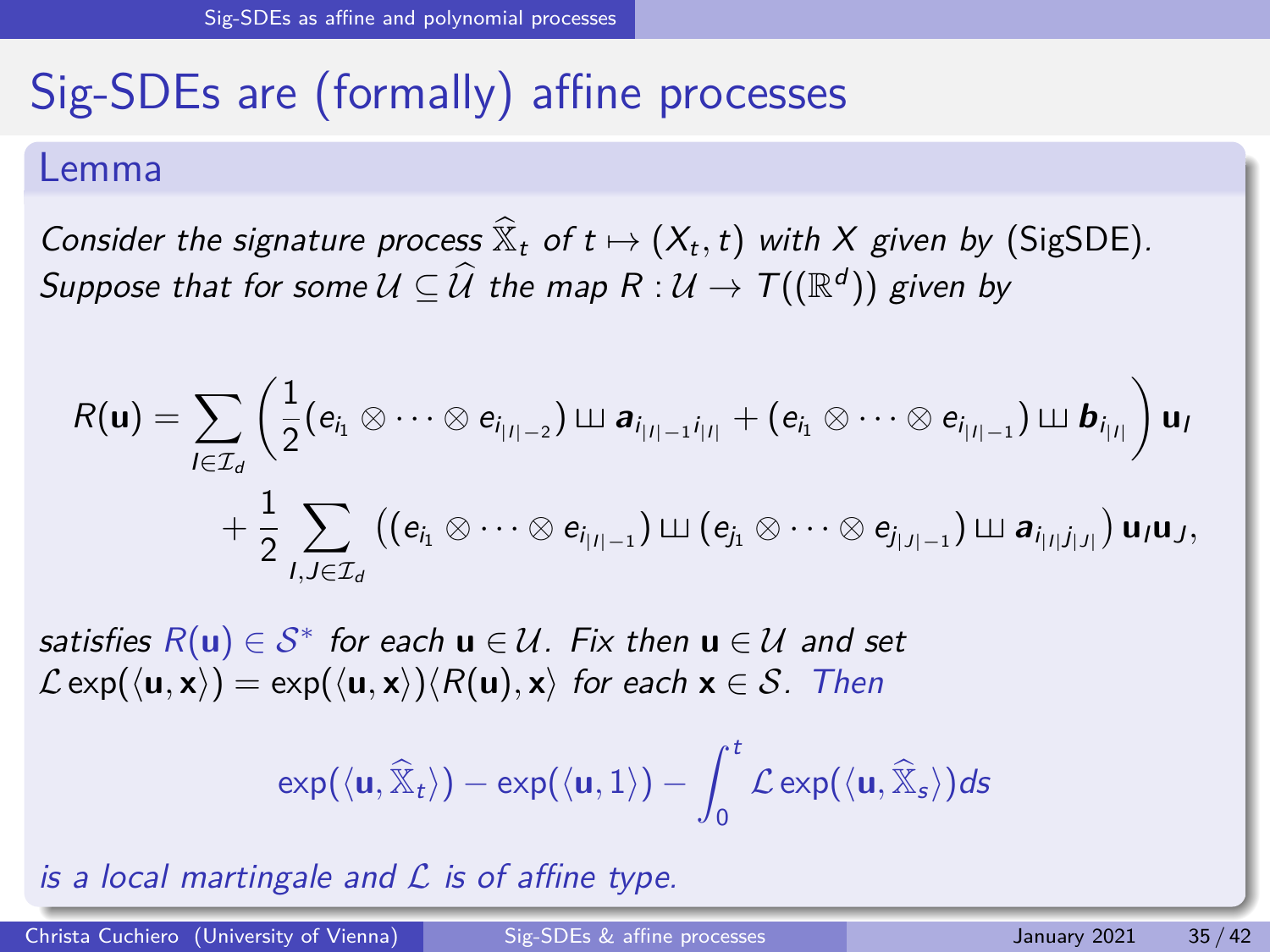# Sig-SDEs are (formally) affine processes

#### **Corollary**

Let  $X$  be given by [\(SigSDE\)](#page-44-0) and R as of the previous lemma. Suppose there exists a distribution determining set  $\mathcal{U} \subseteq \mathcal{\hat{U}}$  such that  $R(\mathcal{U}) \subseteq \mathcal{S}^{*}$ . Then

- the signature process  $(\mathbb{\hat{X}}_t)_{t\geq 0}$  of  $t \mapsto (X_t, t)$  is an affine process taking values in  $\mathcal{T}((\mathbb{R}^d))$ ;
- $\bullet$  X is the projection of an affine process.
- $\bullet$  Difficulty: Determine the set U and verify the conditions on R, which are needed to guarantee that the affine transform formula holds.
- Generic methodology, to obtain power series expansions of the logarithm of the characteristic function/Laplace transform with coefficients solving an infinite dimensional Riccati equation.
- The corresponding convergence radii have to be determined.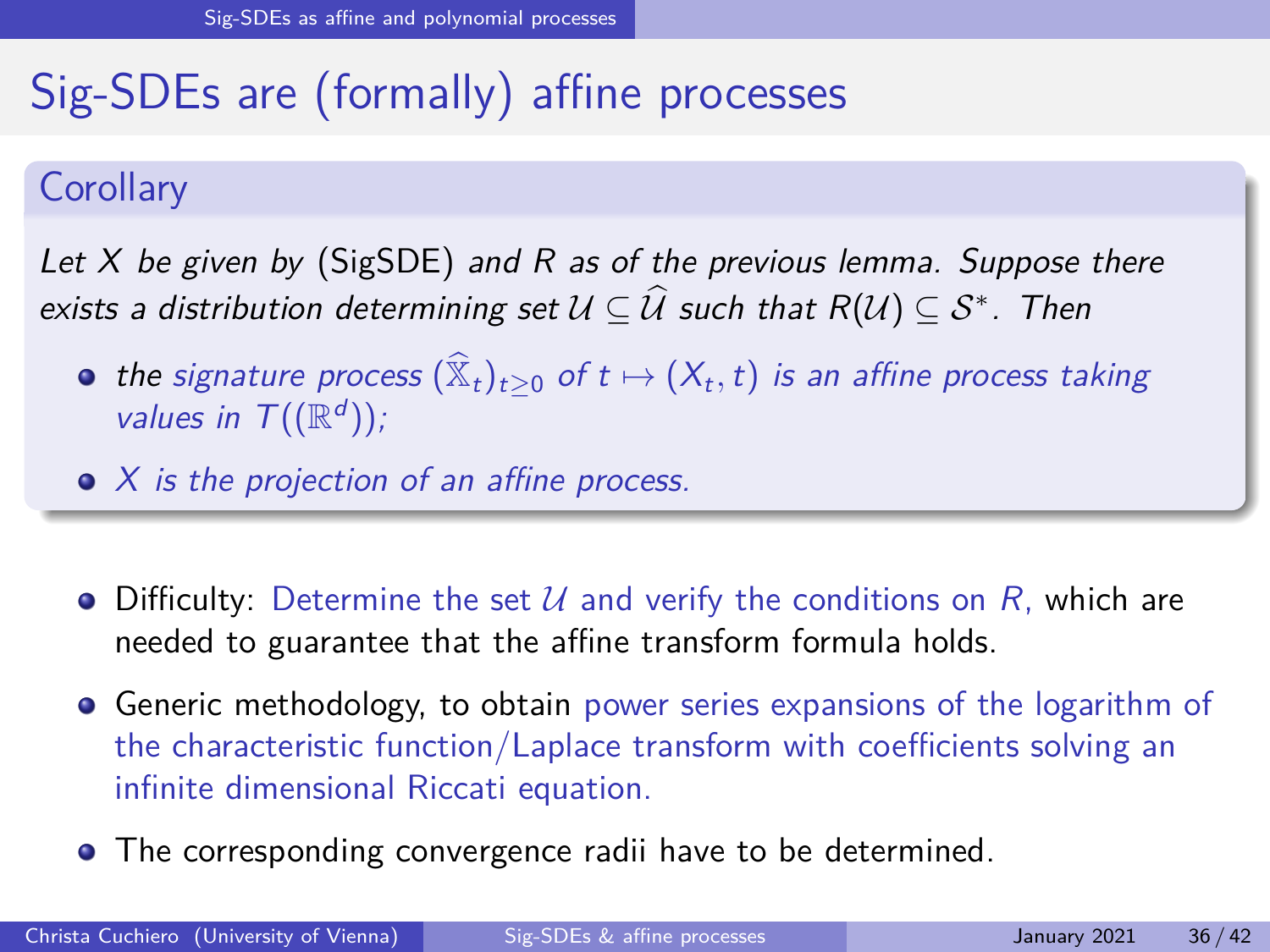## Sig-SDEs as polynomial processes and expected signature

Note that in this framework affine and polynomial processes coincide, and we can therefore also apply polynomial technology.

#### Theorem (C.C., S. Svaluto-Ferro, J. Teichmann ('21))

Consider the signature process  $\widehat{X}_t$  of  $t \mapsto (X_t, t)$  with X given by [\(SigSDE\)](#page-44-0). Fix some multi-index **I**  $=(i_1,\ldots,i_{|I|})$  and define an operator **L** (corresponding to the dual polynomial operator) by

$$
Le_l=\frac{1}{2}(e_{i_1}\otimes\cdots\otimes e_{i_{|I|-2}})\sqcup \boldsymbol{a}_{i_{|I|-1}i_{|I|}}+(e_{i_1}\otimes\cdots\otimes e_{i_{|I|-1}})\sqcup \boldsymbol{b}_{i_{|I|}}.
$$

Consider  $\exp(TL)e_i = \sum_{k=0}^{\infty} \frac{T^k}{k!}$  $\frac{T^k}{k!} L^k e_l$  and suppose that  $\langle \exp(TL) e_l, \quad \widehat{\mathbb{X}}_0 \rangle < \infty$ .  $(1,0,0,...)$  $\inf \mathbb{E}[\sup_{s,t\leq T}|\langle \exp(tL)e_{t},\widehat{\mathbb{X}_s}\rangle|]<\infty$  and  $\mathbb{E}[\sup_{s,t\leq T}|\langle L\exp(tL)e_{t},\widehat{\mathbb{X}_s}\rangle|]<\infty$ , then

$$
\mathbb{E}[\langle e_l, \widehat{\mathbb{X}}_{\mathcal{T}}\rangle] = \langle \exp(\mathcal{T}L)e_l, \underbrace{\widehat{\mathbb{X}}_0}_{(1,0,0,...)}\rangle.
$$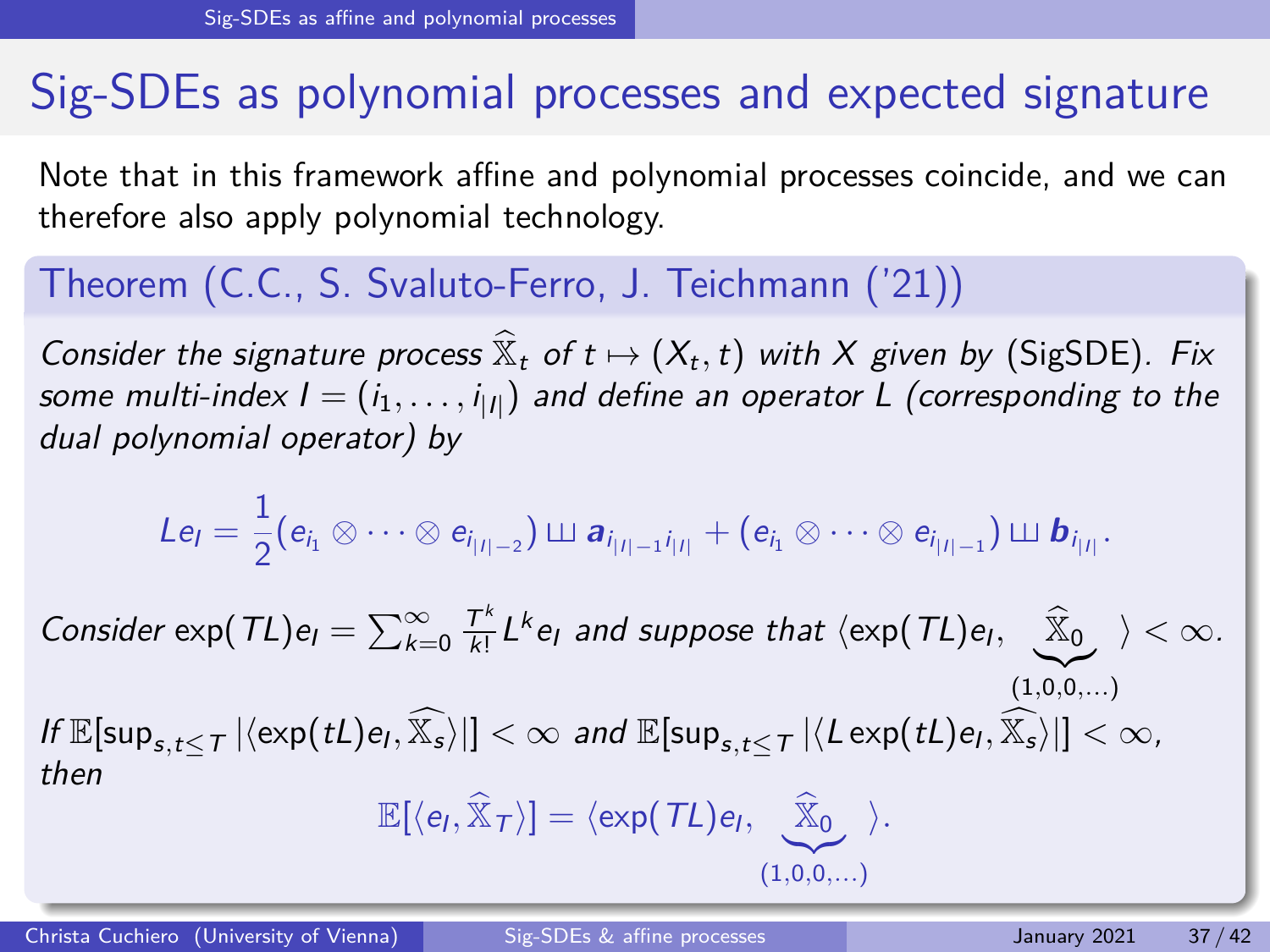### <span id="page-48-0"></span>One dimensional diffusions with analytic characteristics ...

• Consider a one-dimensional diffusion process X on  $S \subseteq \mathbb{R}_+$  of the form

$$
dX_t = \langle \mathbf{b}, \mathbb{X}_t \rangle dt + \sqrt{\langle \mathbf{a}, \mathbb{X}_t \rangle} dB_t, \quad X_0 = x_0,
$$

where  $(\mathbb{X}_t)_{t>0}$  denotes its signature (without t part here) and **b**, **a** are such that  $\langle \mathbf{b}, \mathbf{x} \rangle < \infty$  and  $\langle \mathbf{a}, \mathbf{x} \rangle < \infty$  for all  $\mathbf{x} \in S$ .

Since  $\mathbb{X}_{t} = (1, X_{t} - x, \frac{(X_{t} - x)^{2}}{2})$  $\frac{(x_t - x)^2}{2}, \ldots, \frac{(X_t - x)^n}{n!}$  $\frac{-x_j}{n!}$ ,...), we can reparametrize and write

<span id="page-48-1"></span>
$$
dX_t = b(X_t)dt + \sqrt{a(X_t)}dB_t, \quad X_0 = x,
$$
 (SDE - 1d)

where the above conditions translate to  $b$  and a being analytic functions, i.e.

$$
b(x)=\sum_{n=0}^{\infty}b_nx^n, \quad a(x)=\sum_{n=0}^{\infty}a_nx^n,
$$

converging on an open neighborhood of S.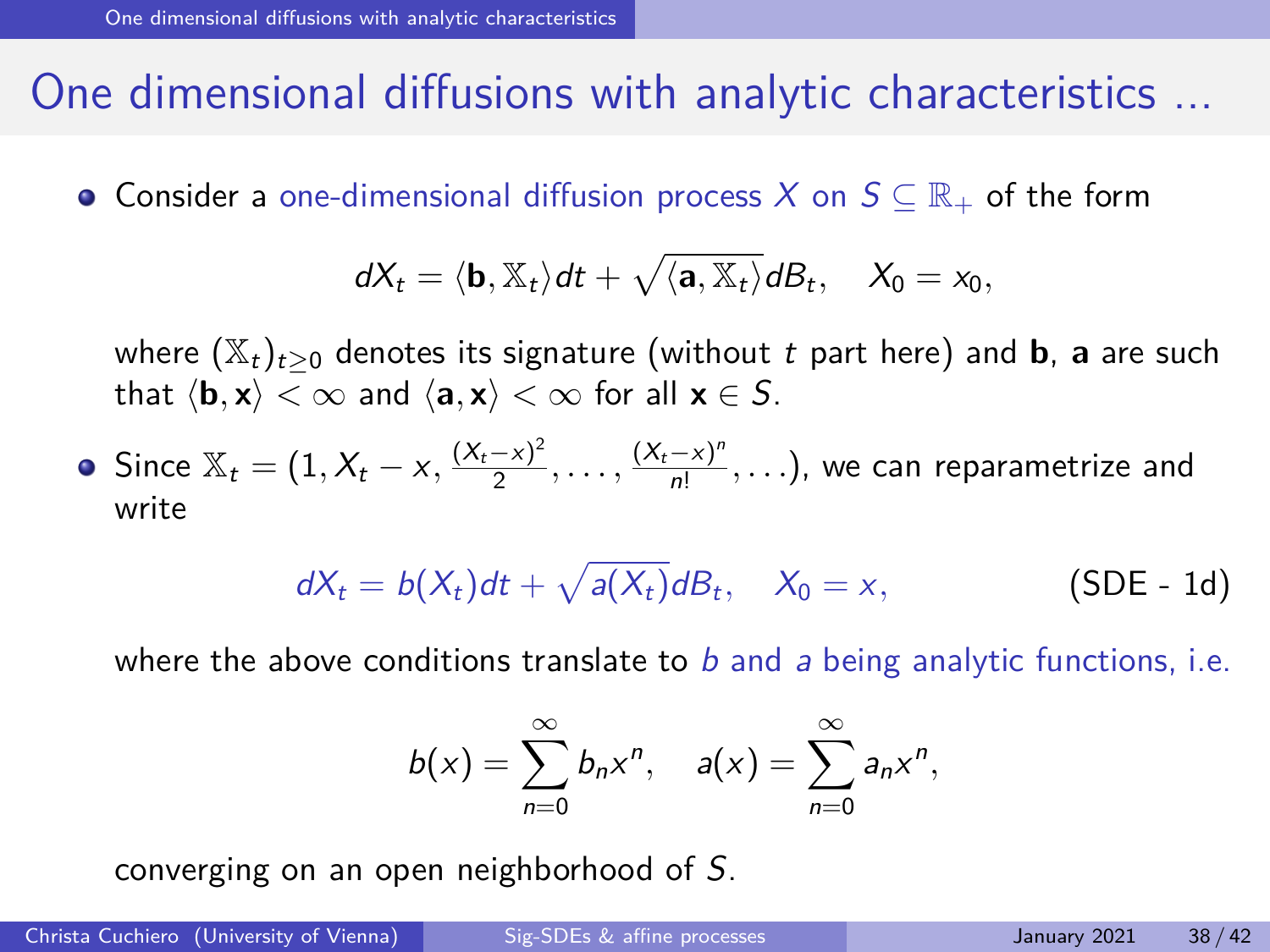### ... are projections of affine processes

#### Assumption

- Let X be specified by [\(SDE 1d\)](#page-48-1) and let  $A: \mathcal{D}(A) \subseteq C_0(S) \to C_0(S)$ . Set  $\mathcal{U} = {\mathbf{u} = (u_n)_{n \in \mathbb{N}} | x \mapsto \exp(\sum_{n=0}^{\infty} u_n x^n) \in \mathcal{D(A)}}$ .
- For fixed T, all  $n \in \mathbb{N}_0$  and  $\mathbf{u} \in \mathcal{U}$ ,  $\mathbb{E}[\sup_{t \leq T} |X_t|^n \exp(\sum_{n=0}^{\infty} u_n X_t^n)] < \infty$ .

Theorem (C.C, S. Svaluto-Ferro, J. Teichmann ('21))

Under the above assumption, the process  $(1, X_t, X_t^2, \ldots, X_t^n, \ldots)$  is affine.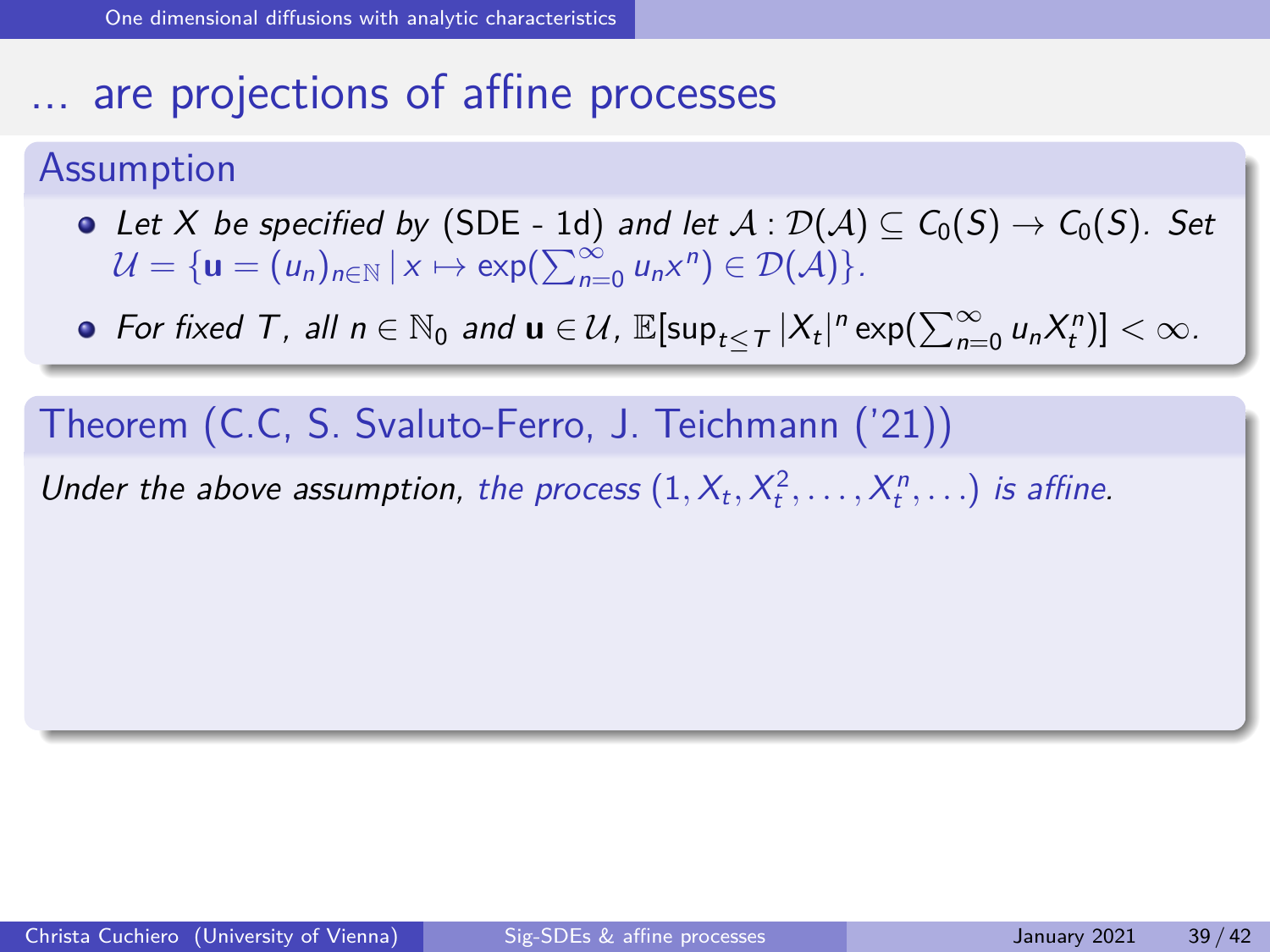## ... are projections of affine processes

#### Assumption

- Let X be specified by [\(SDE 1d\)](#page-48-1) and let  $A: \mathcal{D}(A) \subseteq C_0(S) \to C_0(S)$ . Set  $\mathcal{U} = {\mathbf{u} = (u_n)_{n \in \mathbb{N}} | x \mapsto \exp(\sum_{n=0}^{\infty} u_n x^n) \in \mathcal{D(A)}}$ .
- For fixed T, all  $n \in \mathbb{N}_0$  and  $\mathbf{u} \in \mathcal{U}$ ,  $\mathbb{E}[\sup_{t \leq T} |X_t|^n \exp(\sum_{n=0}^{\infty} u_n X_t^n)] < \infty$ .

#### Theorem (C.C, S. Svaluto-Ferro, J. Teichmann ('21))

Under the above assumption, the process  $(1, X_t, X_t^2, \ldots, X_t^n, \ldots)$  is affine. By further strenghtening the conditions, the affine transform formula holds

 $\mathbb{E}_{\mathsf{x}}[\mathsf{exp}(\sum^{\infty}_{ }% \widehat{w}\mathsf{log}(\mathsf{x})\mathsf{log}(\mathsf{x})\mathsf{log}(\mathsf{x})\mathsf{log}(\mathsf{x})\mathsf{log}(\mathsf{x})\mathsf{log}(\mathsf{x})\mathsf{log}(\mathsf{x})\mathsf{log}(\mathsf{x})\mathsf{log}(\mathsf{x})\mathsf{log}(\mathsf{x})\mathsf{log}(\mathsf{x})\mathsf{log}(\mathsf{x})\mathsf{log}(\mathsf{x})\mathsf{log}(\mathsf{x})\mathsf{log}(\mathsf{x})\mathsf{log}(\mathsf{x})\mathsf{log}(\mathsf{x})\math$  $n=0$  $[u_n X_t^n]$ ] = exp( $\sum_{n=1}^{\infty}$  $n=0$  $\psi_n(t, \mathbf{u}) \times^n$ ), with  $\partial_t \psi(t, \mathbf{u}) = R(\psi(t, \mathbf{u})),$ 

where *ψ* solves an sequence valued Riccati equation.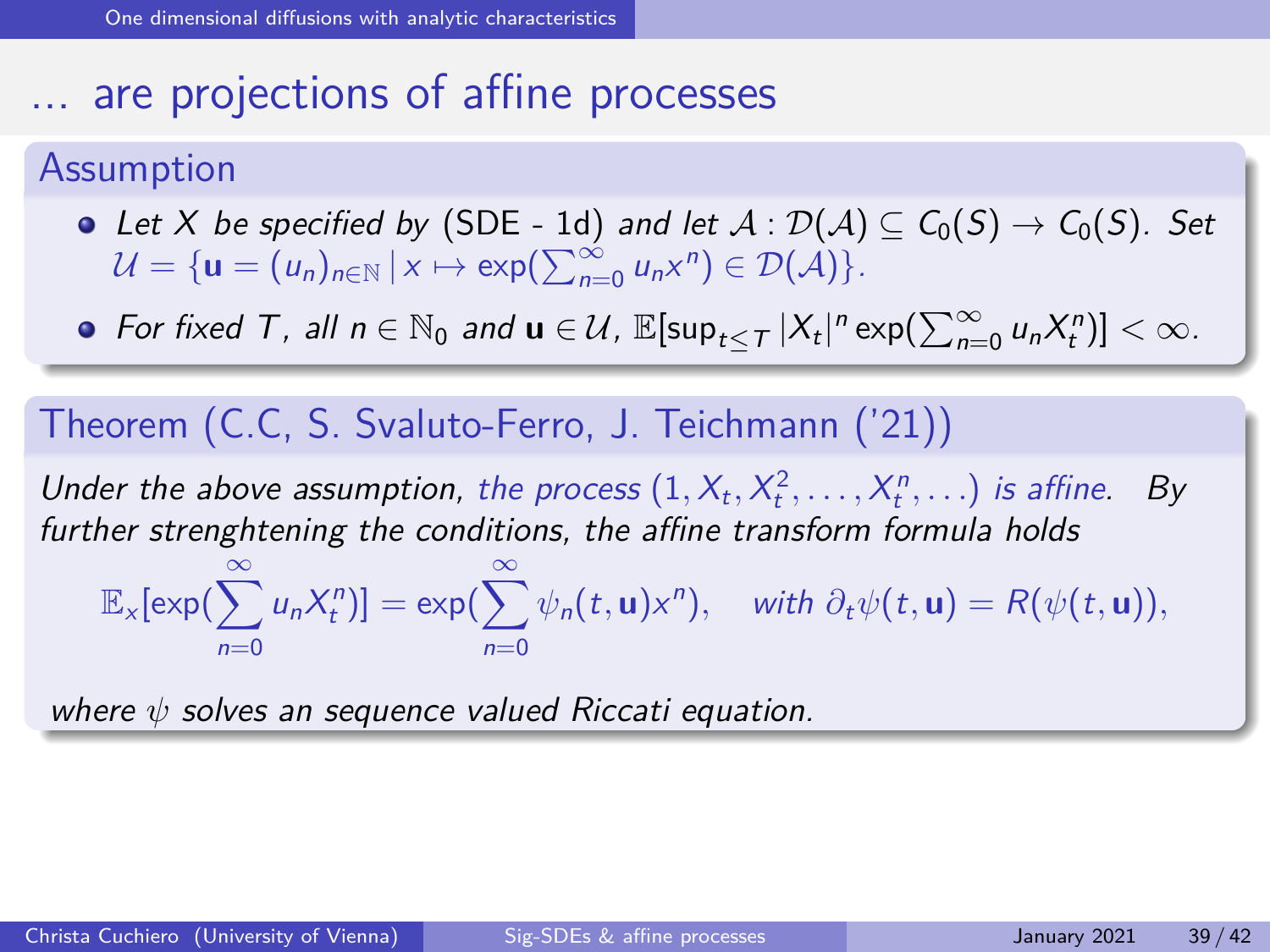# ... are projections of affine processes

#### Assumption

- Let X be specified by [\(SDE 1d\)](#page-48-1) and let  $A : \mathcal{D}(A) \subseteq C_0(S) \to C_0(S)$ . Set  $\mathcal{U} = {\mathbf{u} = (u_n)_{n \in \mathbb{N}} | x \mapsto \exp(\sum_{n=0}^{\infty} u_n x^n) \in \mathcal{D(A)}}$ .
- For fixed T, all  $n \in \mathbb{N}_0$  and  $\mathbf{u} \in \mathcal{U}$ ,  $\mathbb{E}[\sup_{t \leq T} |X_t|^n \exp(\sum_{n=0}^{\infty} u_n X_t^n)] < \infty$ .

#### Theorem (C.C, S. Svaluto-Ferro, J. Teichmann ('21))

Under the above assumption, the process  $(1, X_t, X_t^2, \ldots, X_t^n, \ldots)$  is affine. By further strenghtening the conditions, the affine transform formula holds

 $\mathbb{E}_{\mathsf{x}}[\mathsf{exp}(\sum^{\infty}_{ }% \widehat{w}\mathsf{log}(\mathsf{x})\mathsf{log}(\mathsf{x})\mathsf{log}(\mathsf{x})\mathsf{log}(\mathsf{x})\mathsf{log}(\mathsf{x})\mathsf{log}(\mathsf{x})\mathsf{log}(\mathsf{x})\mathsf{log}(\mathsf{x})\mathsf{log}(\mathsf{x})\mathsf{log}(\mathsf{x})\mathsf{log}(\mathsf{x})\mathsf{log}(\mathsf{x})\mathsf{log}(\mathsf{x})\mathsf{log}(\mathsf{x})\mathsf{log}(\mathsf{x})\mathsf{log}(\mathsf{x})\mathsf{log}(\mathsf{x})\math$  $n=0$  $[u_n X_t^n]$ ] = exp( $\sum_{n=1}^{\infty}$  $n=0$  $\psi_n(t, \mathbf{u}) \times^n$ ), with  $\partial_t \psi(t, \mathbf{u}) = R(\psi(t, \mathbf{u})),$ 

where *ψ* solves an sequence valued Riccati equation.

#### Some recent related literature on expansions of moment generating functions:

E. Alos, J.Gatheral & R. Radoicic ('20); P. Friz, J. Gatheral & R. Radoicic ('20): "Forests, cumulants, martingales"

Christa Cuchiero (University of Vienna) [Sig-SDEs & affine processes](#page-0-0) January 2021 39/42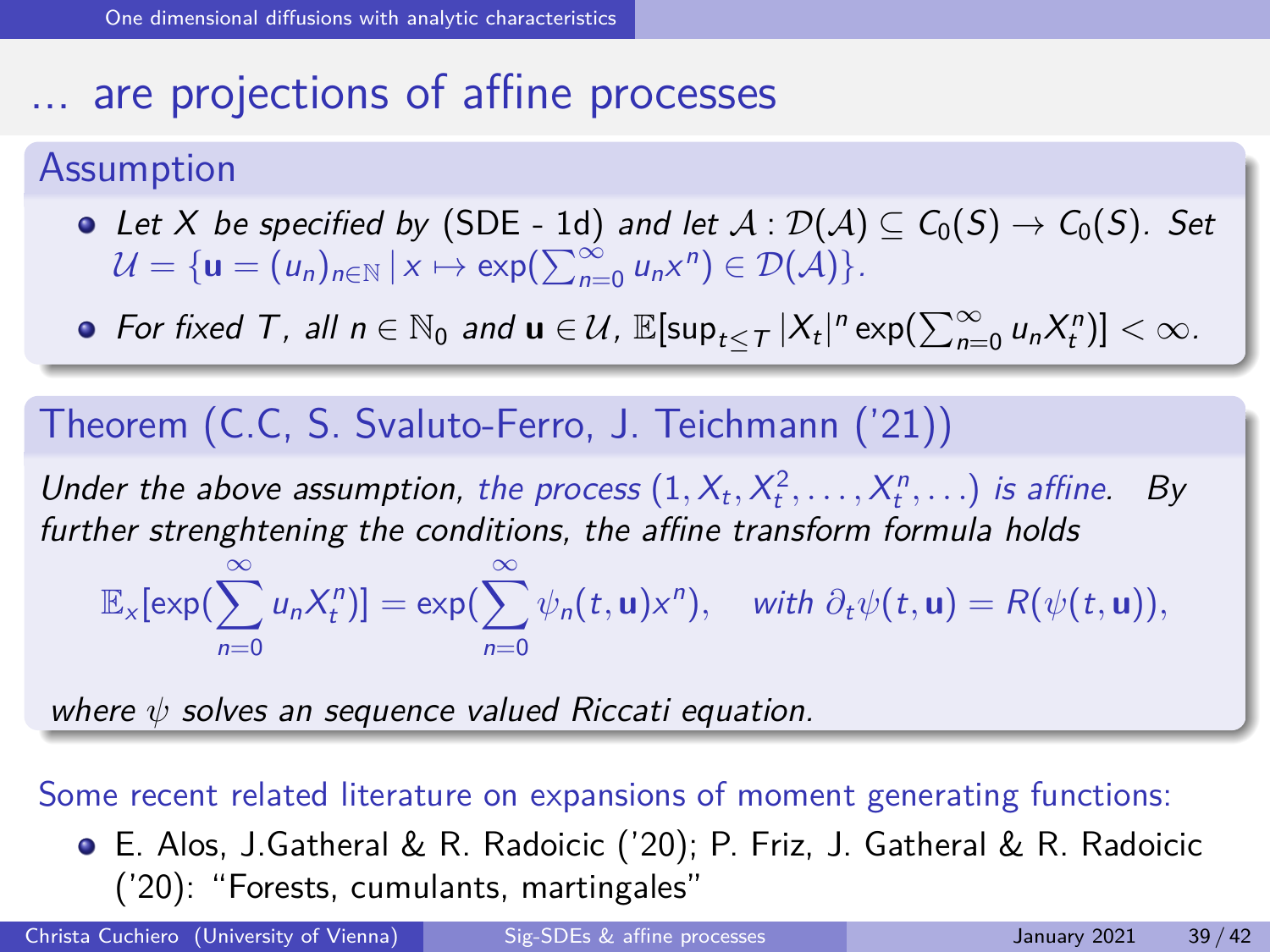# Relation to polynomial technology

Theorem (C.C, S. Svaluto-Ferro, J.Teichmann ('21))

Let  $X$  be specified by [\(SDE - 1d\)](#page-48-1) and consider the following infinite matrix

$$
L = \begin{pmatrix} 0 & b_0 & a_0 & 0 & 0 & 0 & \cdots & \cdots \\ 0 & b_1 & a_1 + 2b_0 & 3a_0 & 0 & 0 & \cdots & \cdots \\ 0 & \vdots & & & & & \\ 0 & b_n & a_n + 2b_{n-1} & 3a_{n-1} + 3b_{n-2} & \cdots & \cdots & \frac{(n+1)(n+2)}{2}a_0 & \cdots \\ 0 & \vdots & & & & \end{pmatrix}
$$

Suppose that the linear ODE  $\partial_t \langle c(t), x \rangle = \langle Lc(t), x \rangle$  with  $c(0) = c$  admits a solution on  $[0, T]$  such that  $\langle c(t), x \rangle < \infty$  for every  $x \in S$  and  $t \in [0, T]$ . Suppose furthermore  $\text{that } \mathbb{E}[\sup_{s,t\leq \tau}|\sum_{n=0}^{\infty}c_n(t)X^n_s|]<\infty$  and  $\mathbb{E}[\sup_{s,t\leq \tau}|\sum_{n=0}^{\infty}(\textsf{Lc}(t))_nX^n_s|]<\infty.$  Then

$$
\mathbb{E}_{x_0}\left[\sum_{n=0}^{\infty}c_nX_T^n\right]=\sum_{n=0}^{\infty}c_n(T)x_0^n.
$$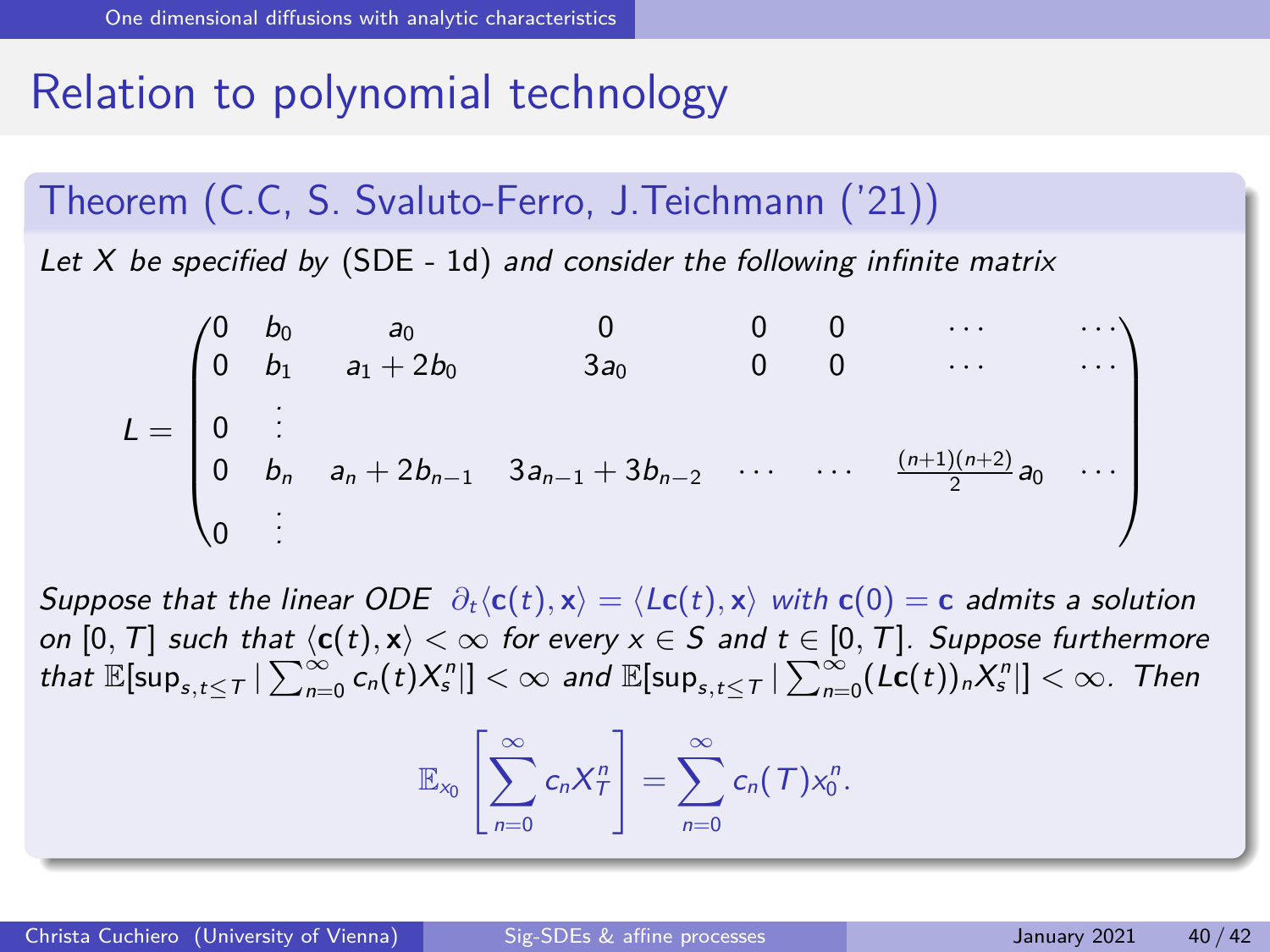### **Examples**

For the following examples we can for instance compute the moment generating function

$$
\mathbb{E}_{x_0}[\exp(uX_T)]=\sum c_n(T)x_0^n
$$

for appropriate  $\mu$  by solving the above infinite dimensional linear ODE with inital value  $\mathbf{c} = (1, u, \frac{u}{2}, \dots, \frac{u^k}{k!})$  $\frac{u}{k!}, \ldots$ ).

- Classically non-polynomial examples:
	- $\blacktriangleright$   $dX_t = \sqrt{X_t}(1 X_t)dB_t$  on [0, 1]
	- $\blacktriangleright$   $dX_t = \kappa \sum_{i=1}^{\infty} \pi (X_t^i X_t) dt + \sqrt{X_t (1 X_t)} dB_t$  on  $[0, 1]$
- Affine Feller diffusion:  $dX_t = \sqrt{a_1 X_t} dB_t$  on  $\mathbb{R}_+$ . For  $u < 0$  we get the well known expression for the Laplace transform

$$
\mathbb{E}_{x_0}[\exp(uX_T)] = \sum_{n=0}^{\infty} \underbrace{\frac{u^n}{(1-\frac{a_1}{2}uT)^n n!}}_{c_n(T)} x_0^n = \exp(\frac{ux_0}{1-\frac{a_1}{2}uT}).
$$